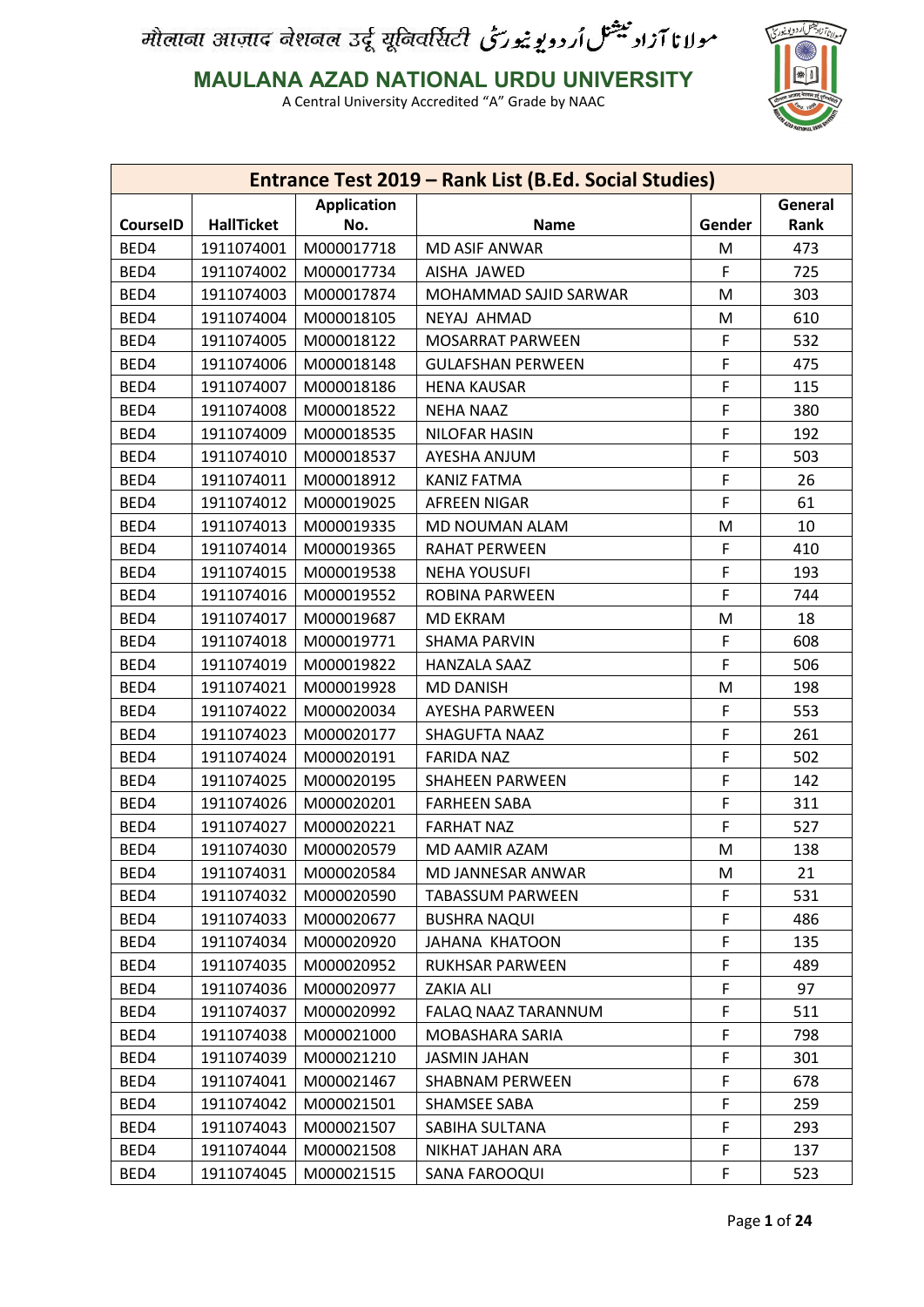

**MAULANA AZAD NATIONAL URDU UNIVERSITY**

|                 |                   |                    | Entrance Test 2019 - Rank List (B.Ed. Social Studies) |        |         |
|-----------------|-------------------|--------------------|-------------------------------------------------------|--------|---------|
|                 |                   | <b>Application</b> |                                                       |        | General |
| <b>CourseID</b> | <b>HallTicket</b> | No.                | <b>Name</b>                                           | Gender | Rank    |
| BED4            | 1911074046        | M000021526         | <b>ASIFA KHATOON</b>                                  | F      | 426     |
| BED4            | 1911074047        | M000021544         | <b>JAHAN ARA</b>                                      | F      | 533     |
| BED4            | 1911074048        | M000021725         | <b>SANA FIRDOSH</b>                                   | F      | 166     |
| BED4            | 1911074049        | M000021730         | <b>NAHID TABASSUM</b>                                 | F      | 157     |
| BED4            | 1911074050        | M000021738         | MD NAWAB AHMAD                                        | M      | 883     |
| BED4            | 1911074051        | M000021806         | <b>NARGIS KHATOON</b>                                 | F      | 544     |
| BED4            | 1911074052        | M000021813         | <b>TASNEEM FATIMA</b>                                 | F      | 287     |
| BED4            | 1911074053        | M000021820         | <b>SHAISTA RAZI</b>                                   | F      | 400     |
| BED4            | 1911074054        | M000021828         | <b>HENA KHATOON</b>                                   | F      | 401     |
| BED4            | 1911074055        | M000021968         | PUNAM ANJUM                                           | F      | 633     |
| BED4            | 1911074056        | M000021982         | <b>SHABNAM KHATOON</b>                                | F      | 168     |
| BED4            | 1911074058        | M000022391         | SADIQUA TAIYABA                                       | F      | 50      |
| BED4            | 1911074059        | M000022397         | <b>NEHA PARWEEN</b>                                   | F      | 184     |
| BED4            | 1911074060        | M000022402         | <b>SAMAN RUKHSAR</b>                                  | F      | 717     |
| BED4            | 1911074061        | M000022559         | ROQAIYA PARWEEN                                       | F      | 749     |
| BED4            | 1911074062        | M000022565         | <b>SHAISTA PARWEEN</b>                                | F      | 605     |
| BED4            | 1911074063        | M000022598         | <b>ZEENAT PARWEEN</b>                                 | F      | 844     |
| BED4            | 1911074064        | M000022600         | <b>FARZANA KHATOON</b>                                | F      | 276     |
| BED4            | 1911074065        | M000022620         | <b>NEHA PARWEEN</b>                                   | F      | 684     |
| BED4            | 1911074066        | M000022630         | SHAHNAAZ PARWEEN                                      | F      | 249     |
| BED4            | 1911074067        | M000022648         | <b>KAHKASHAN BANO</b>                                 | F      | 62      |
| BED4            | 1911074068        | M000022680         | SAKINA KHATOON                                        | F      | 374     |
| BED4            | 1911074069        | M000022687         | <b>ZEENAT KAUSAR</b>                                  | F      | 49      |
| BED4            | 1911074070        | M000022692         | S ZARTAJ IQBAL                                        | F      | 284     |
| BED4            | 1911074071        | M000022699         | SAMREEN                                               | F      | 101     |
| BED4            | 1911074072        | M000022711         | <b>AFREEN</b>                                         | F      | 165     |
| BED4            | 1911074073        | M000022744         | NIGAR TABASSUM                                        | F      | 39      |
| BED4            | 1911074074        | M000022746         | <b>SULTANA ZOHRA</b>                                  | F      | 573     |
| BED4            | 1911074076        | M000022870         | <b>AFRIN BANO</b>                                     | F      | 52      |
| BED4            | 1911074077        | M000022871         | AASHIYA ANJUM                                         | F      | 181     |
| BED4            | 1911074078        | M000022919         | <b>MD ASIF MANSOOR</b>                                | М      | 236     |
| BED4            | 1911074079        | M000022992         | <b>SANA AFREEN</b>                                    | F      | 436     |
| BED4            | 1911074080        | M000022995         | <b>GHAZALA PARWEEN</b>                                | F      | 332     |
| BED4            | 1911074081        | M000022996         | MALKA TABASSUM                                        | F      | 29      |
| BED4            | 1911074082        | M000023023         | ARSHI SALIM                                           | F      | 74      |
| BED4            | 1911074083        | M000023320         | <b>FARHAT KAUSAR</b>                                  | F      | 351     |
| BED4            | 1911074085        | M000023333         | NAFEESA SHAHEEN                                       | F      | 658     |
| BED4            | 1911074086        | M000023346         | RIFAT FARZANA                                         | F      | 214     |
| BED4            | 1911074087        | M000023350         | <b>SUFIA BANO</b>                                     | F      | 935     |
| BED4            | 1911074088        | M000023351         | RUMANA KHANAM                                         | F      | 509     |
| BED4            | 1911074089        | M000023381         | SAFIYA HASAN                                          | F      | 494     |
| BED4            | 1911074090        | M000023457         | MD MASIHUZZAMAN                                       | M      | 348     |
|                 |                   |                    |                                                       |        |         |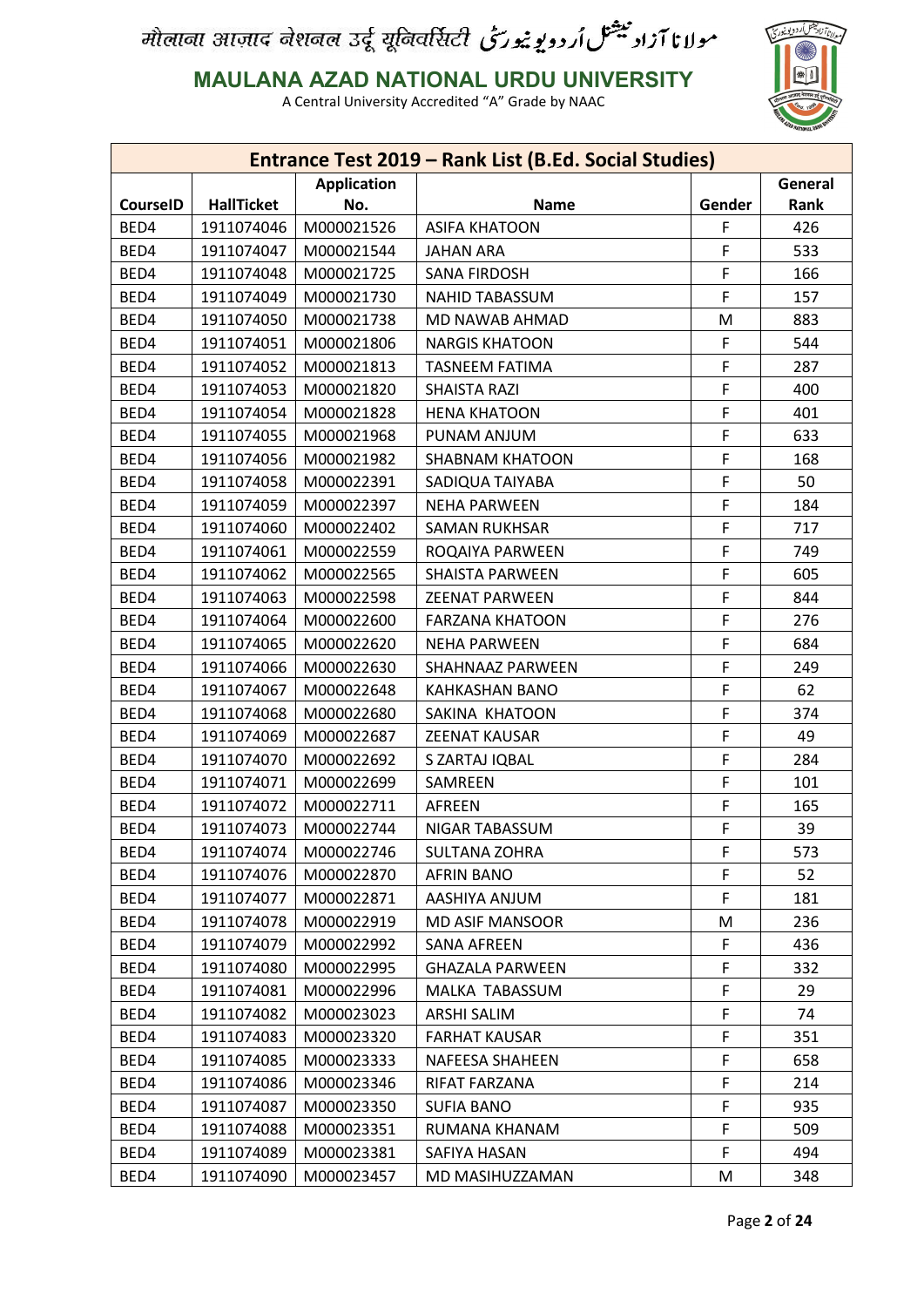

**MAULANA AZAD NATIONAL URDU UNIVERSITY**

|                 |                   |                    | Entrance Test 2019 - Rank List (B.Ed. Social Studies) |        |         |
|-----------------|-------------------|--------------------|-------------------------------------------------------|--------|---------|
|                 |                   | <b>Application</b> |                                                       |        | General |
| <b>CourseID</b> | <b>HallTicket</b> | No.                | <b>Name</b>                                           | Gender | Rank    |
| BED4            | 1911074091        | M000023477         | MD REYAZUL MUSTAFA                                    | M      | 349     |
| BED4            | 1911074092        | M000023556         | <b>SHAHNAZ PARWEEN</b>                                | F      | 108     |
| BED4            | 1911074093        | M000023627         | ZEBA PARWEEN                                          | F      | 830     |
| BED4            | 1911074094        | M000023696         | <b>RANI KHATOON</b>                                   | F      | 508     |
| BED4            | 1911074095        | M000023728         | MD ASIF FAISAL ANSARI                                 | M      | 910     |
| BED4            | 1911074096        | M000023834         | MD SADDAM                                             | M      | 82      |
| BED4            | 1911074097        | M000023854         | <b>GULNAZ PERWEEN</b>                                 | F      | 163     |
| BED4            | 1911074098        | M000023927         | KHUSBOO PARWEEN                                       | F      | 305     |
| BED4            | 1911074099        | M000023937         | <b>NEHA PARWEEN</b>                                   | F      | 477     |
| BED4            | 1911074100        | M000024051         | <b>SANA SAMREEN</b>                                   | F      | 606     |
| BED4            | 1911074101        | M000024179         | REHANA KHATOON                                        | F      | 234     |
| BED4            | 1911074102        | M000024233         | <b>TARANNUM PERWEEN</b>                               | F      | 324     |
| BED4            | 1911074103        | M000024238         | <b>MAHE NAAZ</b>                                      | F      | 470     |
| BED4            | 1911074104        | M000024253         | <b>SIMA PARWEEN</b>                                   | F      | 406     |
| BED4            | 1911074105        | M000024265         | SAIBA KAMAL                                           | F      | 378     |
| BED4            | 1911074106        | M000024270         | <b>SHAMS NIGAR</b>                                    | F      | 310     |
| BED4            | 1911074107        | M000024301         | RAHAT FARHEEN                                         | F      | 467     |
| BED4            | 1911074108        | M000024303         | RIZWANA KHATOON                                       | F      | 505     |
| BED4            | 1911074109        | M000024319         | <b>GULNAAZ SABA</b>                                   | F      | 92      |
| BED4            | 1911074110        | M000024372         | <b>ANJUM KHATOON</b>                                  | F      | 681     |
| BED4            | 1911074111        | M000024375         | <b>SHAHEEN PARWEEN</b>                                | F      | 450     |
| BED4            | 1911074112        | M000024382         | <b>SABA AFREEN</b>                                    | F      | 498     |
| BED4            | 1911074113        | M000024383         | <b>GULAFSHAN NAAZ</b>                                 | F      | 347     |
| BED4            | 1911074114        | M000024385         | <b>SAMREEN KHATOON</b>                                | F      | 398     |
| BED4            | 1911074115        | M000024387         | <b>UJMA AFRIN</b>                                     | F      | 521     |
| BED4            | 1911074116        | M000024388         | SHAGUFTA NAAZ                                         | F      | 837     |
| BED4            | 1911074117        | M000024398         | <b>TUKHSES HUMAIRA KHATOON</b>                        | F      | 230     |
| BED4            | 1911074118        | M000024404         | NISHAT PARWEEN                                        | F      | 37      |
| BED4            | 1911074119        | M000024464         | <b>MD DANISH</b>                                      | M      | 6       |
| BED4            | 1911074120        | M000024465         | ZISHAN AHMED                                          | M      | 12      |
| BED4            | 1911074121        | M000024539         | NAGMA NAAZ                                            | F      | 515     |
| BED4            | 1911074122        | M000024563         | AARZOO PARWEEN                                        | F      | 599     |
| BED4            | 1911074123        | M000024571         | <b>ROSHN ARA</b>                                      | F      | 541     |
| BED4            | 1911074124        | M000024599         | AFRIN ZEENAT                                          | F      | 127     |
| BED4            | 1911074125        | M000024607         | <b>SHAHNAZ KHATOON</b>                                | F      | 149     |
| BED4            | 1911074126        | M000024630         | RAHNUMA ANJUM                                         | F      | 507     |
| BED4            | 1911074127        | M000024633         | RAHAT AFREEN                                          | F      | 215     |
| BED4            | 1911074128        | M000024641         | <b>FARZANA KHATOON</b>                                | F      | 440     |
| BED4            | 1911074129        | M000024652         | RUKHSAR JAHAN                                         | F      | 718     |
| BED4            | 1911074130        | M000024673         | <b>NEHA AFREEN</b>                                    | F      | 307     |
| BED4            | 1911074131        | M000024675         | <b>BENAZIR KHANAM</b>                                 | F      | 697     |
| BED4            | 1911074132        | M000024689         | WAIZA KHAN                                            | F      | 704     |
|                 |                   |                    |                                                       |        |         |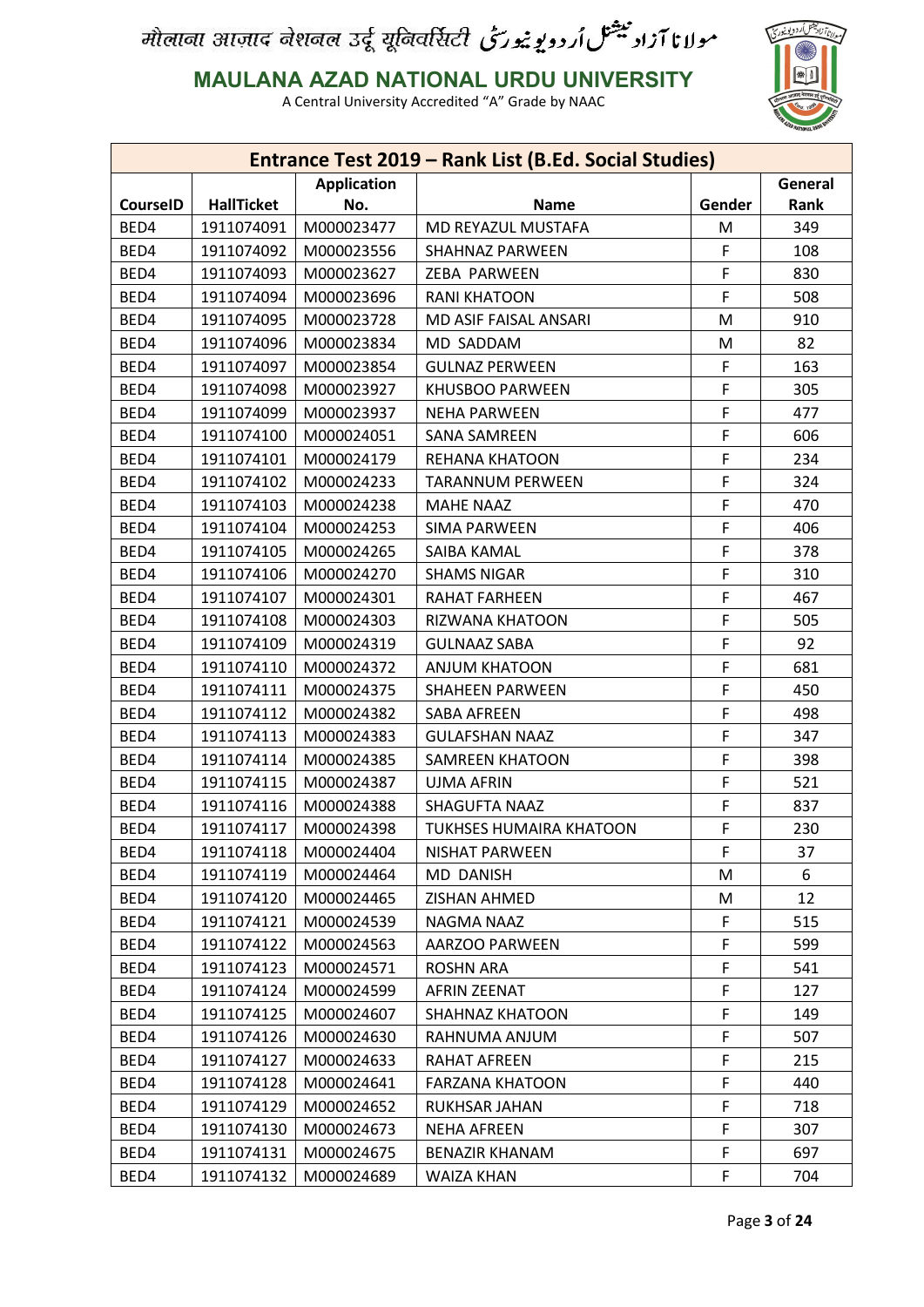

**MAULANA AZAD NATIONAL URDU UNIVERSITY**

|                 |                   |                    | Entrance Test 2019 - Rank List (B.Ed. Social Studies) |        |         |
|-----------------|-------------------|--------------------|-------------------------------------------------------|--------|---------|
|                 |                   | <b>Application</b> |                                                       |        | General |
| <b>CourseID</b> | <b>HallTicket</b> | No.                | <b>Name</b>                                           | Gender | Rank    |
| BED4            | 1911074133        | M000024745         | <b>HENA KAUSAR</b>                                    | F      | 360     |
| BED4            | 1911074134        | M000024802         | SOHAIL ANWAR                                          | M      | 663     |
| BED4            | 1911074135        | M000024804         | MD IMTIYAZ ANSARI                                     | M      | 113     |
| BED4            | 1911074136        | M000024925         | <b>HENA TABASSUM</b>                                  | F      | 100     |
| BED4            | 1911074137        | M000024948         | MD SHAHBAZ RAYEEN                                     | M      | 732     |
| BED4            | 1911074138        | M000024970         | SHAMA PARWEEN                                         | F      | 345     |
| BED4            | 1911074139        | M000025002         | MOEIDUL ISLAM                                         | M      | 141     |
| BED4            | 1911074140        | M000025013         | <b>ANJUM PARWEEN</b>                                  | F      | 59      |
| BED4            | 1911074141        | M000025038         | <b>SAGUFA SHAHEEN</b>                                 | F      | 442     |
| BED4            | 1911074142        | M000025134         | <b>ZEENAT FIRDOUS</b>                                 | F      | 376     |
| BED4            | 1911074143        | M000025164         | MD ABDUL HAFIZ ANSARI                                 | M      | 660     |
| BED4            | 1911074144        | M000025204         | <b>AFREEN ANJUM</b>                                   | F      | 567     |
| BED4            | 1911074145        | M000025217         | <b>SANA ANJUM</b>                                     | F      | 346     |
| BED4            | 1911074146        | M000025333         | AMNA KHATOON                                          | F      | 739     |
| BED4            | 1911074147        | M000025402         | <b>SHAHIN PERWEEN</b>                                 | F      | 447     |
| BED4            | 1911074148        | M000025405         | YASMIN BANO                                           | F      | 409     |
| BED4            | 1911074149        | M000025454         | <b>SHAHEEN PARWEEN</b>                                | F      | 665     |
| BED4            | 1911074150        | M000025512         | ALNISHA NIMRA                                         | F      | 255     |
| BED4            | 1911074151        | M000026040         | MD AHSAN ANSARI                                       | M      | 329     |
| BED4            | 1911074152        | M000026225         | AIMAN FATIMA                                          | F      | 789     |
| BED4            | 1911074153        | M000026398         | MOHAMMAD PARWEZ ALAM                                  | M      | 585     |
| BED4            | 1911074154        | M000026425         | <b>FIRDOUSH JAHAN</b>                                 | F      | 637     |
| BED4            | 1911074155        | M000026442         | <b>MD SHAHBAZ</b>                                     | M      | 981     |
| BED4            | 1911074156        | M000026443         | <b>SANA PARWEEN</b>                                   | F      | 109     |
| BED4            | 1911074157        | M000026534         | <b>FARAH NAAZ</b>                                     | F      | 642     |
| BED4            | 1911074158        | M000026728         | SHOAIB AKHTAR                                         | М      | 123     |
| BED4            | 1911074159        | M000026756         | MD ZAFAR IMAM                                         | M      | 79      |
| BED4            | 1911074160        | M000026787         | SABIHA PERWEEN                                        | F      | 251     |
| BED4            | 1911074161        | M000026794         | <b>MD RAMIJ RAJA</b>                                  | M      | 302     |
| BED4            | 1911074162        | M000026830         | <b>HENA PERWEEN</b>                                   | F      | 811     |
| BED4            | 1911074163        | M000026864         | MD IMRAN NAWAZ ANSARI                                 | M      | 218     |
| BED4            | 1911074164        | M000026866         | MD ADIL ANSARI                                        | М      | 340     |
| BED4            | 1911074165        | M000026899         | <b>TANWEER ALAM KHAN</b>                              | M      | 836     |
| BED4            | 1911074166        | M000026928         | <b>FARHA NAAZ</b>                                     | F      | 626     |
| BED4            | 1911074167        | M000026952         | MD BELAL ANSARI                                       | M      | 57      |
| BED4            | 1911074168        | M000026971         | MD YASIR ANSARI                                       | M      | 153     |
| BED4            | 1911074169        | M000027059         | <b>SHAGUFTA PARWEEN</b>                               | F      | 578     |
| BED4            | 1911074171        | M000027112         | <b>ZIA ASHRAF</b>                                     | М      | 318     |
| BED4            | 1911074172        | M000027135         | <b>MD IMRAN</b>                                       | M      | 3       |
| BED4            | 1911074173        | M000027155         | <b>SONY PERWEEN</b>                                   | F      | 677     |
| BED4            | 1911074175        | M000027189         | MD SHAHBAZ                                            | M      | 258     |
| BED4            | 1911074176        | M000027193         | SHAISTA PERWEEN                                       | F      | 235     |
|                 |                   |                    |                                                       |        |         |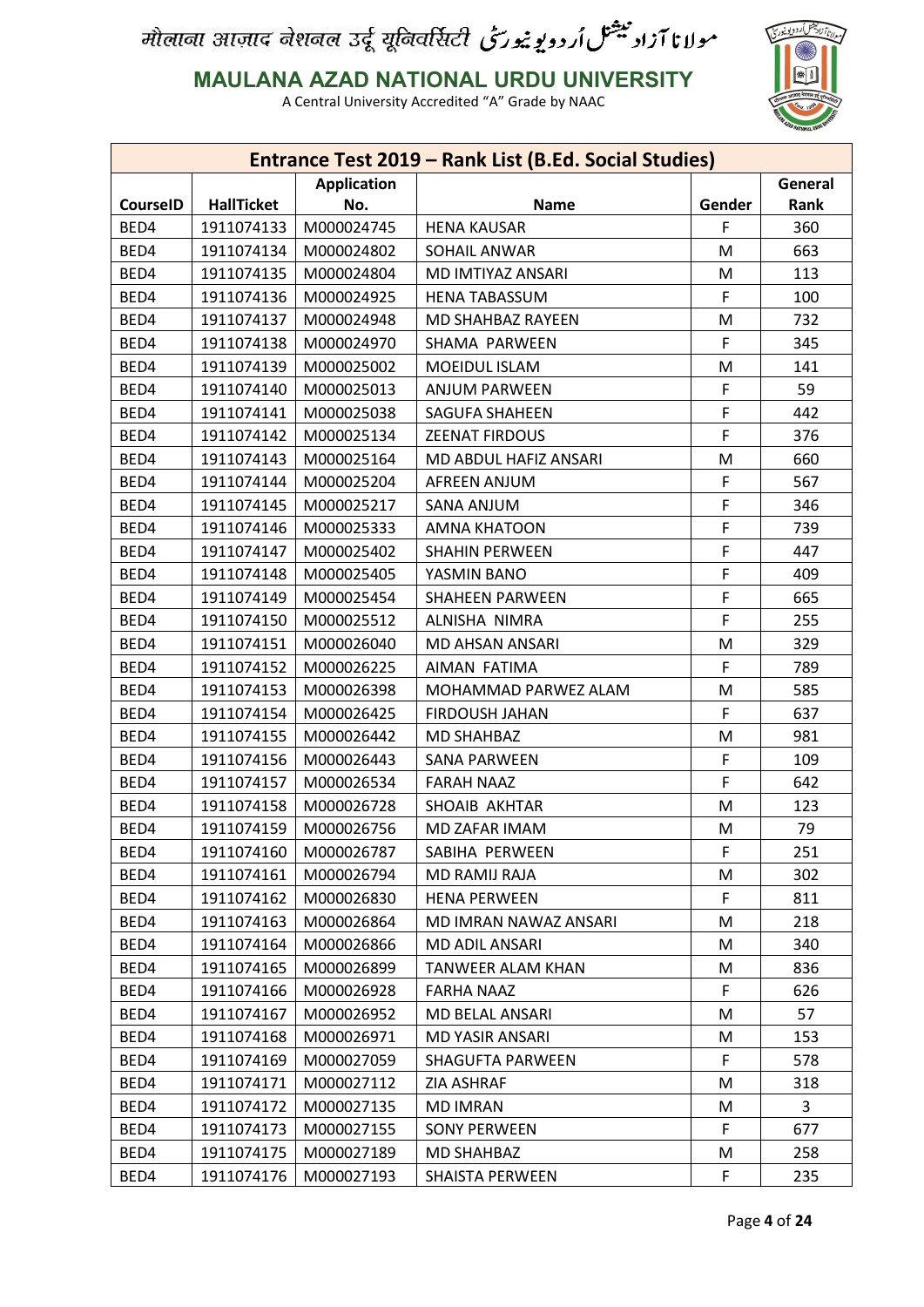

**MAULANA AZAD NATIONAL URDU UNIVERSITY**

|                 |                   |                    | Entrance Test 2019 - Rank List (B.Ed. Social Studies) |        |         |
|-----------------|-------------------|--------------------|-------------------------------------------------------|--------|---------|
|                 |                   | <b>Application</b> |                                                       |        | General |
| <b>CourseID</b> | <b>HallTicket</b> | No.                | <b>Name</b>                                           | Gender | Rank    |
| BED4            | 1911074177        | M000027203         | ZAMZAM ARA                                            | F      | 213     |
| BED4            | 1911074178        | M000027247         | MD MANJAR ANSARI                                      | M      | 132     |
| BED4            | 1911074179        | M000027294         | <b>ADINA SUMAN</b>                                    | F      | 382     |
| BED4            | 1911074180        | M000027353         | <b>GULAFSHAN PARWEEN</b>                              | F      | 493     |
| BED4            | 1911074181        | M000027383         | <b>FARHAT KHATOON</b>                                 | F      | 683     |
| BED4            | 1911074182        | M000027468         | KHUSHNAMA NAZIA                                       | F      | 611     |
| BED4            | 1911074183        | M000027667         | <b>NIGAR SULTANA</b>                                  | F      | 161     |
| BED4            | 1911074184        | M000027683         | <b>MD ARMAN KHAN</b>                                  | M      | 368     |
| BED4            | 1911074185        | M000027769         | MD TANBIR SHAMIM                                      | M      | 70      |
| BED4            | 1911074186        | M000028242         | WARISHA FATHMI                                        | F      | 372     |
| BED4            | 1911074187        | M000028319         | <b>MD HUSSAIN</b>                                     | M      | 263     |
| BED4            | 1911074189        | M000028518         | MD ASIF IQBAL                                         | M      | 548     |
| BED4            | 1911074190        | M000028568         | <b>NAZIA NASIR</b>                                    | F      | 500     |
| BED4            | 1911074191        | M000028761         | <b>GULNAZ PARWEEN</b>                                 | F      | 699     |
| BED4            | 1913074001        | M000017682         | <b>MOHAMMAD HARIS</b>                                 | M      | 173     |
| BED4            | 1913074002        | M000018766         | <b>MOHD SHAKIR</b>                                    | M      | 743     |
| BED4            | 1913074003        | M000019123         | ABU SHAHMA                                            | M      | 530     |
| BED4            | 1913074004        | M000019939         | <b>MD SHAHAREYAR</b>                                  | M      | 395     |
| BED4            | 1913074005        | M000020119         | <b>SABA PARVEEN</b>                                   | F      | 408     |
| BED4            | 1913074006        | M000021073         | <b>RUKHSAR PERVEEN</b>                                | F      | 288     |
| BED4            | 1913074007        | M000021213         | MOHAMMAD ADNAN                                        | M      | 233     |
| BED4            | 1913074008        | M000021620         | <b>RUMANA PARVEEN</b>                                 | F      | 892     |
| BED4            | 1913074009        | M000021760         | <b>ABDUR RAHMAN</b>                                   | M      | 535     |
| BED4            | 1913074010        | M000024422         | MOHSINA JABI                                          | F      | 516     |
| BED4            | 1913074013        | M000028547         | AREEBAH JAMAL                                         | F      | 286     |
| BED4            | 1915074001        | M000022359         | SANA SIDDIQUI                                         | F      | 577     |
| BED4            | 1915074002        | M000023600         | SHAZIA HANEEF                                         | F      | 780     |
| BED4            | 1915074003        | M000028176         | <b>FARHA FAZAL</b>                                    | F      | 856     |
| BED4            | 1916074001        | M000018052         | <b>SHAIK AHAD PATEL</b>                               | M      | 636     |
| BED4            | 1916074002        | M000021234         | SABA ANJUM                                            | F      | 325     |
| BED4            | 1916074003        | M000024899         | <b>TABASSUM BEGUM</b>                                 | F      | 742     |
| BED4            | 1916074004        | M000026348         | SHANAZ BEGUM                                          | F      | 974     |
| BED4            | 1916074006        | M000027380         | YASMEEN SULTANA                                       | F      | 712     |
| BED4            | 1917074001        | M000021195         | SAHEGUPTA QUADRI                                      | F      | 528     |
| BED4            | 1917074002        | M000025862         | <b>SHAGUFTA BEGUM</b>                                 | F      | 874     |
| BED4            | 1918074001        | M000017345         | <b>MD NAZEER</b>                                      | M      | 24      |
| BED4            | 1918074002        | M000017382         | <b>ABDUL GAFFAR</b>                                   | M      | 393     |
| BED4            | 1918074003        | M000017391         | DARAKHSHAN BANO                                       | F      | 953     |
| BED4            | 1918074004        | M000017435         | <b>KADIR KHAN</b>                                     | M      | 609     |
|                 |                   |                    |                                                       |        |         |
| BED4            | 1918074005        | M000017512         | MOHD NAWAZ SHARIF                                     | M      | 47      |
| BED4            | 1918074006        | M000017524         | FAROZAN KHURSHEED                                     | F      | 857     |
| BED4            | 1918074007        | M000017581         | <b>KHUSHBUN NISHA</b>                                 | F      | 764     |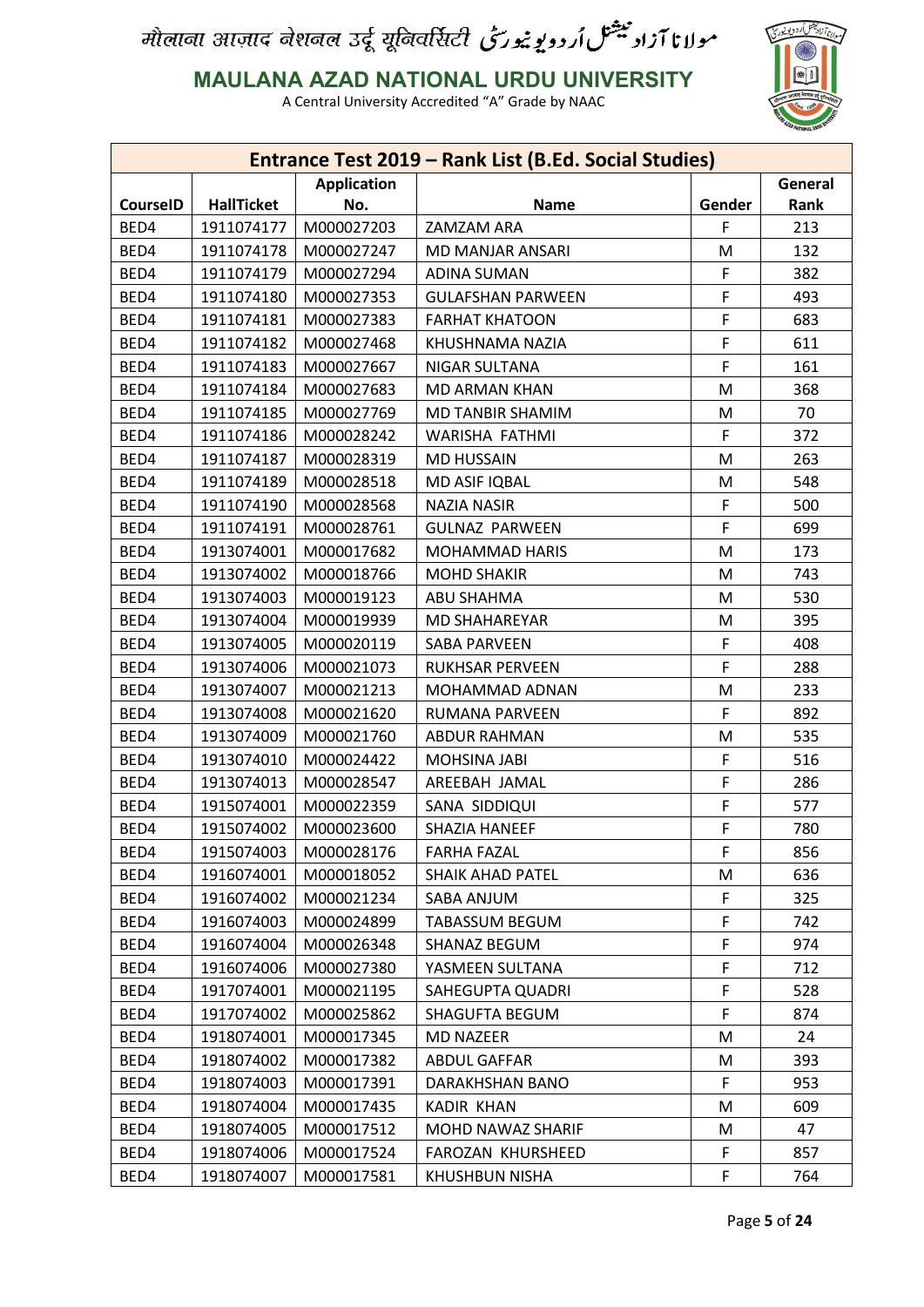

**MAULANA AZAD NATIONAL URDU UNIVERSITY**

|                 |                   |                    | <b>Entrance Test 2019 - Rank List (B.Ed. Social Studies)</b> |        |         |
|-----------------|-------------------|--------------------|--------------------------------------------------------------|--------|---------|
|                 |                   | <b>Application</b> |                                                              |        | General |
| <b>CourseID</b> | <b>HallTicket</b> | No.                | <b>Name</b>                                                  | Gender | Rank    |
| BED4            | 1918074009        | M000017591         | SAHILA AFANDI                                                | F      | 873     |
| BED4            | 1918074010        | M000017768         | <b>MD AARIF HUSSAIN</b>                                      | M      | 237     |
| BED4            | 1918074011        | M000017778         | <b>MD MURTUJA</b>                                            | M      | 425     |
| BED4            | 1918074012        | M000017783         | <b>SHARMEEN KAZIM</b>                                        | F      | 242     |
| BED4            | 1918074013        | M000017806         | SADIA KULSOOM                                                | F      | 621     |
| BED4            | 1918074014        | M000017818         | <b>MD SARFRAZ</b>                                            | M      | 914     |
| BED4            | 1918074015        | M000017860         | ABDULLAH                                                     | M      | 587     |
| BED4            | 1918074016        | M000017906         | <b>FARHANA PARWEEN</b>                                       | F      | 891     |
| BED4            | 1918074017        | M000017910         | <b>HASIBUN NISHA</b>                                         | F      | 945     |
| BED4            | 1918074018        | M000017957         | <b>NAZREEN PARWEEN</b>                                       | F      | 845     |
| BED4            | 1918074019        | M000017978         | MD WAMIQUE FIROZ                                             | M      | 654     |
| BED4            | 1918074020        | M000017989         | MD SHAHNAWAZ                                                 | M      | 840     |
| BED4            | 1918074021        | M000018001         | <b>MD AAMIR</b>                                              | M      | 691     |
| BED4            | 1918074022        | M000018024         | <b>MD IMRAN ANSARI</b>                                       | M      | 748     |
| BED4            | 1918074023        | M000018037         | MD SHAHNAWAZ                                                 | M      | 652     |
| BED4            | 1918074024        | M000018087         | <b>MD FIRDOSH</b>                                            | M      | 900     |
| BED4            | 1918074025        | M000018110         | MD SHAMSE ALAM                                               | M      | 858     |
| BED4            | 1918074026        | M000018114         | <b>MD TAUSIF ALAM</b>                                        | M      | 152     |
| BED4            | 1918074028        | M000018243         | <b>GULISTAN KHATOON</b>                                      | F      | 866     |
| BED4            | 1918074029        | M000018259         | <b>HENA PERWEEN</b>                                          | F      | 779     |
| BED4            | 1918074030        | M000018265         | <b>HENA KHAN</b>                                             | F      | 397     |
| BED4            | 1918074031        | M000018272         | SADIA NAZAR                                                  | F      | 431     |
| BED4            | 1918074032        | M000018327         | <b>SHAGAF PARVEEN</b>                                        | F      | 872     |
| BED4            | 1918074035        | M000018423         | <b>BENAZEER HASAN</b>                                        | F      | 566     |
| BED4            | 1918074037        | M000018474         | MD ABDUL ATIQUE ANSARI                                       | M      | 212     |
| BED4            | 1918074038        | M000018512         | MD HAQIQUR RAHMAN                                            | M      | 595     |
| BED4            | 1918074039        | M000018530         | AHSANULLAH                                                   | M      | 279     |
| BED4            | 1918074040        | M000018538         | MD TUFAIL ANSARI                                             | M      | 855     |
| BED4            | 1918074041        | M000018544         | MD ASHRAF ALI                                                | М      | 383     |
| BED4            | 1918074042        | M000018553         | <b>MD RUSTAM</b>                                             | M      | 392     |
| BED4            | 1918074043        | M000018570         | <b>ZEENAT PERWEEN</b>                                        | F      | 496     |
| BED4            | 1918074044        | M000018573         | NUSRAT PERWEEN                                               | F      | 869     |
| BED4            | 1918074045        | M000018585         | SAJDA PERWEEN                                                | F      | 565     |
| BED4            | 1918074047        | M000018649         | MD NAZMUL HODA                                               | M      | 188     |
| BED4            | 1918074048        | M000018670         | PRAVEZ ALAM                                                  | M      | 99      |
| BED4            | 1918074049        | M000018702         | AFREEN FATMA                                                 | F      | 638     |
| BED4            | 1918074050        | M000018705         | <b>NUZHAT PARWEEN</b>                                        | F      | 624     |
| BED4            | 1918074051        | M000018707         | SABIHA NAAZ                                                  | F      | 330     |
| BED4            | 1918074052        | M000018723         | RUKHSANA PARWEEN                                             | F      | 973     |
|                 |                   |                    |                                                              |        |         |
| BED4            | 1918074053        | M000018770         | MD IKRAM                                                     | M      | 433     |
| BED4            | 1918074054        | M000018797         | AAFREEN                                                      | F      | 457     |
| BED4            | 1918074055        | M000018802         | MD RIZWAN SHAHID                                             | M      | 331     |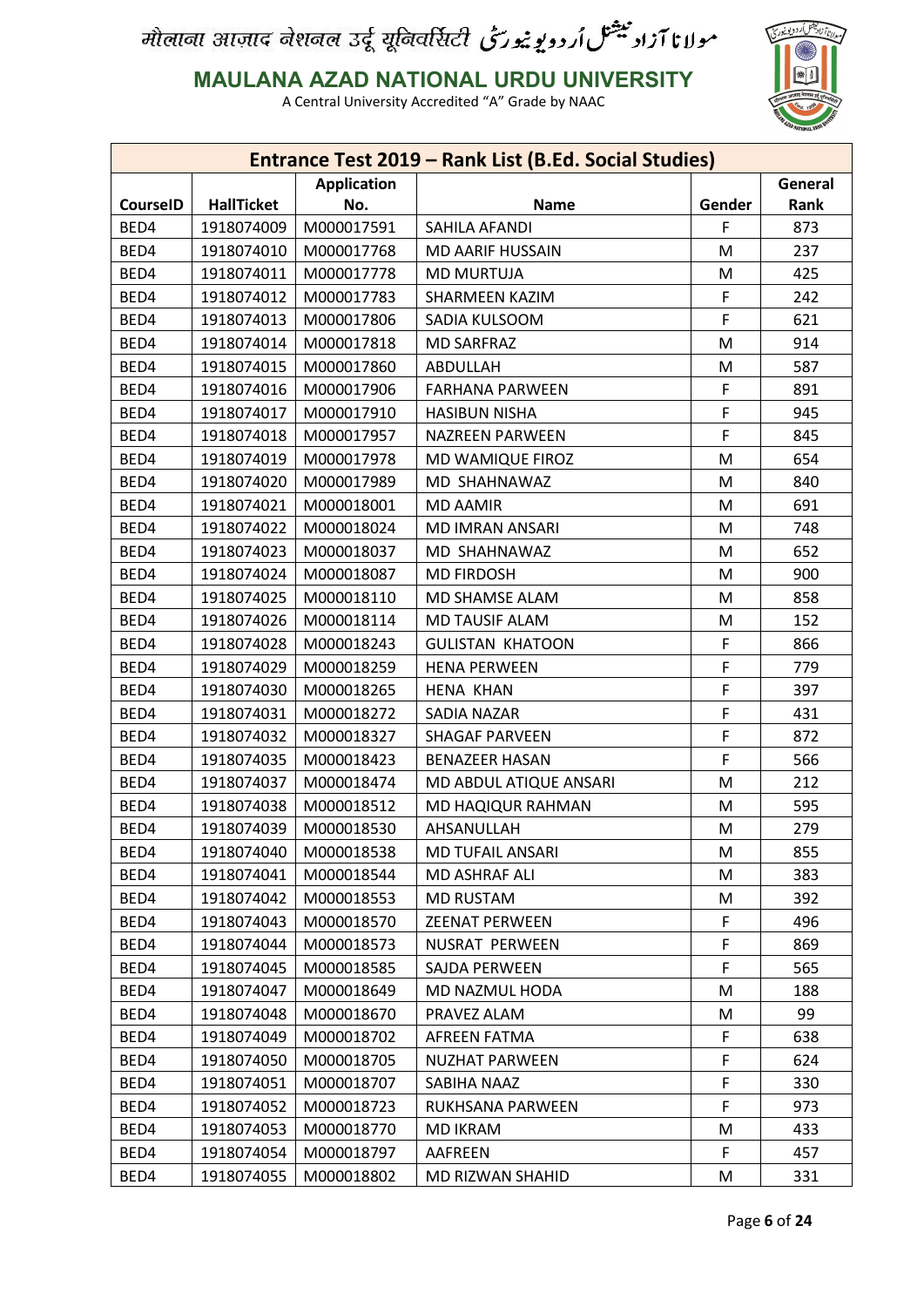

**MAULANA AZAD NATIONAL URDU UNIVERSITY**

|                 |                   |                    | Entrance Test 2019 - Rank List (B.Ed. Social Studies) |        |         |
|-----------------|-------------------|--------------------|-------------------------------------------------------|--------|---------|
|                 |                   | <b>Application</b> |                                                       |        | General |
| <b>CourseID</b> | <b>HallTicket</b> | No.                | <b>Name</b>                                           | Gender | Rank    |
| BED4            | 1918074056        | M000018824         | <b>SHAISTAH PARWEEN</b>                               | F      | 833     |
| BED4            | 1918074057        | M000018826         | AISHA FATMA                                           | F      | 644     |
| BED4            | 1918074058        | M000018827         | SANA FATMA                                            | F      | 921     |
| BED4            | 1918074059        | M000018836         | <b>ALIYA KAUKAB</b>                                   | F      | 825     |
| BED4            | 1918074060        | M000018850         | <b>RANI KHATOON</b>                                   | F      | 722     |
| BED4            | 1918074061        | M000018856         | RUBIYA NAGHMA                                         | F      | 282     |
| BED4            | 1918074062        | M000018862         | <b>BARIRAH KHATOON</b>                                | F      | 280     |
| BED4            | 1918074063        | M000018874         | RAHMATI PARWEEN                                       | F      | 889     |
| BED4            | 1918074064        | M000018884         | SANA FARHEEN                                          | F      | 754     |
| BED4            | 1918074066        | M000018896         | MD SOHRAB ALAM                                        | M      | 919     |
| BED4            | 1918074067        | M000018906         | <b>JASEEMUDDIN ANSARI</b>                             | M      | 559     |
| BED4            | 1918074068        | M000018932         | AJAZ KHAN                                             | M      | 484     |
| BED4            | 1918074069        | M000018937         | SHAMSHAD ALAM                                         | M      | 4       |
| BED4            | 1918074070        | M000018940         | <b>SHAHINA PERWEEN</b>                                | F      | 483     |
| BED4            | 1918074072        | M000019029         | <b>TAHSHIN JAINAB</b>                                 | F      | 740     |
| BED4            | 1918074073        | M000019037         | MD SHAMSHER ALAM                                      | M      | 893     |
| BED4            | 1918074074        | M000019065         | <b>RUKHSHAR NESAR</b>                                 | F      | 763     |
| BED4            | 1918074075        | M000019070         | MD ABDUL WAHAB                                        | M      | 602     |
| BED4            | 1918074076        | M000019107         | <b>KHALID HASAN</b>                                   | M      | 695     |
| BED4            | 1918074078        | M000019140         | <b>SUMI KAYEENAT</b>                                  | F      | 698     |
| BED4            | 1918074079        | M000019185         | <b>AYATULLAH ANSARI</b>                               | M      | 25      |
| BED4            | 1918074080        | M000019186         | MD MAHMUD ALAM                                        | M      | 952     |
| BED4            | 1918074081        | M000019251         | <b>MD AFZAL</b>                                       | M      | 270     |
| BED4            | 1918074082        | M000019253         | KHUSHBOO PERWEEN                                      | F      | 713     |
| BED4            | 1918074083        | M000019262         | <b>TARANNUM PERWEEN</b>                               | F      | 890     |
| BED4            | 1918074085        | M000019323         | MD NAZRE ALAM                                         | M      | 834     |
| BED4            | 1918074087        | M000019489         | SAJDA KHATOON                                         | F      | 403     |
| BED4            | 1918074088        | M000019532         | MD IRSHAD ALAM                                        | M      | 85      |
| BED4            | 1918074089        | M000019535         | <b>RUBINA PRAWEEN</b>                                 | F      | 886     |
| BED4            | 1918074090        | M000019582         | AALE AHMAD                                            | M      | 908     |
| BED4            | 1918074091        | M000019595         | <b>MD RUSTAM</b>                                      | M      | 970     |
| BED4            | 1918074092        | M000019612         | <b>MD AHSAN</b>                                       | M      | 226     |
| BED4            | 1918074093        | M000019667         | KHUSHNUDI PARVEEN                                     | F      | 290     |
| BED4            | 1918074094        | M000019678         | <b>ABDUL KHALIQUE</b>                                 | M      | 404     |
| BED4            | 1918074095        | M000019706         | MD PERWEZ ALAM                                        | M      | 583     |
| BED4            | 1918074096        | M000019736         | AISHA ALAM                                            | F      | 888     |
| BED4            | 1918074097        | M000019759         | MD DANISH IQBAL                                       | M      | 797     |
| BED4            | 1918074098        | M000019772         | <b>MD DANISH</b>                                      | M      | 133     |
| BED4            | 1918074099        | M000019777         | <b>MOHD WARIS</b>                                     | M      | 240     |
| BED4            | 1918074100        | M000019786         | MD AFTAB ALAM                                         | M      | 967     |
|                 |                   |                    |                                                       |        | 906     |
| BED4            | 1918074101        | M000019791         | NAGHMA KHATOON                                        | F      |         |
| BED4            | 1918074102        | M000019881         | RUKSHANA PARWEEN                                      | F      | 963     |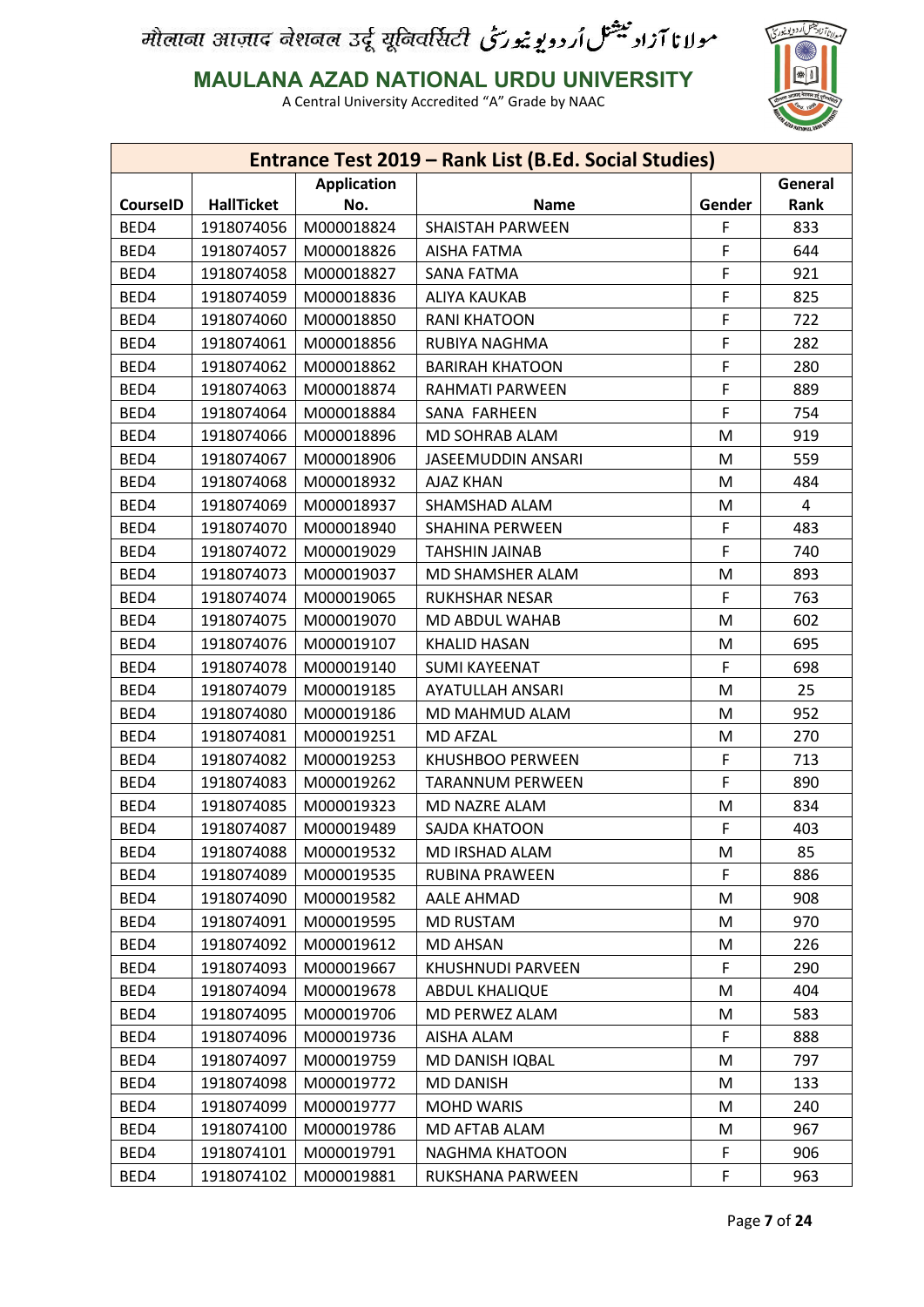

**MAULANA AZAD NATIONAL URDU UNIVERSITY**

|                 |                   |                    | Entrance Test 2019 - Rank List (B.Ed. Social Studies) |        |         |
|-----------------|-------------------|--------------------|-------------------------------------------------------|--------|---------|
|                 |                   | <b>Application</b> |                                                       |        | General |
| <b>CourseID</b> | <b>HallTicket</b> | No.                | <b>Name</b>                                           | Gender | Rank    |
| BED4            | 1918074104        | M000019927         | MD AZHAR ALI                                          | M      | 456     |
| BED4            | 1918074105        | M000019989         | <b>HENA KAUSAR</b>                                    | F      | 885     |
| BED4            | 1918074106        | M000020026         | <b>ANJUM PERWEEN</b>                                  | F      | 896     |
| BED4            | 1918074107        | M000020029         | <b>AQUEEL HAIDER</b>                                  | M      | 696     |
| BED4            | 1918074108        | M000020082         | MD AFTAB ALAM                                         | M      | 460     |
| BED4            | 1918074109        | M000020109         | <b>ISMAT FATIMA</b>                                   | F      | 339     |
| BED4            | 1918074110        | M000020139         | NADIA SADIQUEY                                        | F      | 929     |
| BED4            | 1918074111        | M000020141         | <b>MD JASIM</b>                                       | M      | 336     |
| BED4            | 1918074112        | M000020161         | SHABISTAN SADIQUEY                                    | F      | 955     |
| BED4            | 1918074113        | M000020165         | MD ZIYAULLAH                                          | M      | 463     |
| BED4            | 1918074114        | M000020261         | <b>MD IRSHAD</b>                                      | M      | 957     |
| BED4            | 1918074115        | M000020269         | SAMRIN NAZ ANSARI                                     | F      | 933     |
| BED4            | 1918074116        | M000020287         | <b>SHAHEEN PERWEEN</b>                                | F      | 757     |
| BED4            | 1918074117        | M000020317         | MEHJABEE FATMA                                        | F      | 940     |
| BED4            | 1918074118        | M000020358         | <b>NIKHAT RUMANI</b>                                  | F      | 728     |
| BED4            | 1918074119        | M000020457         | <b>SHABANA KHATUN</b>                                 | F      | 794     |
| BED4            | 1918074120        | M000020458         | <b>GULAM SANJAR</b>                                   | M      | 247     |
| BED4            | 1918074121        | M000020462         | SAMREEN FATMA                                         | F      | 562     |
| BED4            | 1918074123        | M000020532         | <b>WASIM AKRAM</b>                                    | M      | 913     |
| BED4            | 1918074124        | M000020544         | <b>SULTANA PARWEEN</b>                                | F      | 975     |
| BED4            | 1918074125        | M000020583         | <b>SHAGUFTA PERWEEN</b>                               | F      | 980     |
| BED4            | 1918074127        | M000020596         | <b>MD SHAHID</b>                                      | M      | 828     |
| BED4            | 1918074128        | M000020604         | <b>ANISH FATMA</b>                                    | F      | 727     |
| BED4            | 1918074129        | M000020614         | <b>GULFESHAN FATMA</b>                                | F      | 966     |
| BED4            | 1918074130        | M000020619         | AFSARI NAAZ                                           | F      | 818     |
| BED4            | 1918074131        | M000020620         | <b>SABA PARWEEN</b>                                   | F      | 899     |
| BED4            | 1918074132        | M000020632         | <b>SHAMA PARWEEN</b>                                  | F      | 979     |
| BED4            | 1918074133        | M000020660         | MD NASIRUDDIN                                         | M      | 810     |
| BED4            | 1918074134        | M000020661         | <b>SHAHEEN BANO</b>                                   | F      | 972     |
| BED4            | 1918074135        | M000020746         | <b>HENA PERWEEN</b>                                   | F      | 969     |
| BED4            | 1918074136        | M000020759         | <b>NADRA KHATOON</b>                                  | F      | 894     |
| BED4            | 1918074137        | M000020764         | SHAMAMA NASEEM                                        | F      | 601     |
| BED4            | 1918074138        | M000020768         | SHAHLA NASEEM                                         | F      | 592     |
| BED4            | 1918074139        | M000020778         | ABDURRAHMAN ANSARI                                    | M      | 38      |
| BED4            | 1918074140        | M000020818         | RAZIYA KHATOON                                        | F      | 928     |
| BED4            | 1918074141        | M000020842         | MD IQBAL ZAFAR                                        | M      | 40      |
| BED4            | 1918074142        | M000020904         | <b>FARHANA NIKHAT</b>                                 | F      | 201     |
| BED4            | 1918074143        | M000020919         | ABID REZA KAIFI                                       | M      | 419     |
| BED4            | 1918074144        | M000021157         | <b>DANISH SHAMS</b>                                   | M      | 795     |
| BED4            | 1918074145        | M000021161         | <b>NADEEM AKHTER</b>                                  | M      | 726     |
| BED4            | 1918074146        | M000021162         | ZAIRA FARHEEN                                         | F      | 809     |
| BED4            | 1918074147        | M000021165         | <b>ZEBA PERWEEN</b>                                   | F      | 487     |
|                 |                   |                    |                                                       |        |         |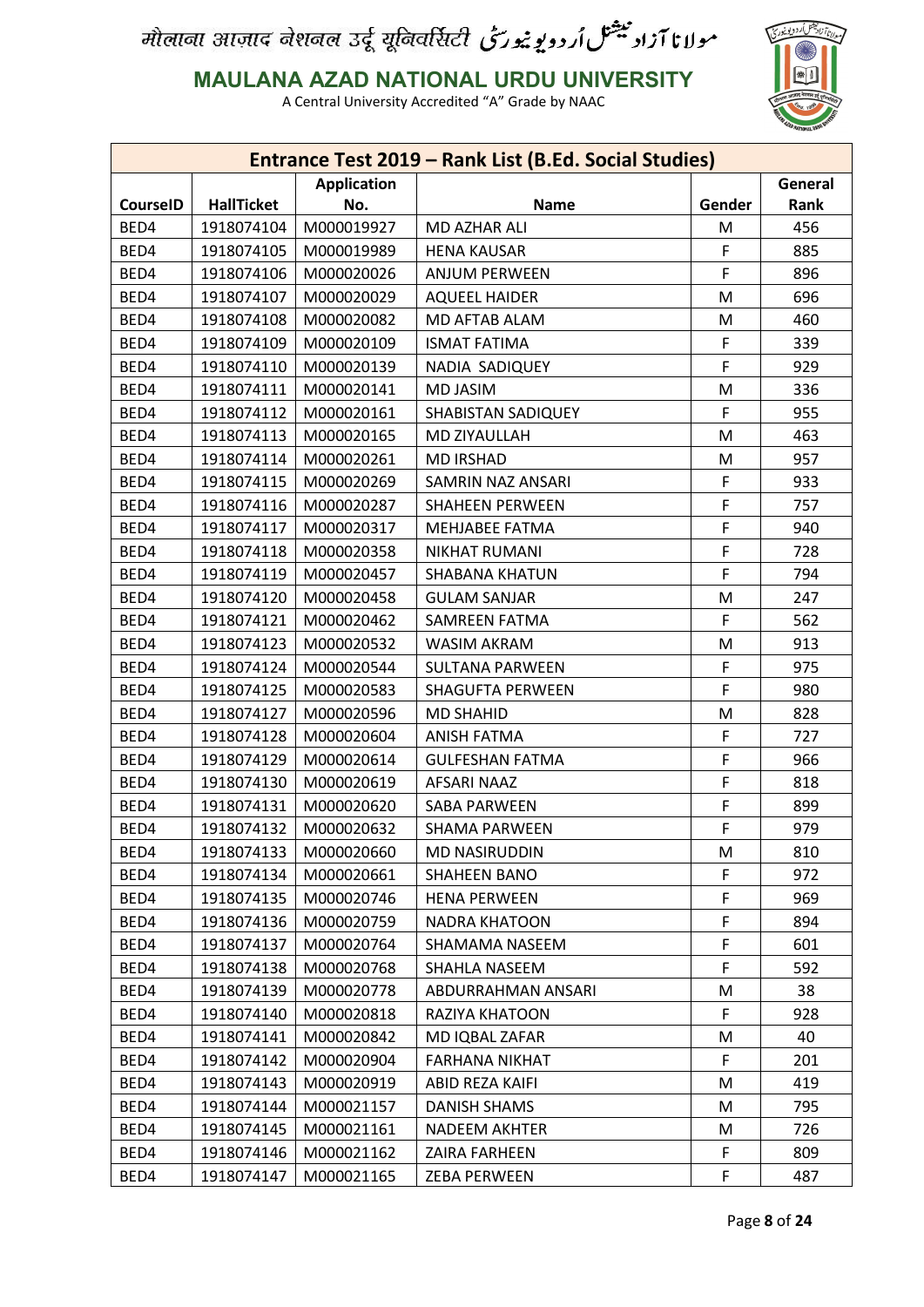

**MAULANA AZAD NATIONAL URDU UNIVERSITY**

|                 |                   |                    | Entrance Test 2019 - Rank List (B.Ed. Social Studies) |        |         |
|-----------------|-------------------|--------------------|-------------------------------------------------------|--------|---------|
|                 |                   | <b>Application</b> |                                                       |        | General |
| <b>CourseID</b> | <b>HallTicket</b> | No.                | <b>Name</b>                                           | Gender | Rank    |
| BED4            | 1918074148        | M000021182         | <b>BUSHRA FARHEEN</b>                                 | F      | 449     |
| BED4            | 1918074149        | M000021206         | SHAISTA BEGAM                                         | F      | 299     |
| BED4            | 1918074150        | M000021209         | MARYAM JAMILA                                         | F      | 446     |
| BED4            | 1918074151        | M000021227         | MD MODASSIR ANSARI                                    | M      | 909     |
| BED4            | 1918074152        | M000021233         | <b>SHAISTA HOMA</b>                                   | F      | 196     |
| BED4            | 1918074153        | M000021239         | <b>MD TANVEER</b>                                     | M      | 227     |
| BED4            | 1918074154        | M000021386         | MURSHIDA JAYA                                         | F      | 965     |
| BED4            | 1918074156        | M000021397         | <b>AERAM NAZ</b>                                      | F      | 231     |
| BED4            | 1918074157        | M000021412         | RAHNUMA PARWEEN                                       | F      | 759     |
| BED4            | 1918074158        | M000021413         | <b>FATIMA KAUSAR</b>                                  | F      | 769     |
| BED4            | 1918074159        | M000021420         | KHURSHIDA JAYA                                        | F      | 905     |
| BED4            | 1918074160        | M000021429         | SHAKREEN FATMA                                        | F      | 852     |
| BED4            | 1918074161        | M000021453         | MD ISHTIYAQUE ALAM                                    | M      | 241     |
| BED4            | 1918074162        | M000021465         | MD RAHMAT ALI                                         | M      | 194     |
| BED4            | 1918074163        | M000021618         | <b>MD NAFIS</b>                                       | M      | 943     |
| BED4            | 1918074164        | M000021623         | MD MAHTAB ALAM                                        | M      | 895     |
| BED4            | 1918074166        | M000021718         | <b>ZEBA PARWEEN</b>                                   | F      | 679     |
| BED4            | 1918074168        | M000021808         | <b>ZEBA PARWEEN</b>                                   | F      | 472     |
| BED4            | 1918074169        | M000021811         | <b>ZULEKHA PARWEEN</b>                                | F      | 597     |
| BED4            | 1918074170        | M000021816         | <b>SHAMA PERWEEN</b>                                  | F      | 539     |
| BED4            | 1918074171        | M000021882         | <b>NAZHAT PARWEEN</b>                                 | F      | 335     |
| BED4            | 1918074172        | M000021958         | MD NAUSHAH AHMAD                                      | M      | 956     |
| BED4            | 1918074173        | M000021966         | <b>MD MUMTAZ</b>                                      | M      | 961     |
| BED4            | 1918074174        | M000021978         | SABIYA PERWEEN                                        | F      | 752     |
| BED4            | 1918074175        | M000021979         | ZIKRA TABASSUM                                        | F      | 831     |
| BED4            | 1918074176        | M000021992         | <b>MD IMRAN</b>                                       | M      | 788     |
| BED4            | 1918074177        | M000021995         | <b>MD TAJUDDIN</b>                                    | M      | 785     |
| BED4            | 1918074178        | M000021996         | <b>AYELA FARHEEN</b>                                  | F      | 430     |
| BED4            | 1918074179        | M000022005         | SHANAJ PARWEEN                                        | F      | 762     |
| BED4            | 1918074180        | M000022014         | FARKHUNDA HAYAT                                       | F      | 939     |
| BED4            | 1918074182        | M000022029         | <b>NAZREEN KHATOON</b>                                | F      | 783     |
| BED4            | 1918074184        | M000022068         | MD AFTAB ALAM                                         | M      | 525     |
| BED4            | 1918074185        | M000022071         | MD SADDAM HUSSAIN                                     | M      | 814     |
| BED4            | 1918074186        | M000022075         | MD SADRUL HODA                                        | M      | 661     |
| BED4            | 1918074187        | M000022076         | <b>MD ASHRAF</b>                                      | M      | 285     |
| BED4            | 1918074188        | M000022078         | MD SHAKIB ANJUM                                       | M      | 389     |
| BED4            | 1918074189        | M000022087         | <b>MD ANISUL</b>                                      | M      | 83      |
|                 |                   |                    |                                                       | F      |         |
| BED4            | 1918074190        | M000022089         | SANA FATMA                                            |        | 875     |
| BED4            | 1918074191        | M000022094         | <b>MD SAQUIB</b>                                      | M      | 32      |
| BED4            | 1918074192        | M000022106         | RAHAT PARVEEN                                         | F      | 880     |
| BED4            | 1918074193        | M000022116         | AMAL ZAHID                                            | F      | 598     |
| BED4            | 1918074194        | M000022131         | <b>MANSURI RUHI BANU</b>                              | F      | 737     |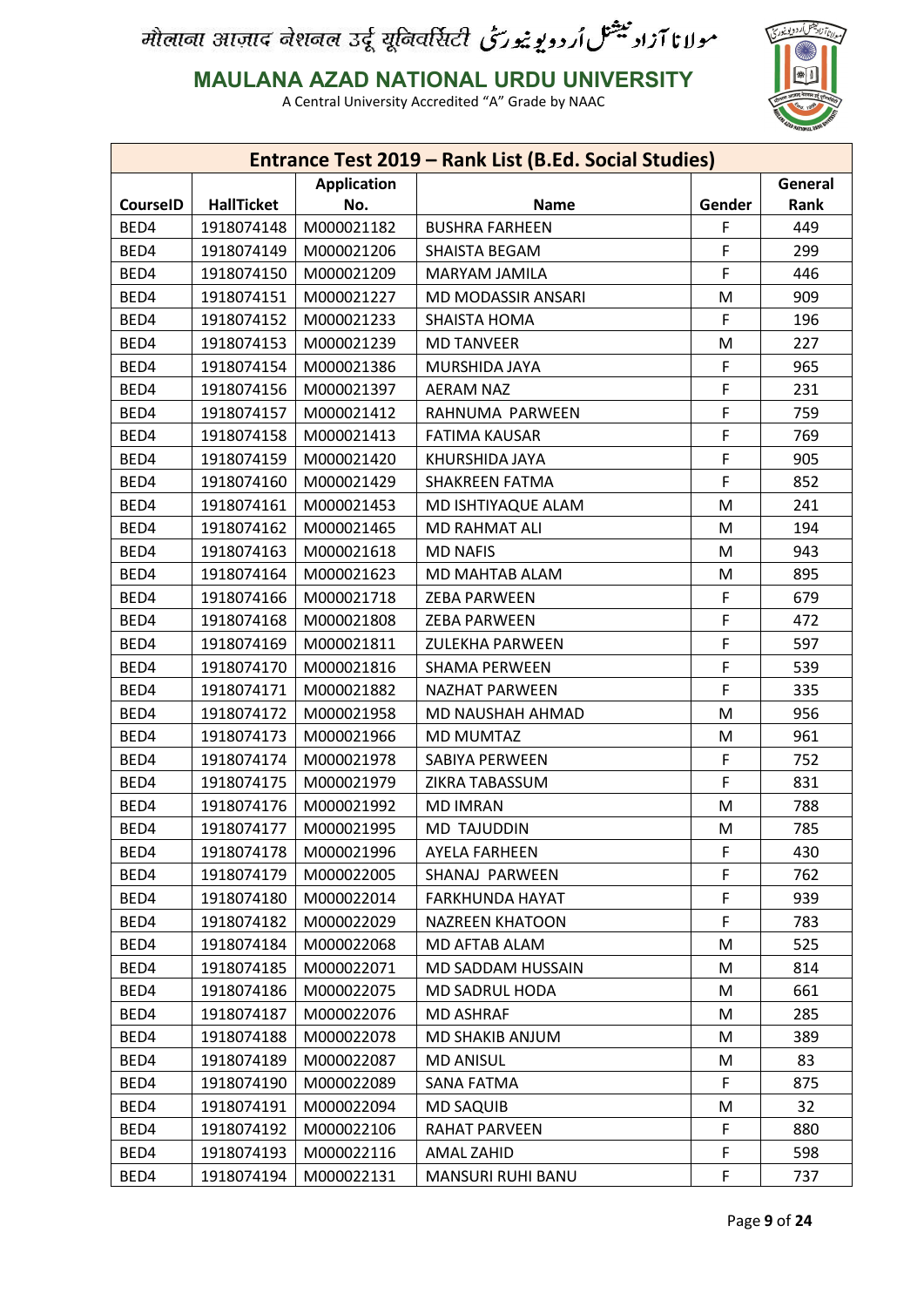

**MAULANA AZAD NATIONAL URDU UNIVERSITY**

|                 |                   |                    | Entrance Test 2019 - Rank List (B.Ed. Social Studies) |        |                |
|-----------------|-------------------|--------------------|-------------------------------------------------------|--------|----------------|
|                 |                   | <b>Application</b> |                                                       |        | General        |
| <b>CourseID</b> | <b>HallTicket</b> | No.                | <b>Name</b>                                           | Gender | Rank           |
| BED4            | 1918074195        | M000022182         | REHANA PARWEEN                                        | F      | 760            |
| BED4            | 1918074196        | M000022188         | <b>AFSANA KHATOON</b>                                 | F      | 183            |
| BED4            | 1918074197        | M000022198         | <b>ANWAR ALI</b>                                      | M      | 455            |
| BED4            | 1918074198        | M000022200         | <b>NASEEBA PARWEEN</b>                                | F      | 902            |
| BED4            | 1918074200        | M000022237         | <b>MD AARIF HUSSAIN</b>                               | M      | 666            |
| BED4            | 1918074201        | M000022257         | SYED ALAM                                             | M      | 512            |
| BED4            | 1918074202        | M000022259         | MD SUFYAN ADIL                                        | M      | $\overline{7}$ |
| BED4            | 1918074204        | M000022301         | <b>NAURIN SABA</b>                                    | F      | 701            |
| BED4            | 1918074205        | M000022304         | NAGMA NAZ                                             | F      | 545            |
| BED4            | 1918074207        | M000022374         | <b>GAZALA PARWEEN</b>                                 | F      | 968            |
| BED4            | 1918074208        | M000022444         | MD SHAKEEL ANSARI                                     | M      | 412            |
| BED4            | 1918074209        | M000022493         | SAFA TASNEEM                                          | F      | 634            |
| BED4            | 1918074210        | M000022552         | MD SHAHRUKH RAZA                                      | M      | 735            |
| BED4            | 1918074211        | M000022575         | <b>GHAZALA PERWEEN</b>                                | F      | 915            |
| BED4            | 1918074212        | M000022658         | <b>FARHAT ZEBA</b>                                    | F      | 662            |
| BED4            | 1918074213        | M000022669         | <b>ISARAT JAHAN</b>                                   | F      | 839            |
| BED4            | 1918074215        | M000022677         | <b>ARSHI ARA</b>                                      | F      | 864            |
| BED4            | 1918074216        | M000022766         | MD JAMEEL ALAM                                        | M      | 977            |
| BED4            | 1918074217        | M000022777         | <b>FIZA FATMA</b>                                     | F      | 435            |
| BED4            | 1918074218        | M000022785         | MD ANWAR                                              | M      | 327            |
| BED4            | 1918074219        | M000022790         | <b>IFFAT ARA</b>                                      | F      | 659            |
| BED4            | 1918074220        | M000022814         | NOORJAHAN KHATOON                                     | F      | 687            |
| BED4            | 1918074221        | M000022836         | MOZAMMILA BANO                                        | F      | 784            |
| BED4            | 1918074222        | M000022854         | <b>FIRDOSH KHATOON</b>                                | F      | 897            |
| BED4            | 1918074223        | M000022860         | RAFAT JAHAN                                           | F      | 177            |
| BED4            | 1918074224        | M000023038         | MD SAFA UDDIN                                         | M      | 632            |
| BED4            | 1918074225        | M000023077         | SAYYADA KHATOON                                       | F      | 536            |
| BED4            | 1918074226        | M000023135         | MD ZUBAIR ALAM                                        | M      | 411            |
| BED4            | 1918074227        | M000023141         | <b>CHANDNI KHATOON</b>                                | F      | 792            |
| BED4            | 1918074229        | M000023206         | <b>IFTEKHAR AHMAD</b>                                 | М      | 471            |
| BED4            | 1918074230        | M000023213         | MD ARIF ALAM                                          | M      | 680            |
| BED4            | 1918074231        | M000023285         | NISHAT FATMA                                          | F      | 519            |
| BED4            | 1918074232        | M000023301         | KHUSHBOO KHATOON                                      | F      | 434            |
| BED4            | 1918074234        | M000023421         | MD SADDAM ALAM                                        | M      | 971            |
| BED4            | 1918074235        | M000023433         | <b>MD WASIM</b>                                       | M      | 275            |
| BED4            | 1918074236        | M000023481         | RAHAT JAMAL                                           | F      | 675            |
| BED4            | 1918074237        | M000023518         | SHAHJABEEN                                            | F      | 959            |
| BED4            | 1918074238        | M000023564         | NADIYA ZARRIN                                         | F      | 359            |
| BED4            | 1918074239        | M000023569         | <b>UMRAH SHAHEEN</b>                                  | F      | 537            |
| BED4            | 1918074241        | M000023609         | UZMA TABASSUM                                         | F      | 871            |
| BED4            | 1918074242        | M000023612         | NISHA FATMA                                           | F      | 867            |
| BED4            | 1918074243        | M000023618         | MD AMIRUL HAQUE                                       | M      | 321            |
|                 |                   |                    |                                                       |        |                |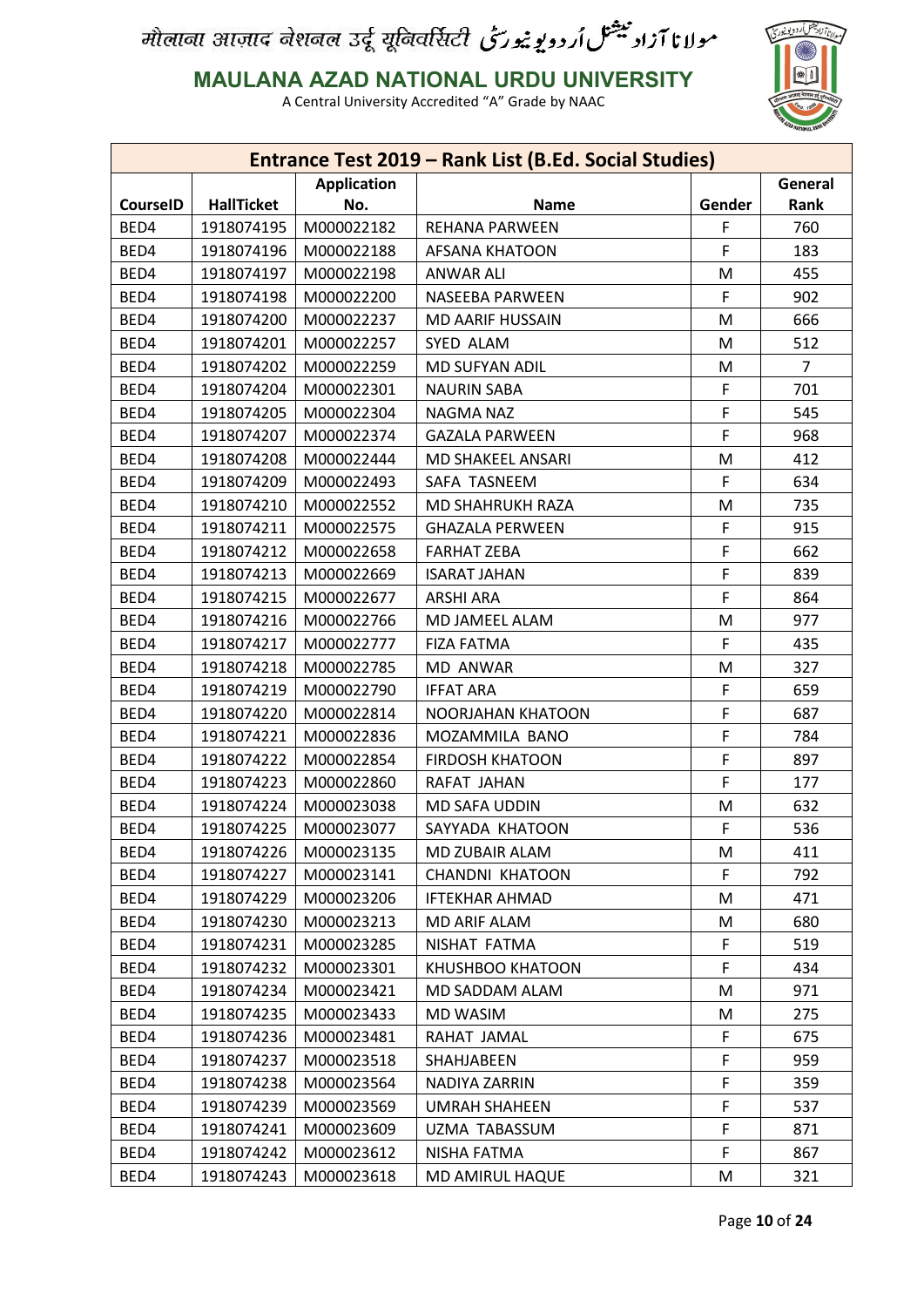

**MAULANA AZAD NATIONAL URDU UNIVERSITY**

|                 |                   |                    | Entrance Test 2019 - Rank List (B.Ed. Social Studies) |        |         |
|-----------------|-------------------|--------------------|-------------------------------------------------------|--------|---------|
|                 |                   | <b>Application</b> |                                                       |        | General |
| <b>CourseID</b> | <b>HallTicket</b> | No.                | <b>Name</b>                                           | Gender | Rank    |
| BED4            | 1918074244        | M000023680         | <b>NOUREEN</b>                                        | F      | 860     |
| BED4            | 1918074245        | M000023687         | <b>NIKHAT PARWEEN</b>                                 | F      | 790     |
| BED4            | 1918074246        | M000023742         | <b>ASHEEN ZEHRA</b>                                   | F      | 657     |
| BED4            | 1918074247        | M000023754         | MD NAUSHAD ALAM                                       | M      | 770     |
| BED4            | 1918074248        | M000023762         | <b>SHAISTA NASIR</b>                                  | F      | 391     |
| BED4            | 1918074249        | M000023763         | <b>SHAGUFTA PERWEEN</b>                               | F      | 344     |
| BED4            | 1918074251        | M000023795         | MD HASMAT ALI                                         | M      | 986     |
| BED4            | 1918074252        | M000023891         | MD ZAKIR HUSSAIN                                      | M      | 555     |
| BED4            | 1918074253        | M000023925         | MAHJABEE AFREEN                                       | F      | 958     |
| BED4            | 1918074254        | M000023928         | <b>FARHAT PERWEEN</b>                                 | F      | 930     |
| BED4            | 1918074256        | M000023959         | MD FAIZAN ARIF                                        | M      | 694     |
| BED4            | 1918074257        | M000023973         | <b>FAJILAT KAUSHAR</b>                                | F      | 343     |
| BED4            | 1918074258        | M000023978         | <b>JOOHI PRAWEEN</b>                                  | F      | 978     |
| BED4            | 1918074259        | M000023985         | MD GULAM RASUL                                        | M      | 686     |
| BED4            | 1918074260        | M000023994         | <b>TABASSUM KHATUN</b>                                | F      | 964     |
| BED4            | 1918074261        | M000024000         | <b>KANIZ FATMA</b>                                    | F      | 773     |
| BED4            | 1918074262        | M000024001         | MD EKRAMUL HAQUE                                      | M      | 589     |
| BED4            | 1918074263        | M000024005         | <b>UMMEY FIDA</b>                                     | F      | 211     |
| BED4            | 1918074264        | M000024047         | SADEQUA AKHTAR                                        | F      | 379     |
| BED4            | 1918074265        | M000024072         | ZAIQUA NAZ                                            | F      | 934     |
| BED4            | 1918074266        | M000024110         | <b>MD TAUSIF ALAM</b>                                 | M      | 656     |
| BED4            | 1918074267        | M000024154         | MD ABRAR ALAM                                         | M      | 522     |
| BED4            | 1918074268        | M000024190         | <b>MD ASIF</b>                                        | M      | 917     |
| BED4            | 1918074269        | M000024191         | <b>HOMA PRAWEEN</b>                                   | F      | 803     |
| BED4            | 1918074270        | M000024197         | ARFA ALAM                                             | F      | 878     |
| BED4            | 1918074271        | M000024208         | SYED MOHAMMAD ASHRAF                                  | M      | 647     |
| BED4            | 1918074272        | M000024222         | SABILA KHANAM                                         | F      | 941     |
| BED4            | 1918074273        | M000024230         | MD MERAJ KHAN                                         | M      | 936     |
| BED4            | 1918074274        | M000024232         | UMMEY NEDA                                            | F      | 130     |
| BED4            | 1918074275        | M000024248         | RAFIYA ISHRAT                                         | F      | 931     |
| BED4            | 1918074276        | M000024250         | NESAR AHMAD                                           | M      | 297     |
| BED4            | 1918074277        | M000024283         | <b>NILU FARHA</b>                                     | F.     | 861     |
| BED4            | 1918074278        | M000024307         | MD AURANGZEB ALAM                                     | M      | 901     |
| BED4            | 1918074279        | M000024315         | MD SHAHID RAZA                                        | M      | 388     |
| BED4            | 1918074280        | M000024359         | NAZMA KHATOON                                         | F      | 841     |
| BED4            | 1918074281        | M000024370         | NAGHMA RASHEDA                                        | F      | 571     |
|                 |                   |                    |                                                       |        |         |
| BED4            | 1918074283        | M000024473         | MD SADDAM HUSSAIN                                     | M      | 182     |
| BED4            | 1918074284        | M000024479         | RUBINA EJAZ                                           | F      | 320     |
| BED4            | 1918074285        | M000024481         | <b>NAHID PARWEEN</b>                                  | F      | 753     |
| BED4            | 1918074286        | M000024488         | SALEHA KHATOON                                        | F      | 916     |
| BED4            | 1918074287        | M000024513         | SHAHIDA KHATOON                                       | F      | 390     |
| BED4            | 1918074290        | M000024548         | <b>SHAGUFTA</b>                                       | F      | 962     |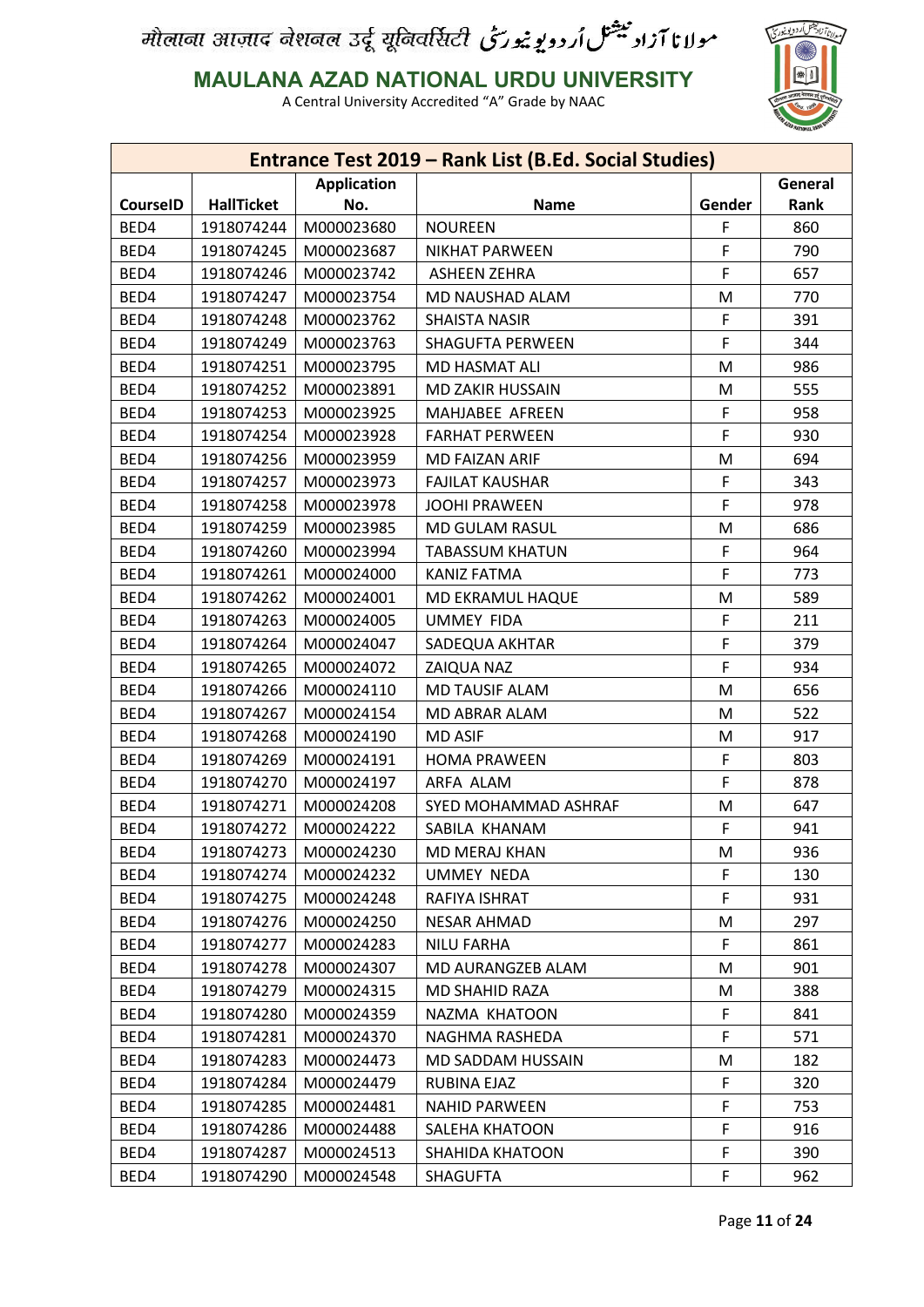

**MAULANA AZAD NATIONAL URDU UNIVERSITY**

|                 |                          |                          | Entrance Test 2019 - Rank List (B.Ed. Social Studies) |        |         |
|-----------------|--------------------------|--------------------------|-------------------------------------------------------|--------|---------|
|                 |                          | <b>Application</b>       |                                                       |        | General |
| <b>CourseID</b> | <b>HallTicket</b>        | No.                      | <b>Name</b>                                           | Gender | Rank    |
| BED4            | 1918074291               | M000024619               | TAHREEM ANJUM                                         | F      | 396     |
| BED4            | 1918074292               | M000024634               | MD QAMAR JAWAID                                       | M      | 854     |
| BED4            | 1918074293               | M000024637               | <b>NUZHAT SHAMS</b>                                   | F      | 499     |
| BED4            | 1918074294               | M000024677               | <b>AAMIR HUSSAIN</b>                                  | M      | 776     |
| BED4            | 1918074295               | M000024680               | SABIYA NAZ                                            | F      | 983     |
| BED4            | 1918074296               | M000024696               | LADLY KHATOON                                         | F      | 948     |
| BED4            | 1918074297               | M000024776               | SALTANAT AKHTAR                                       | F      | 813     |
| BED4            | 1918074298               | M000024780               | <b>GENA FATIMA</b>                                    | F      | 918     |
| BED4            | 1918074299               | M000024793               | <b>NOOR SABA</b>                                      | F      | 924     |
| BED4            | 1918074301               | M000024869               | RAHMANI BEGUM                                         | F      | 922     |
| BED4            | 1918074302               | M000024939               | UZMA KARIM                                            | F      | 711     |
| BED4            | 1918074303               | M000024940               | MD SHADULLAH                                          | M      | 373     |
| BED4            | 1918074305               | M000024973               | MD ABU SUFYAN                                         | M      | 832     |
| BED4            | 1918074306               | M000024977               | <b>MD SOHRAB</b>                                      | M      | 877     |
| BED4            | 1918074307               | M000024991               | <b>MD SALAHUDDIN</b>                                  | M      | 195     |
| BED4            | 1918074308               | M000025030               | MD ABDUL KALAM                                        | M      | 746     |
| BED4            | 1918074310               | M000025129               | SHARFUDDIN ANSARI                                     | M      | 491     |
| BED4            | 1918074311               | M000025136               | <b>MD INTEKHAB</b>                                    | M      | 630     |
| BED4            | 1918074312               | M000025138               | MD HASIN AKHTAR                                       | M      | 827     |
| BED4            | 1918074313               | M000025165               | <b>QUADIR IMAM</b>                                    | M      | 862     |
| BED4            | 1918074314               | M000025183               | MD AZHAR MOYEED                                       | M      | 976     |
| BED4            | 1918074315               | M000025186               | SABA YASMIN                                           | F      | 616     |
| BED4            | 1918074318               | M000025320               | <b>RUHI PERWEEN</b>                                   | F      | 782     |
| BED4            | 1918074319               | M000025339               | REHANA KHATOON                                        | F      | 946     |
| BED4            | 1918074320               | M000025354               | <b>SUFIA TARANNUM</b>                                 | F      | 210     |
| BED4            | 1918074321               | M000025372               | SAZIYA RANI                                           | F      | 766     |
| BED4            | 1918074322               | M000025373               | MD NAQUIB ANWAR                                       | M      | 540     |
| BED4            | 1918074323               | M000025453               | <b>ABDUS SALAM</b>                                    | M      | 800     |
| BED4            | 1918074324               | M000025460               | <b>CHANDNI</b>                                        | F      | 761     |
| BED4            | 1918074326               | M000025495               | RAHAT JAHAN                                           | F      | 639     |
| BED4            | 1918074327               | M000025507               | <b>AFSARI KHATOON</b>                                 | F      | 823     |
| BED4            | 1918074329               | M000025812               | KISHWER FATEMA                                        | F      | 842     |
| BED4            | 1918074330               |                          |                                                       | M      | 387     |
|                 |                          | M000025923               | <b>MD SULTAN</b>                                      |        |         |
| BED4            | 1918074331<br>1918074332 | M000025924<br>M000025933 | SADRE ALAM                                            | M      | 729     |
| BED4            |                          |                          | <b>MD KASHIF OWAIS</b>                                | M      | 245     |
| BED4            | 1918074333               | M000025935               | <b>FATMA</b>                                          | F      | 781     |
| BED4            | 1918074334               | M000025938               | SHABANA PERVEEN                                       | F      | 819     |
| BED4            | 1918074335               | M000026053               | <b>TALAT PRAVEEN</b>                                  | F      | 554     |
| BED4            | 1918074336               | M000026095               | <b>NUSRAT JAHAN</b>                                   | F      | 429     |
| BED4            | 1918074337               | M000026099               | SHAMAMA PARWEEN                                       | F      | 180     |
| BED4            | 1918074338               | M000026102               | MD HAIDAR ALI                                         | M      | 116     |
| BED4            | 1918074339               | M000026106               | MD SHAHNAWAZ HUSAAIN                                  | M      | 209     |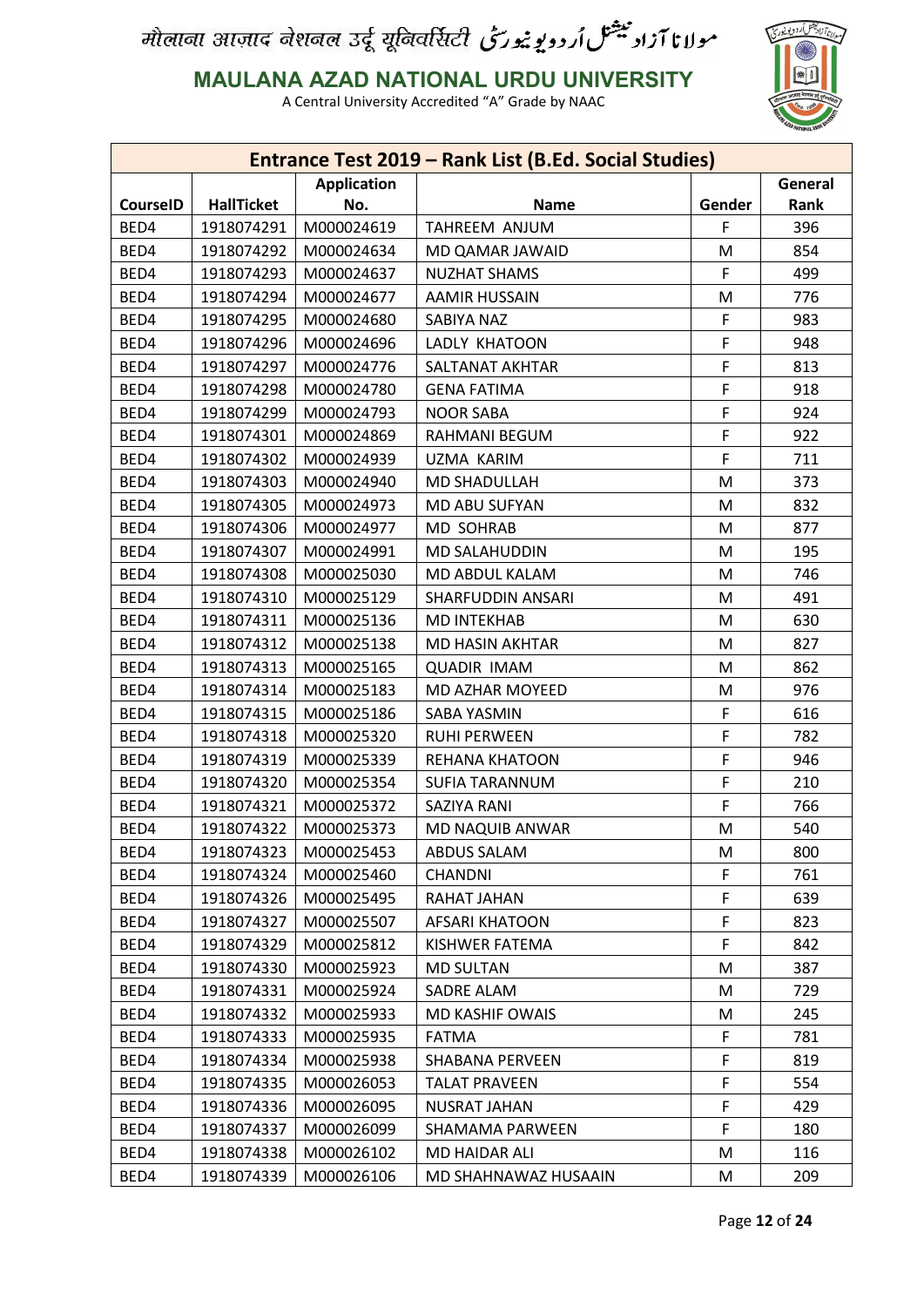

**MAULANA AZAD NATIONAL URDU UNIVERSITY**

|                               |                   |            | Entrance Test 2019 - Rank List (B.Ed. Social Studies) |        |      |  |
|-------------------------------|-------------------|------------|-------------------------------------------------------|--------|------|--|
| General<br><b>Application</b> |                   |            |                                                       |        |      |  |
| <b>CourseID</b>               | <b>HallTicket</b> | No.        | <b>Name</b>                                           | Gender | Rank |  |
| BED4                          | 1918074340        | M000026107 | MOHD JANISAR AHMED                                    | M      | 649  |  |
| BED4                          | 1918074341        | M000026154 | <b>NAZ BANO</b>                                       | F      | 155  |  |
| BED4                          | 1918074342        | M000026195 | SABAHAT NIGAR                                         | F      | 416  |  |
| BED4                          | 1918074343        | M000026228 | <b>JOWAIRIA HAFIZ</b>                                 | F      | 208  |  |
| BED4                          | 1918074344        | M000026261 | <b>BENAJEER FATMA</b>                                 | F      | 91   |  |
| BED4                          | 1918074345        | M000026276 | SADIYA RASHID                                         | F      | 551  |  |
| BED4                          | 1918074346        | M000026283 | <b>FARZANA KHATOON</b>                                | F      | 274  |  |
| BED4                          | 1918074347        | M000026343 | SAISTA YASMIN                                         | F      | 207  |  |
| BED4                          | 1918074348        | M000026358 | <b>SANA PERWEEN</b>                                   | F      | 110  |  |
| BED4                          | 1918074349        | M000026394 | <b>NAFISA ISMAT</b>                                   | F      | 281  |  |
| BED4                          | 1918074350        | M000026416 | MD SADAQUAT HUSSAIN                                   | M      | 131  |  |
| BED4                          | 1918074351        | M000026456 | <b>ZEENAT FATMA</b>                                   | F      | 203  |  |
| BED4                          | 1918074352        | M000026461 | MD SHAHADAT HUSSAIN                                   | M      | 124  |  |
| BED4                          | 1918074354        | M000026497 | <b>FARZANA KHATUN</b>                                 | F      | 278  |  |
| BED4                          | 1918074355        | M000026507 | <b>SHAMA PERWEEN</b>                                  | F      | 591  |  |
| BED4                          | 1918074356        | M000026512 | MD AQUIB JAWED                                        | M      | 667  |  |
| BED4                          | 1918074357        | M000026586 | MD SHAHID IQBAL                                       | M      | 170  |  |
| BED4                          | 1918074358        | M000026599 | <b>GHAZALA PERWEEN</b>                                | F      | 808  |  |
| BED4                          | 1918074359        | M000026606 | <b>NOOR FATMA</b>                                     | F      | 847  |  |
| BED4                          | 1918074360        | M000026612 | <b>GHUNCHA NAZ</b>                                    | F      | 876  |  |
| BED4                          | 1918074362        | M000026665 | MD KHUSHNOOR ALAM                                     | M      | 853  |  |
| BED4                          | 1918074363        | M000026679 | NAZDA RAHMAN                                          | F      | 671  |  |
| BED4                          | 1918074364        | M000026729 | <b>MD KHALID</b>                                      | M      | 574  |  |
| BED4                          | 1918074365        | M000026798 | SYED ASKARI RAZA                                      | M      | 552  |  |
| BED4                          | 1918074366        | M000026806 | <b>GHAZALA PARWEEN</b>                                | F      | 838  |  |
| BED4                          | 1918074367        | M000026811 | RAZIYA NIKHAT TANZILI                                 | F      | 736  |  |
| BED4                          | 1918074370        | M000026838 | SALEHA SIDDIQUE                                       | F      | 801  |  |
| BED4                          | 1918074371        | M000026839 | MD SADDAM                                             | M      | 627  |  |
| BED4                          | 1918074372        | M000026888 | MD ARSHAD ALI                                         | M      | 593  |  |
| BED4                          | 1918074374        | M000026969 | MD HAFIZUR RAHMAN                                     | M      | 672  |  |
| BED4                          | 1918074375        | M000027084 | SALEHA ZABI                                           | F      | 556  |  |
| BED4                          | 1918074376        | M000027105 | SAIQUA JAMAL                                          | F      | 156  |  |
| BED4                          | 1918074377        | M000027131 | RAJIULLAH                                             | M      | 453  |  |
| BED4                          | 1918074380        | M000027220 | <b>ASHRAF HUSSAIN</b>                                 | M      | 289  |  |
| BED4                          | 1918074381        | M000027229 | <b>NUSRAT PERVEEN</b>                                 | F      | 987  |  |
| BED4                          | 1918074382        | M000027277 | MD SHAMSHUDDIN                                        | M      | 706  |  |
| BED4                          | 1918074383        | M000027289 | MD SHAMSHER ALAM                                      | M      | 582  |  |
| BED4                          | 1918074384        | M000027305 | <b>TAUSIF AHMED</b>                                   | M      | 322  |  |
| BED4                          | 1918074385        | M000027315 | ARJUMAND NASREEN                                      | F.     | 619  |  |
| BED4                          | 1918074386        | M000027409 | MD NAZMUL HODA                                        | M      | 354  |  |
| BED4                          | 1918074388        | M000027449 | TAHERA KHANAM                                         | F      | 655  |  |
| BED4                          | 1918074389        | M000027462 | MD ZISHAN ALAM                                        | M      | 751  |  |
|                               |                   |            |                                                       |        |      |  |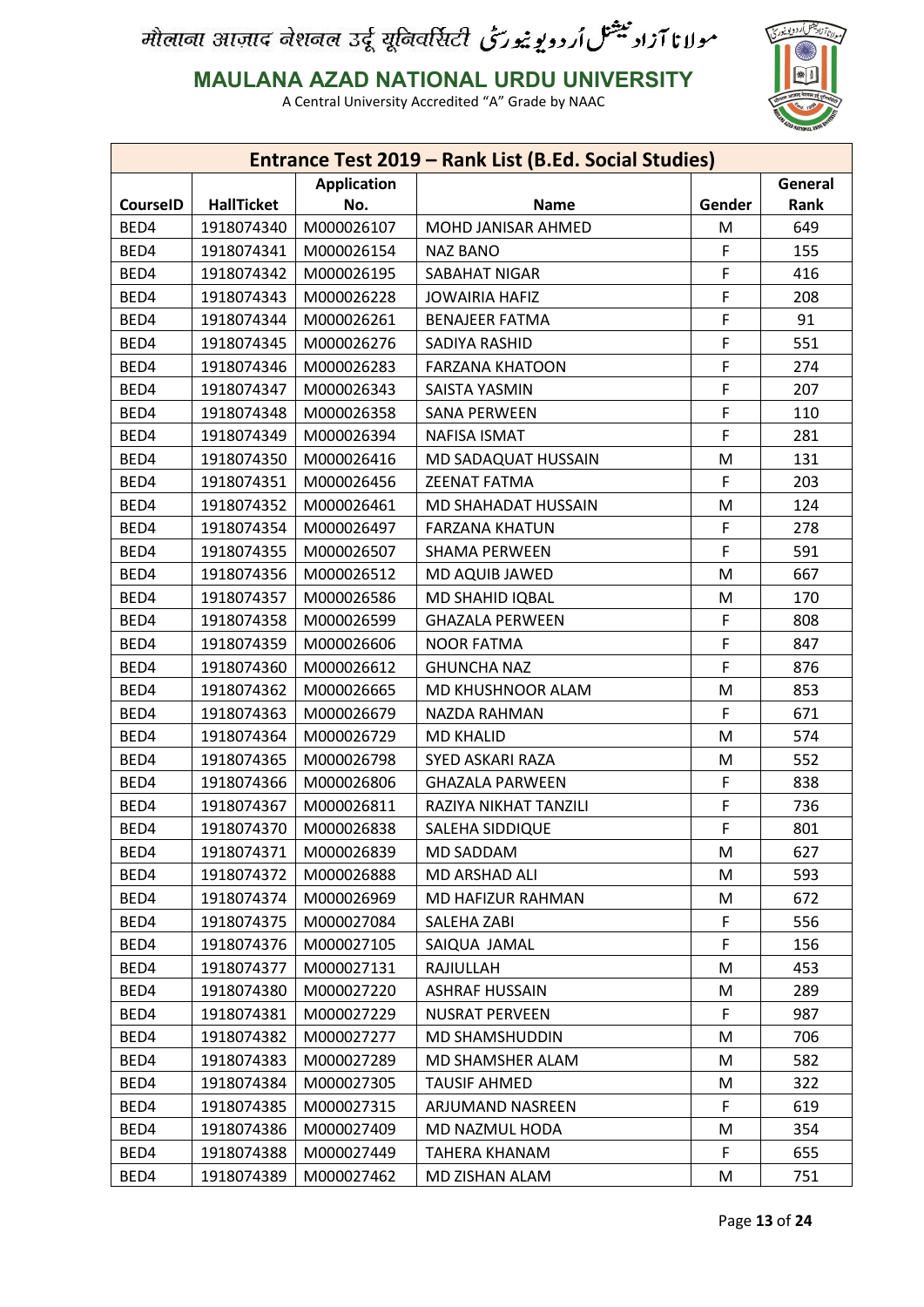

**MAULANA AZAD NATIONAL URDU UNIVERSITY**

|                 |                   |                    | Entrance Test 2019 - Rank List (B.Ed. Social Studies) |        |         |
|-----------------|-------------------|--------------------|-------------------------------------------------------|--------|---------|
|                 |                   | <b>Application</b> |                                                       |        | General |
| <b>CourseID</b> | <b>HallTicket</b> | No.                | <b>Name</b>                                           | Gender | Rank    |
| BED4            | 1918074390        | M000027514         | <b>FAREHA FLAK NAZ</b>                                | F      | 581     |
| BED4            | 1918074392        | M000027583         | <b>GHAZALA AMJUM</b>                                  | F      | 664     |
| BED4            | 1918074393        | M000027629         | <b>MD ABDULLA</b>                                     | M      | 767     |
| BED4            | 1918074394        | M000027632         | SEEMA YASMEEN                                         | F      | 903     |
| BED4            | 1918074395        | M000027695         | <b>SHAMA PERWEEN</b>                                  | F      | 421     |
| BED4            | 1918074397        | M000027728         | ASGAR ANSAREE                                         | M      | 881     |
| BED4            | 1918074398        | M000027777         | <b>MANZOOR AHMAD</b>                                  | М      | 628     |
| BED4            | 1918074399        | M000027813         | SANA JAMAL                                            | F      | 129     |
| BED4            | 1918074401        | M000028102         | SHAHERAN QADRI                                        | M      | 468     |
| BED4            | 1918074402        | M000028110         | <b>MD RAJA</b>                                        | M      | 650     |
| BED4            | 1918074404        | M000028143         | <b>FARHEEN PARWEEN</b>                                | F      | 298     |
| BED4            | 1918074405        | M000028162         | <b>TAYYABA NAZNI</b>                                  | F      | 365     |
| BED4            | 1918074406        | M000028194         | <b>EFAT PARWEEN</b>                                   | F      | 689     |
| BED4            | 1918074407        | M000028196         | <b>MD TAUFIQUE ALI</b>                                | M      | 586     |
| BED4            | 1918074408        | M000028201         | <b>ASMIN PARWEEN</b>                                  | F      | 588     |
| BED4            | 1918074409        | M000028246         | <b>SYEEDA ISMAIL</b>                                  | F      | 984     |
| BED4            | 1918074410        | M000028264         | <b>TRANNUM PARWEEN</b>                                | F      | 802     |
| BED4            | 1918074411        | M000028287         | <b>MD UJALE</b>                                       | M      | 394     |
| BED4            | 1918074412        | M000028292         | <b>NAZIA NIKHAT</b>                                   | F      | 622     |
| BED4            | 1918074414        | M000028454         | <b>ABDA KHATOON</b>                                   | F      | 912     |
| BED4            | 1918074415        | M000028477         | <b>MD SARFUDDIN</b>                                   | M      | 139     |
| BED4            | 1918074416        | M000028494         | <b>NAZDA KHATOON</b>                                  | F      | 623     |
| BED4            | 1918074417        | M000028553         | <b>TABASSUM PERWEEN</b>                               | F      | 804     |
| BED4            | 1918074418        | M000028578         | MD AASIM ANSARI                                       | M      | 927     |
| BED4            | 1918074419        | M000028595         | RAFAUL WARA                                           | M      | 520     |
| BED4            | 1918074420        | M000028612         | ABDUL MANNAN                                          | M      | 56      |
| BED4            | 1918074421        | M000028688         | <b>SURRAIYA NAZ</b>                                   | F      | 342     |
| BED4            | 1918074422        | M000028699         | MD SHAHID EQBAL                                       | M      | 674     |
| BED4            | 1918074423        | M000028741         | <b>GULSHAN KHATOON</b>                                | F      | 745     |
| BED4            | 1918074424        | M000028747         | <b>MD NASIR HUSSAIN</b>                               | М      | 204     |
| BED4            | 1918074425        | M000028749         | NAZIA PARWEEN                                         | F      | 250     |
| BED4            | 1918074427        | M000028767         | SAROJ KUMAR BHAGAT                                    | M      | 358     |
| BED4            | 1918074428        | M000028772         | MAHERUKH MARYAM                                       | F      | 982     |
| BED4            | 1918074429        | M000028773         | <b>SHAHINA PARWEEN</b>                                | F      | 755     |
| BED4            | 1918074430        | M000028803         | RUBINA PARWEEN                                        | F      | 947     |
|                 |                   |                    |                                                       |        |         |
| BED4            | 1918074431        | M000028814         | MD UMAR FARUQUE                                       | M      | 67      |
| BED4            | 1918074432        | M000028832         | ZAID AHMAD                                            | M      | 272     |
| BED4            | 1918074433        | M000028869         | <b>TABASSUM PREVEEN</b>                               | F      | 868     |
| BED4            | 1918074434        | M000028892         | MD AJAZ AHMAD                                         | M      | 206     |
| BED4            | 1918074435        | M000028925         | SALMAN                                                | M      | 715     |
| BED4            | 1918074437        | M000028987         | MD MAZHAR ALAM                                        | M      | 432     |
| BED4            | 1919074001        | M000017472         | MOHD ZAKEE KHAN                                       | M      | 71      |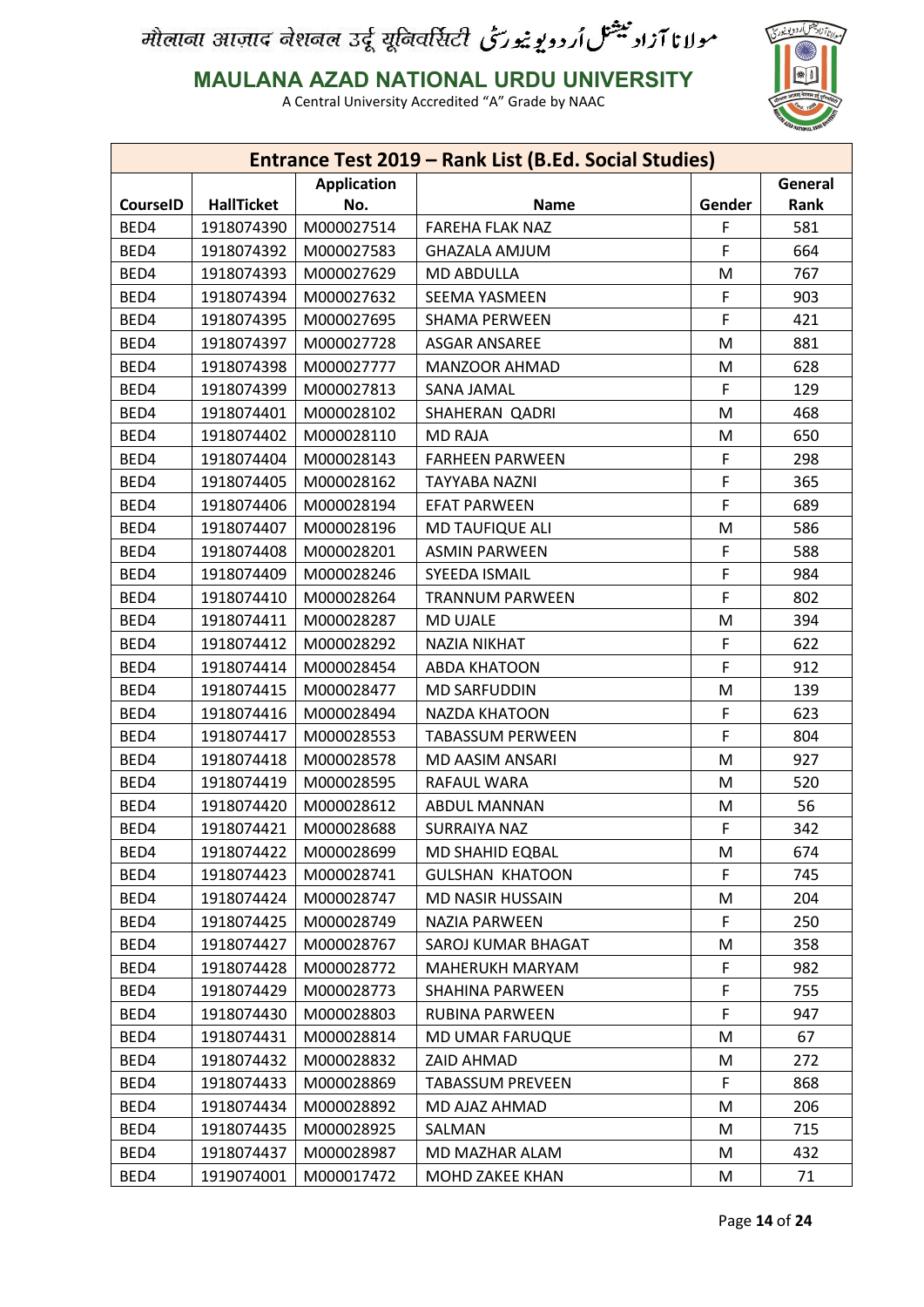

**MAULANA AZAD NATIONAL URDU UNIVERSITY**

|                               |                   |            | Entrance Test 2019 - Rank List (B.Ed. Social Studies) |        |      |  |
|-------------------------------|-------------------|------------|-------------------------------------------------------|--------|------|--|
| General<br><b>Application</b> |                   |            |                                                       |        |      |  |
| <b>CourseID</b>               | <b>HallTicket</b> | No.        | <b>Name</b>                                           | Gender | Rank |  |
| BED4                          | 1919074002        | M000017771 | MD MOHIDUR RAHMAN                                     | M      | 312  |  |
| BED4                          | 1919074003        | M000017886 | <b>MD REHAN FAZAL</b>                                 | M      | 179  |  |
| BED4                          | 1919074004        | M000017914 | MD SHAHJAHAN                                          | M      | 454  |  |
| BED4                          | 1919074005        | M000018083 | MD RABBANI RAHI                                       | M      | 377  |  |
| BED4                          | 1919074006        | M000018299 | <b>INAYATULLAH</b>                                    | M      | 96   |  |
| BED4                          | 1919074007        | M000018386 | <b>AZHAR AHSAN</b>                                    | M      | 8    |  |
| BED4                          | 1919074008        | M000019312 | <b>MD ASGAR ANSARI</b>                                | M      | 44   |  |
| BED4                          | 1919074009        | M000019411 | UMAR FAROOQ FARAZ                                     | M      | 367  |  |
| BED4                          | 1919074010        | M000019847 | MD ABSAR ALAM                                         | M      | 445  |  |
| BED4                          | 1919074011        | M000020557 | MD NEZAMUDDIN                                         | M      | 708  |  |
| BED4                          | 1919074012        | M000020744 | MD ANSAR ALAM                                         | M      | 645  |  |
| BED4                          | 1919074013        | M000021028 | MD NAQUEE MURSAL                                      | M      | 51   |  |
| BED4                          | 1919074014        | M000021031 | ABDULLAAH                                             | M      | 264  |  |
| BED4                          | 1919074016        | M000022063 | SHAGUFTA PRAWEEN                                      | F      | 256  |  |
| BED4                          | 1919074017        | M000022121 | MD AZHAR ALAM                                         | M      | 185  |  |
| BED4                          | 1919074019        | M000022732 | MD NAUNEHAL AHMAD                                     | M      | 304  |  |
| BED4                          | 1919074020        | M000023243 | SAJJAD ALI                                            | M      | 375  |  |
| BED4                          | 1919074021        | M000023256 | MOHAMMAD ADIL                                         | M      | 17   |  |
| BED4                          | 1919074023        | M000023613 | MOHD AHMAD                                            | M      | 134  |  |
| BED4                          | 1919074024        | M000023791 | ABDUL HAQUE                                           | M      | 14   |  |
| BED4                          | 1919074025        | M000023815 | RAHNUMA KAUSAR                                        | F      | 643  |  |
| BED4                          | 1919074027        | M000024065 | NAZIA KHATOON                                         | F      | 693  |  |
| BED4                          | 1919074028        | M000024814 | RAGHIB UL ISLAM                                       | M      | 117  |  |
| BED4                          | 1919074029        | M000025468 | <b>RESHMA PERWEEN</b>                                 | F      | 703  |  |
| BED4                          | 1919074030        | M000025976 | MOHD AQIB SIDDIQUE                                    | M      | 94   |  |
| BED4                          | 1919074031        | M000026002 | <b>AJMAL HUSSAIN</b>                                  | M      | 257  |  |
| BED4                          | 1919074032        | M000026024 | <b>SHARAFAT HUSSAIN</b>                               | M      | 476  |  |
| BED4                          | 1919074033        | M000026255 | ZISHAN AHMAD                                          | M      | 495  |  |
| BED4                          | 1919074034        | M000026265 | <b>ABUL HASAN</b>                                     | M      | 90   |  |
| BED4                          | 1919074035        | M000026422 | SABA SALEHEEN                                         | F      | 295  |  |
| BED4                          | 1919074036        | M000026951 | SABIYA NO NO                                          | F      | 822  |  |
| BED4                          | 1919074037        | M000027900 | MD KAMIL AKHTER                                       | M      | 150  |  |
| BED4                          | 1921074001        | M000017607 | SHAIK MAASABEB BEE                                    | F      | 315  |  |
| BED4                          | 1921074002        | M000017676 | AZEEM AMATUL AQILA                                    | F      | 414  |  |
| BED4                          | 1921074003        | M000017776 | MOHD SYED                                             | M      | 848  |  |
| BED4                          | 1921074004        | M000017909 | PARWANA BEGUM                                         | F      | 561  |  |
| BED4                          | 1921074005        | M000018238 | SHAIK KARISHMA                                        | F      | 716  |  |
| BED4                          | 1921074006        | M000018298 | <b>B SHAIK SALMA</b>                                  | F      | 850  |  |
| BED4                          | 1921074008        | M000018878 | SYEDA MUBEENA BI                                      | F      | 724  |  |
| BED4                          | 1921074010        | M000019900 | <b>FOUZIYA PARVEEN</b>                                | F      | 911  |  |
| BED4                          | 1921074011        | M000020539 | SHAKERA BEGUM                                         | F      | 361  |  |
| BED4                          | 1921074012        | M000020646 | TERAMDARIPALLI SHAIK NOUREEN                          | F      | 750  |  |
|                               |                   |            |                                                       |        |      |  |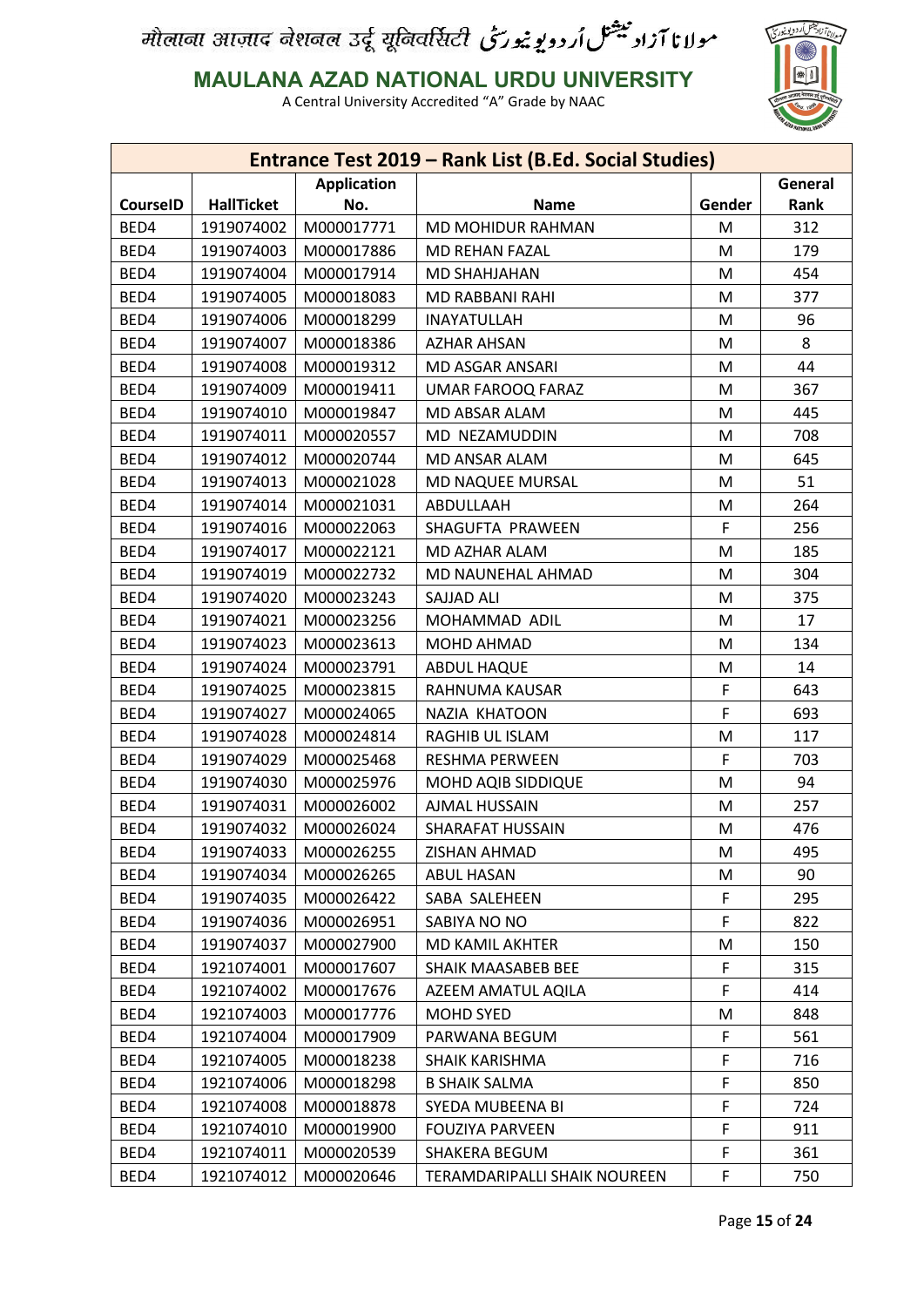

**MAULANA AZAD NATIONAL URDU UNIVERSITY**

|                 |                   |                    | Entrance Test 2019 - Rank List (B.Ed. Social Studies) |        |         |
|-----------------|-------------------|--------------------|-------------------------------------------------------|--------|---------|
|                 |                   | <b>Application</b> |                                                       |        | General |
| <b>CourseID</b> | <b>HallTicket</b> | No.                | <b>Name</b>                                           | Gender | Rank    |
| BED4            | 1921074013        | M000021149         | KUTAGULLA AISHA SULTANA KHAN                          | F      | 526     |
| BED4            | 1921074014        | M000021310         | ROKIAYA KHATOON                                       | F      | 568     |
| BED4            | 1921074015        | M000021362         | <b>SHIFA RAHEEN</b>                                   | F      | 594     |
| BED4            | 1921074016        | M000021379         | MUSHARRAFA MAHREEN                                    | F      | 692     |
| BED4            | 1921074017        | M000021461         | P SAYEEDA                                             | F      | 859     |
| BED4            | 1921074018        | M000022393         | <b>TASNEEM BANO</b>                                   | F      | 756     |
| BED4            | 1921074019        | M000022415         | <b>FAIZA KAUSAR</b>                                   | F      | 806     |
| BED4            | 1921074020        | M000022679         | SYEDA TAHERA TARANUM                                  | F      | 228     |
| BED4            | 1921074022        | M000023698         | SALEHA BEGUM                                          | F      | 572     |
| BED4            | 1921074023        | M000024327         | <b>SHAHID ALI</b>                                     | M      | 604     |
| BED4            | 1921074024        | M000024477         | KHUSTAR HEENA BAAG                                    | F      | 887     |
| BED4            | 1921074025        | M000024578         | <b>ZAINAB KHATOON</b>                                 | F      | 791     |
| BED4            | 1921074026        | M000024851         | NUSRATH BEGUM                                         | F      | 774     |
|                 |                   |                    | REDDY SHAIK TASLEEMUNNISA                             |        |         |
| BED4            | 1921074028        | M000025395         | <b>BEGUM</b>                                          | F      | 960     |
| BED4            | 1921074029        | M000025466         | <b>MADEEHA AFREEN</b>                                 | F      | 292     |
| BED4            | 1921074030        | M000025641         | SADIYA MUMTAZ                                         | F      | 112     |
| BED4            | 1921074031        | M000025878         | SANIYA TABASSUM                                       | F      | 635     |
| BED4            | 1921074032        | M000025925         | RAHBARUL ISLAM                                        | M      | 458     |
| BED4            | 1921074033        | M000026178         | SAMREEN BEGUM                                         | F      | 690     |
| BED4            | 1921074035        | M000026604         | H SABEEHA TABASSUM                                    | F      | 942     |
| BED4            | 1921074036        | M000026724         | ZAKIRA HASSAN                                         | F      | 239     |
| BED4            | 1921074037        | M000027500         | NASREEN BEGUM                                         | F      | 816     |
| BED4            | 1921074038        | M000027538         | <b>SHAHEEN BEGUM</b>                                  | F      | 944     |
| BED4            | 1921074039        | M000027811         | NAZIA PARWEEN                                         | F      | 817     |
| BED4            | 1921074040        | M000028117         | SUGHRA BEGUM                                          | F      | 640     |
| BED4            | 1921074041        | M000028123         | <b>AFREEN FATIMA</b>                                  | F      | 807     |
| BED4            | 1921074042        | M000028497         | RUQIA SIDDIQUA                                        | F      | 863     |
| BED4            | 1921074043        | M000028870         | MOHD SARWAR BIYABANI                                  | M      | 843     |
| BED4            | 1921074045        | M000028960         | ZEENATH BEGUM                                         | F      | 723     |
| BED4            | 1921074046        | M000028990         | MD NAZEER AHMED                                       | M      | 950     |
| BED4            | 1921074048        | M000029074         | <b>UMMAR FAROOQUE</b>                                 | M      | 171     |
| BED4            | 1923074001        | M000017915         | MD OWES                                               | M      | 1       |
| BED4            | 1923074002        | M000018156         | MD ABRAR ALAM                                         | M      | 35      |
| BED4            | 1923074003        | M000018173         | MD ARSHAD ALAM                                        | M      | 200     |
| BED4            | 1923074004        | M000018175         | <b>MATIUR RAHMAN</b>                                  | M      | 55      |
| BED4            | 1923074005        | M000018183         | <b>FIRDAUS ALAM</b>                                   | M      | 243     |
| BED4            | 1923074007        | M000018623         | MD SHAMIM AKHTER                                      | M      | 366     |
| BED4            | 1923074008        | M000018788         | MD BAKHTIYAR ALAM                                     | M      | 787     |
| BED4            | 1923074009        | M000018873         | MD SHADAB ALAM                                        | M      | 309     |
| BED4            | 1923074010        | M000018984         | SAAD QUAISAR                                          | M      | 485     |
| BED4            | 1923074011        | M000019389         | ABDUL MANNAN                                          | M      | 937     |
|                 |                   |                    |                                                       |        |         |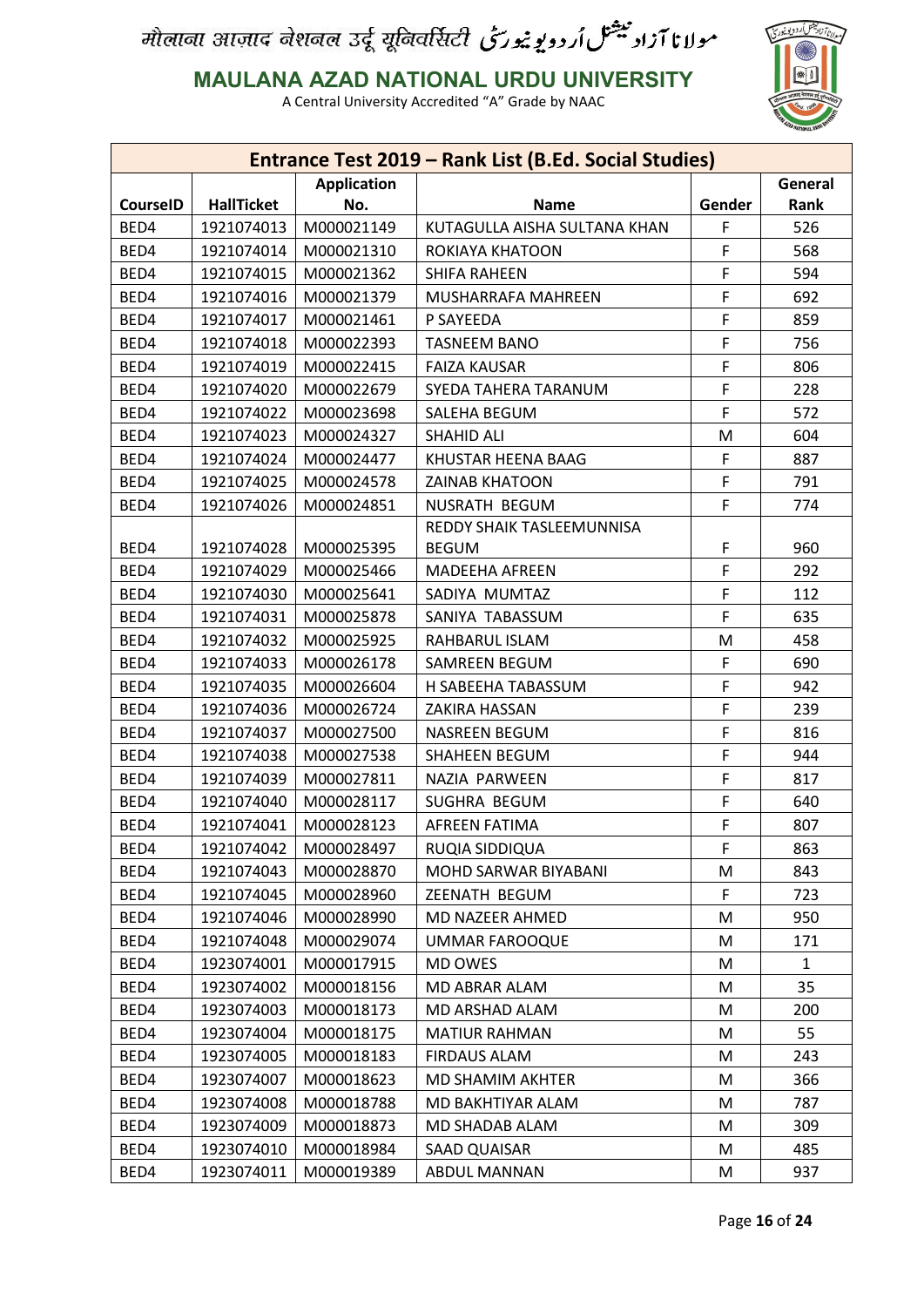

**MAULANA AZAD NATIONAL URDU UNIVERSITY**

| General<br><b>Application</b><br><b>HallTicket</b><br><b>CourseID</b><br>No.<br><b>Name</b><br>Gender<br>Rank<br>BED4<br>1923074012<br>M000019493<br>MD IMAM UDDIN<br>M<br>518<br>BED4<br>1923074013<br>M000019664<br><b>TAUQUEER REZA</b><br>M<br>719<br>BED4<br>1923074014<br>M<br>702<br>M000019742<br>MD BELAL AHMAD<br>BED4<br>1923074015<br>M000019810<br><b>KHURSHID ANSARI</b><br>122<br>M<br>BED4<br>1923074016<br>M000019811<br>M<br>492<br>ABDUR RAHMAN SHAD<br>BED4<br>1923074017<br>M000019880<br>MD ALLAM HUSSAIN<br>162<br>M<br>BED4<br>1923074018<br>M000020019<br>M<br>558<br>M ATHAR JAMAL<br>BED4<br>1923074019<br>M000020228<br>MD USMAN GANI<br>513<br>M<br>BED4<br>1923074020<br>323<br>M000020369<br><b>MD ALAMGIR</b><br>M<br>BED4<br>603<br>1923074022<br>M000020693<br>MD IFTAKHAR ALAM<br>M<br>F<br>BED4<br>1923074023<br>M000020980<br>AFIYAH PERWEEN<br>448<br>F<br>BED4<br>1923074024<br>M000021050<br><b>FARHEEN BEGUM</b><br>306<br>BED4<br>651<br>1923074025<br>M000021367<br><b>MANJUR ALAM</b><br>M<br>BED4<br>1923074026<br>M000021479<br>SHABNAM<br>F<br>710<br>F<br>BED4<br>1923074027<br>M000021497<br><b>SHAGUFTA</b><br>730<br>BED4<br>65<br>1923074028<br>M000021637<br>MD AADIL HUSSAIN<br>M<br>BED4<br>1923074030<br>M000021894<br>MOSAWAR ALAM<br>M<br>546<br>BED4<br>F<br>308<br>1923074031<br>M000021962<br>KHUSHBU PERWEEN<br>BED4<br>1923074032<br>M000022013<br>M<br>120<br>MD NAIYAR ALAM<br>BED4<br>1923074033<br>M000022030<br>MAZHARUL ISLAM<br>451<br>M<br>BED4<br>1923074035<br>M000022311<br>MD MOID ALAM<br>560<br>M<br>BED4<br>1923074036<br>F<br>M000022509<br>ANJUMAN NISHA<br>222<br>BED4<br>1923074037<br>M000022567<br>M<br>154<br>MOSHAHID ALAM<br>BED4<br>1923074038<br>M000022738<br>MD TASAWWER ALAM<br>M<br>78<br>F<br>BED4<br>1923074040<br>M000022851<br>334<br>SAZIA TABASSUM<br>BED4<br>1923074041<br>M000023017<br><b>NADEEM GHAZI</b><br>M<br>121<br>BED4<br>1923074042<br>M000023152<br><b>MD ISHTIYAQUE</b><br>M<br>865<br>BED4<br>1923074043<br>M000023313<br>MD ISHTIYAQUE ALAM<br>136<br>M<br>BED4<br>1923074044<br>M000023489<br><b>MD SIRAJUDDIN</b><br>M<br>260<br>BED4<br>M<br>1923074045<br>M000023570<br>ABU BARKAT<br>441<br>BED4<br>1923074046<br>M000023637<br><b>MD MOINUDDIN</b><br>826<br>M<br>BED4<br>1923074047<br>M<br>490<br>M000023821<br>MD MOHTASIM<br>BED4<br>1923074048<br>M000024049<br>SARMAD REZA<br>27<br>M<br>BED4<br>1923074049<br>MD FIROZ ALAM<br>898<br>M000024144<br>M<br>BED4<br>1923074050<br>M000024170<br><b>HASAN RAZA</b><br>488<br>M<br>BED4<br>1923074051<br>M000024241<br>SAGAR ALIM<br>M<br>246<br>BED4<br>1923074052<br>673<br>M000024495<br>MD SHAHZAD IRFANI<br>M<br>BED4<br>1923074053<br>63<br>M000024525<br><b>MD ANIS</b><br>M<br>BED4<br>1923074054<br>M000024556<br>54<br>MUSHFIQUE ALAM<br>M<br>BED4<br>1923074055<br>M000024574<br>MD EHTSHAM<br>125<br>M<br>BED4<br>1923074056<br>M000024603<br>MD MAMNOON REZA<br>53<br>M<br>439 |      |            |            | Entrance Test 2019 - Rank List (B.Ed. Social Studies) |   |  |
|------------------------------------------------------------------------------------------------------------------------------------------------------------------------------------------------------------------------------------------------------------------------------------------------------------------------------------------------------------------------------------------------------------------------------------------------------------------------------------------------------------------------------------------------------------------------------------------------------------------------------------------------------------------------------------------------------------------------------------------------------------------------------------------------------------------------------------------------------------------------------------------------------------------------------------------------------------------------------------------------------------------------------------------------------------------------------------------------------------------------------------------------------------------------------------------------------------------------------------------------------------------------------------------------------------------------------------------------------------------------------------------------------------------------------------------------------------------------------------------------------------------------------------------------------------------------------------------------------------------------------------------------------------------------------------------------------------------------------------------------------------------------------------------------------------------------------------------------------------------------------------------------------------------------------------------------------------------------------------------------------------------------------------------------------------------------------------------------------------------------------------------------------------------------------------------------------------------------------------------------------------------------------------------------------------------------------------------------------------------------------------------------------------------------------------------------------------------------------------------------------------------------------------------------------------------------------------------------------------------------------------------------------------------------------------------------------------------------------------------------------------------------------------------------------------------------------------------------------------------------------------------------------------------------------------------------------------------------|------|------------|------------|-------------------------------------------------------|---|--|
|                                                                                                                                                                                                                                                                                                                                                                                                                                                                                                                                                                                                                                                                                                                                                                                                                                                                                                                                                                                                                                                                                                                                                                                                                                                                                                                                                                                                                                                                                                                                                                                                                                                                                                                                                                                                                                                                                                                                                                                                                                                                                                                                                                                                                                                                                                                                                                                                                                                                                                                                                                                                                                                                                                                                                                                                                                                                                                                                                                        |      |            |            |                                                       |   |  |
|                                                                                                                                                                                                                                                                                                                                                                                                                                                                                                                                                                                                                                                                                                                                                                                                                                                                                                                                                                                                                                                                                                                                                                                                                                                                                                                                                                                                                                                                                                                                                                                                                                                                                                                                                                                                                                                                                                                                                                                                                                                                                                                                                                                                                                                                                                                                                                                                                                                                                                                                                                                                                                                                                                                                                                                                                                                                                                                                                                        |      |            |            |                                                       |   |  |
|                                                                                                                                                                                                                                                                                                                                                                                                                                                                                                                                                                                                                                                                                                                                                                                                                                                                                                                                                                                                                                                                                                                                                                                                                                                                                                                                                                                                                                                                                                                                                                                                                                                                                                                                                                                                                                                                                                                                                                                                                                                                                                                                                                                                                                                                                                                                                                                                                                                                                                                                                                                                                                                                                                                                                                                                                                                                                                                                                                        |      |            |            |                                                       |   |  |
|                                                                                                                                                                                                                                                                                                                                                                                                                                                                                                                                                                                                                                                                                                                                                                                                                                                                                                                                                                                                                                                                                                                                                                                                                                                                                                                                                                                                                                                                                                                                                                                                                                                                                                                                                                                                                                                                                                                                                                                                                                                                                                                                                                                                                                                                                                                                                                                                                                                                                                                                                                                                                                                                                                                                                                                                                                                                                                                                                                        |      |            |            |                                                       |   |  |
|                                                                                                                                                                                                                                                                                                                                                                                                                                                                                                                                                                                                                                                                                                                                                                                                                                                                                                                                                                                                                                                                                                                                                                                                                                                                                                                                                                                                                                                                                                                                                                                                                                                                                                                                                                                                                                                                                                                                                                                                                                                                                                                                                                                                                                                                                                                                                                                                                                                                                                                                                                                                                                                                                                                                                                                                                                                                                                                                                                        |      |            |            |                                                       |   |  |
|                                                                                                                                                                                                                                                                                                                                                                                                                                                                                                                                                                                                                                                                                                                                                                                                                                                                                                                                                                                                                                                                                                                                                                                                                                                                                                                                                                                                                                                                                                                                                                                                                                                                                                                                                                                                                                                                                                                                                                                                                                                                                                                                                                                                                                                                                                                                                                                                                                                                                                                                                                                                                                                                                                                                                                                                                                                                                                                                                                        |      |            |            |                                                       |   |  |
|                                                                                                                                                                                                                                                                                                                                                                                                                                                                                                                                                                                                                                                                                                                                                                                                                                                                                                                                                                                                                                                                                                                                                                                                                                                                                                                                                                                                                                                                                                                                                                                                                                                                                                                                                                                                                                                                                                                                                                                                                                                                                                                                                                                                                                                                                                                                                                                                                                                                                                                                                                                                                                                                                                                                                                                                                                                                                                                                                                        |      |            |            |                                                       |   |  |
|                                                                                                                                                                                                                                                                                                                                                                                                                                                                                                                                                                                                                                                                                                                                                                                                                                                                                                                                                                                                                                                                                                                                                                                                                                                                                                                                                                                                                                                                                                                                                                                                                                                                                                                                                                                                                                                                                                                                                                                                                                                                                                                                                                                                                                                                                                                                                                                                                                                                                                                                                                                                                                                                                                                                                                                                                                                                                                                                                                        |      |            |            |                                                       |   |  |
|                                                                                                                                                                                                                                                                                                                                                                                                                                                                                                                                                                                                                                                                                                                                                                                                                                                                                                                                                                                                                                                                                                                                                                                                                                                                                                                                                                                                                                                                                                                                                                                                                                                                                                                                                                                                                                                                                                                                                                                                                                                                                                                                                                                                                                                                                                                                                                                                                                                                                                                                                                                                                                                                                                                                                                                                                                                                                                                                                                        |      |            |            |                                                       |   |  |
|                                                                                                                                                                                                                                                                                                                                                                                                                                                                                                                                                                                                                                                                                                                                                                                                                                                                                                                                                                                                                                                                                                                                                                                                                                                                                                                                                                                                                                                                                                                                                                                                                                                                                                                                                                                                                                                                                                                                                                                                                                                                                                                                                                                                                                                                                                                                                                                                                                                                                                                                                                                                                                                                                                                                                                                                                                                                                                                                                                        |      |            |            |                                                       |   |  |
|                                                                                                                                                                                                                                                                                                                                                                                                                                                                                                                                                                                                                                                                                                                                                                                                                                                                                                                                                                                                                                                                                                                                                                                                                                                                                                                                                                                                                                                                                                                                                                                                                                                                                                                                                                                                                                                                                                                                                                                                                                                                                                                                                                                                                                                                                                                                                                                                                                                                                                                                                                                                                                                                                                                                                                                                                                                                                                                                                                        |      |            |            |                                                       |   |  |
|                                                                                                                                                                                                                                                                                                                                                                                                                                                                                                                                                                                                                                                                                                                                                                                                                                                                                                                                                                                                                                                                                                                                                                                                                                                                                                                                                                                                                                                                                                                                                                                                                                                                                                                                                                                                                                                                                                                                                                                                                                                                                                                                                                                                                                                                                                                                                                                                                                                                                                                                                                                                                                                                                                                                                                                                                                                                                                                                                                        |      |            |            |                                                       |   |  |
|                                                                                                                                                                                                                                                                                                                                                                                                                                                                                                                                                                                                                                                                                                                                                                                                                                                                                                                                                                                                                                                                                                                                                                                                                                                                                                                                                                                                                                                                                                                                                                                                                                                                                                                                                                                                                                                                                                                                                                                                                                                                                                                                                                                                                                                                                                                                                                                                                                                                                                                                                                                                                                                                                                                                                                                                                                                                                                                                                                        |      |            |            |                                                       |   |  |
|                                                                                                                                                                                                                                                                                                                                                                                                                                                                                                                                                                                                                                                                                                                                                                                                                                                                                                                                                                                                                                                                                                                                                                                                                                                                                                                                                                                                                                                                                                                                                                                                                                                                                                                                                                                                                                                                                                                                                                                                                                                                                                                                                                                                                                                                                                                                                                                                                                                                                                                                                                                                                                                                                                                                                                                                                                                                                                                                                                        |      |            |            |                                                       |   |  |
|                                                                                                                                                                                                                                                                                                                                                                                                                                                                                                                                                                                                                                                                                                                                                                                                                                                                                                                                                                                                                                                                                                                                                                                                                                                                                                                                                                                                                                                                                                                                                                                                                                                                                                                                                                                                                                                                                                                                                                                                                                                                                                                                                                                                                                                                                                                                                                                                                                                                                                                                                                                                                                                                                                                                                                                                                                                                                                                                                                        |      |            |            |                                                       |   |  |
|                                                                                                                                                                                                                                                                                                                                                                                                                                                                                                                                                                                                                                                                                                                                                                                                                                                                                                                                                                                                                                                                                                                                                                                                                                                                                                                                                                                                                                                                                                                                                                                                                                                                                                                                                                                                                                                                                                                                                                                                                                                                                                                                                                                                                                                                                                                                                                                                                                                                                                                                                                                                                                                                                                                                                                                                                                                                                                                                                                        |      |            |            |                                                       |   |  |
|                                                                                                                                                                                                                                                                                                                                                                                                                                                                                                                                                                                                                                                                                                                                                                                                                                                                                                                                                                                                                                                                                                                                                                                                                                                                                                                                                                                                                                                                                                                                                                                                                                                                                                                                                                                                                                                                                                                                                                                                                                                                                                                                                                                                                                                                                                                                                                                                                                                                                                                                                                                                                                                                                                                                                                                                                                                                                                                                                                        |      |            |            |                                                       |   |  |
|                                                                                                                                                                                                                                                                                                                                                                                                                                                                                                                                                                                                                                                                                                                                                                                                                                                                                                                                                                                                                                                                                                                                                                                                                                                                                                                                                                                                                                                                                                                                                                                                                                                                                                                                                                                                                                                                                                                                                                                                                                                                                                                                                                                                                                                                                                                                                                                                                                                                                                                                                                                                                                                                                                                                                                                                                                                                                                                                                                        |      |            |            |                                                       |   |  |
|                                                                                                                                                                                                                                                                                                                                                                                                                                                                                                                                                                                                                                                                                                                                                                                                                                                                                                                                                                                                                                                                                                                                                                                                                                                                                                                                                                                                                                                                                                                                                                                                                                                                                                                                                                                                                                                                                                                                                                                                                                                                                                                                                                                                                                                                                                                                                                                                                                                                                                                                                                                                                                                                                                                                                                                                                                                                                                                                                                        |      |            |            |                                                       |   |  |
|                                                                                                                                                                                                                                                                                                                                                                                                                                                                                                                                                                                                                                                                                                                                                                                                                                                                                                                                                                                                                                                                                                                                                                                                                                                                                                                                                                                                                                                                                                                                                                                                                                                                                                                                                                                                                                                                                                                                                                                                                                                                                                                                                                                                                                                                                                                                                                                                                                                                                                                                                                                                                                                                                                                                                                                                                                                                                                                                                                        |      |            |            |                                                       |   |  |
|                                                                                                                                                                                                                                                                                                                                                                                                                                                                                                                                                                                                                                                                                                                                                                                                                                                                                                                                                                                                                                                                                                                                                                                                                                                                                                                                                                                                                                                                                                                                                                                                                                                                                                                                                                                                                                                                                                                                                                                                                                                                                                                                                                                                                                                                                                                                                                                                                                                                                                                                                                                                                                                                                                                                                                                                                                                                                                                                                                        |      |            |            |                                                       |   |  |
|                                                                                                                                                                                                                                                                                                                                                                                                                                                                                                                                                                                                                                                                                                                                                                                                                                                                                                                                                                                                                                                                                                                                                                                                                                                                                                                                                                                                                                                                                                                                                                                                                                                                                                                                                                                                                                                                                                                                                                                                                                                                                                                                                                                                                                                                                                                                                                                                                                                                                                                                                                                                                                                                                                                                                                                                                                                                                                                                                                        |      |            |            |                                                       |   |  |
|                                                                                                                                                                                                                                                                                                                                                                                                                                                                                                                                                                                                                                                                                                                                                                                                                                                                                                                                                                                                                                                                                                                                                                                                                                                                                                                                                                                                                                                                                                                                                                                                                                                                                                                                                                                                                                                                                                                                                                                                                                                                                                                                                                                                                                                                                                                                                                                                                                                                                                                                                                                                                                                                                                                                                                                                                                                                                                                                                                        |      |            |            |                                                       |   |  |
|                                                                                                                                                                                                                                                                                                                                                                                                                                                                                                                                                                                                                                                                                                                                                                                                                                                                                                                                                                                                                                                                                                                                                                                                                                                                                                                                                                                                                                                                                                                                                                                                                                                                                                                                                                                                                                                                                                                                                                                                                                                                                                                                                                                                                                                                                                                                                                                                                                                                                                                                                                                                                                                                                                                                                                                                                                                                                                                                                                        |      |            |            |                                                       |   |  |
|                                                                                                                                                                                                                                                                                                                                                                                                                                                                                                                                                                                                                                                                                                                                                                                                                                                                                                                                                                                                                                                                                                                                                                                                                                                                                                                                                                                                                                                                                                                                                                                                                                                                                                                                                                                                                                                                                                                                                                                                                                                                                                                                                                                                                                                                                                                                                                                                                                                                                                                                                                                                                                                                                                                                                                                                                                                                                                                                                                        |      |            |            |                                                       |   |  |
|                                                                                                                                                                                                                                                                                                                                                                                                                                                                                                                                                                                                                                                                                                                                                                                                                                                                                                                                                                                                                                                                                                                                                                                                                                                                                                                                                                                                                                                                                                                                                                                                                                                                                                                                                                                                                                                                                                                                                                                                                                                                                                                                                                                                                                                                                                                                                                                                                                                                                                                                                                                                                                                                                                                                                                                                                                                                                                                                                                        |      |            |            |                                                       |   |  |
|                                                                                                                                                                                                                                                                                                                                                                                                                                                                                                                                                                                                                                                                                                                                                                                                                                                                                                                                                                                                                                                                                                                                                                                                                                                                                                                                                                                                                                                                                                                                                                                                                                                                                                                                                                                                                                                                                                                                                                                                                                                                                                                                                                                                                                                                                                                                                                                                                                                                                                                                                                                                                                                                                                                                                                                                                                                                                                                                                                        |      |            |            |                                                       |   |  |
|                                                                                                                                                                                                                                                                                                                                                                                                                                                                                                                                                                                                                                                                                                                                                                                                                                                                                                                                                                                                                                                                                                                                                                                                                                                                                                                                                                                                                                                                                                                                                                                                                                                                                                                                                                                                                                                                                                                                                                                                                                                                                                                                                                                                                                                                                                                                                                                                                                                                                                                                                                                                                                                                                                                                                                                                                                                                                                                                                                        |      |            |            |                                                       |   |  |
|                                                                                                                                                                                                                                                                                                                                                                                                                                                                                                                                                                                                                                                                                                                                                                                                                                                                                                                                                                                                                                                                                                                                                                                                                                                                                                                                                                                                                                                                                                                                                                                                                                                                                                                                                                                                                                                                                                                                                                                                                                                                                                                                                                                                                                                                                                                                                                                                                                                                                                                                                                                                                                                                                                                                                                                                                                                                                                                                                                        |      |            |            |                                                       |   |  |
|                                                                                                                                                                                                                                                                                                                                                                                                                                                                                                                                                                                                                                                                                                                                                                                                                                                                                                                                                                                                                                                                                                                                                                                                                                                                                                                                                                                                                                                                                                                                                                                                                                                                                                                                                                                                                                                                                                                                                                                                                                                                                                                                                                                                                                                                                                                                                                                                                                                                                                                                                                                                                                                                                                                                                                                                                                                                                                                                                                        |      |            |            |                                                       |   |  |
|                                                                                                                                                                                                                                                                                                                                                                                                                                                                                                                                                                                                                                                                                                                                                                                                                                                                                                                                                                                                                                                                                                                                                                                                                                                                                                                                                                                                                                                                                                                                                                                                                                                                                                                                                                                                                                                                                                                                                                                                                                                                                                                                                                                                                                                                                                                                                                                                                                                                                                                                                                                                                                                                                                                                                                                                                                                                                                                                                                        |      |            |            |                                                       |   |  |
|                                                                                                                                                                                                                                                                                                                                                                                                                                                                                                                                                                                                                                                                                                                                                                                                                                                                                                                                                                                                                                                                                                                                                                                                                                                                                                                                                                                                                                                                                                                                                                                                                                                                                                                                                                                                                                                                                                                                                                                                                                                                                                                                                                                                                                                                                                                                                                                                                                                                                                                                                                                                                                                                                                                                                                                                                                                                                                                                                                        |      |            |            |                                                       |   |  |
|                                                                                                                                                                                                                                                                                                                                                                                                                                                                                                                                                                                                                                                                                                                                                                                                                                                                                                                                                                                                                                                                                                                                                                                                                                                                                                                                                                                                                                                                                                                                                                                                                                                                                                                                                                                                                                                                                                                                                                                                                                                                                                                                                                                                                                                                                                                                                                                                                                                                                                                                                                                                                                                                                                                                                                                                                                                                                                                                                                        |      |            |            |                                                       |   |  |
|                                                                                                                                                                                                                                                                                                                                                                                                                                                                                                                                                                                                                                                                                                                                                                                                                                                                                                                                                                                                                                                                                                                                                                                                                                                                                                                                                                                                                                                                                                                                                                                                                                                                                                                                                                                                                                                                                                                                                                                                                                                                                                                                                                                                                                                                                                                                                                                                                                                                                                                                                                                                                                                                                                                                                                                                                                                                                                                                                                        |      |            |            |                                                       |   |  |
|                                                                                                                                                                                                                                                                                                                                                                                                                                                                                                                                                                                                                                                                                                                                                                                                                                                                                                                                                                                                                                                                                                                                                                                                                                                                                                                                                                                                                                                                                                                                                                                                                                                                                                                                                                                                                                                                                                                                                                                                                                                                                                                                                                                                                                                                                                                                                                                                                                                                                                                                                                                                                                                                                                                                                                                                                                                                                                                                                                        |      |            |            |                                                       |   |  |
|                                                                                                                                                                                                                                                                                                                                                                                                                                                                                                                                                                                                                                                                                                                                                                                                                                                                                                                                                                                                                                                                                                                                                                                                                                                                                                                                                                                                                                                                                                                                                                                                                                                                                                                                                                                                                                                                                                                                                                                                                                                                                                                                                                                                                                                                                                                                                                                                                                                                                                                                                                                                                                                                                                                                                                                                                                                                                                                                                                        |      |            |            |                                                       |   |  |
|                                                                                                                                                                                                                                                                                                                                                                                                                                                                                                                                                                                                                                                                                                                                                                                                                                                                                                                                                                                                                                                                                                                                                                                                                                                                                                                                                                                                                                                                                                                                                                                                                                                                                                                                                                                                                                                                                                                                                                                                                                                                                                                                                                                                                                                                                                                                                                                                                                                                                                                                                                                                                                                                                                                                                                                                                                                                                                                                                                        |      |            |            |                                                       |   |  |
|                                                                                                                                                                                                                                                                                                                                                                                                                                                                                                                                                                                                                                                                                                                                                                                                                                                                                                                                                                                                                                                                                                                                                                                                                                                                                                                                                                                                                                                                                                                                                                                                                                                                                                                                                                                                                                                                                                                                                                                                                                                                                                                                                                                                                                                                                                                                                                                                                                                                                                                                                                                                                                                                                                                                                                                                                                                                                                                                                                        |      |            |            |                                                       |   |  |
|                                                                                                                                                                                                                                                                                                                                                                                                                                                                                                                                                                                                                                                                                                                                                                                                                                                                                                                                                                                                                                                                                                                                                                                                                                                                                                                                                                                                                                                                                                                                                                                                                                                                                                                                                                                                                                                                                                                                                                                                                                                                                                                                                                                                                                                                                                                                                                                                                                                                                                                                                                                                                                                                                                                                                                                                                                                                                                                                                                        |      |            |            |                                                       |   |  |
|                                                                                                                                                                                                                                                                                                                                                                                                                                                                                                                                                                                                                                                                                                                                                                                                                                                                                                                                                                                                                                                                                                                                                                                                                                                                                                                                                                                                                                                                                                                                                                                                                                                                                                                                                                                                                                                                                                                                                                                                                                                                                                                                                                                                                                                                                                                                                                                                                                                                                                                                                                                                                                                                                                                                                                                                                                                                                                                                                                        |      |            |            |                                                       |   |  |
|                                                                                                                                                                                                                                                                                                                                                                                                                                                                                                                                                                                                                                                                                                                                                                                                                                                                                                                                                                                                                                                                                                                                                                                                                                                                                                                                                                                                                                                                                                                                                                                                                                                                                                                                                                                                                                                                                                                                                                                                                                                                                                                                                                                                                                                                                                                                                                                                                                                                                                                                                                                                                                                                                                                                                                                                                                                                                                                                                                        |      |            |            |                                                       |   |  |
|                                                                                                                                                                                                                                                                                                                                                                                                                                                                                                                                                                                                                                                                                                                                                                                                                                                                                                                                                                                                                                                                                                                                                                                                                                                                                                                                                                                                                                                                                                                                                                                                                                                                                                                                                                                                                                                                                                                                                                                                                                                                                                                                                                                                                                                                                                                                                                                                                                                                                                                                                                                                                                                                                                                                                                                                                                                                                                                                                                        |      |            |            |                                                       |   |  |
|                                                                                                                                                                                                                                                                                                                                                                                                                                                                                                                                                                                                                                                                                                                                                                                                                                                                                                                                                                                                                                                                                                                                                                                                                                                                                                                                                                                                                                                                                                                                                                                                                                                                                                                                                                                                                                                                                                                                                                                                                                                                                                                                                                                                                                                                                                                                                                                                                                                                                                                                                                                                                                                                                                                                                                                                                                                                                                                                                                        |      |            |            |                                                       |   |  |
|                                                                                                                                                                                                                                                                                                                                                                                                                                                                                                                                                                                                                                                                                                                                                                                                                                                                                                                                                                                                                                                                                                                                                                                                                                                                                                                                                                                                                                                                                                                                                                                                                                                                                                                                                                                                                                                                                                                                                                                                                                                                                                                                                                                                                                                                                                                                                                                                                                                                                                                                                                                                                                                                                                                                                                                                                                                                                                                                                                        | BED4 | 1923074057 | M000024798 | EKRAM NAZAR                                           | M |  |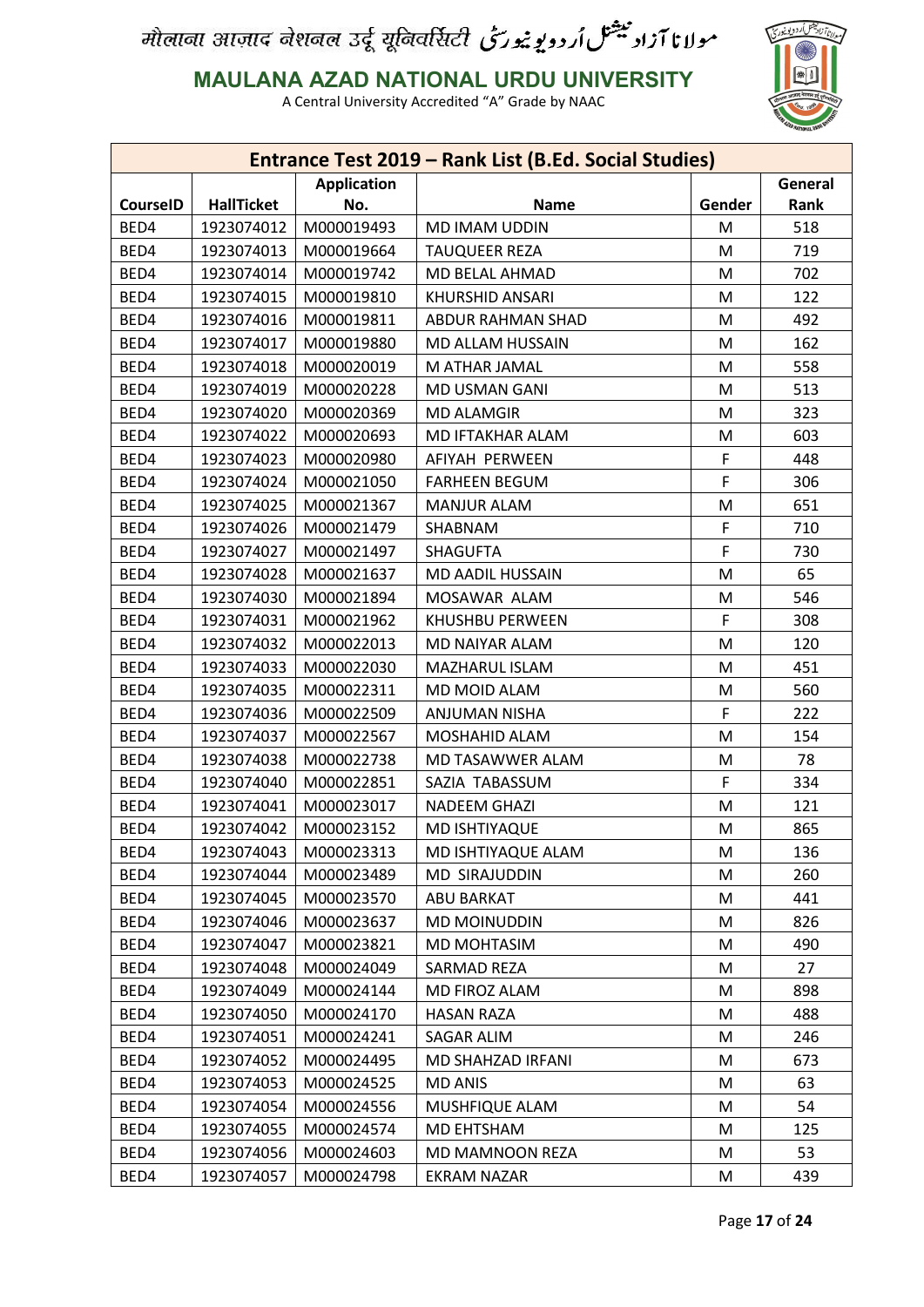

**MAULANA AZAD NATIONAL URDU UNIVERSITY**

|                               |                   |            | <b>Entrance Test 2019 - Rank List (B.Ed. Social Studies)</b> |        |      |  |
|-------------------------------|-------------------|------------|--------------------------------------------------------------|--------|------|--|
| General<br><b>Application</b> |                   |            |                                                              |        |      |  |
| <b>CourseID</b>               | <b>HallTicket</b> | No.        | <b>Name</b>                                                  | Gender | Rank |  |
| BED4                          | 1923074058        | M000025011 | <b>IMAM HUSSAIN</b>                                          | M      | 481  |  |
| BED4                          | 1923074059        | M000025022 | MD MUNTAZIR ALAM                                             | M      | 337  |  |
| BED4                          | 1923074060        | M000025026 | ABU GHALIB ANWER                                             | M      | 949  |  |
| BED4                          | 1923074061        | M000025031 | SHAHJAHAN                                                    | M      | 317  |  |
| BED4                          | 1923074062        | M000025039 | MD AKBAR ALI                                                 | M      | 882  |  |
| BED4                          | 1923074063        | M000025062 | MD SARFRAZ ALAM                                              | M      | 444  |  |
| BED4                          | 1923074064        | M000025525 | MD SHAHBAZUR RAHMAN                                          | M      | 480  |  |
| BED4                          | 1923074065        | M000025643 | <b>ABDUL MATIN</b>                                           | M      | 333  |  |
| BED4                          | 1923074066        | M000025745 | <b>MD HARMUZ</b>                                             | M      | 466  |  |
| BED4                          | 1923074067        | M000025872 | <b>ANJUMAN ARA</b>                                           | F      | 988  |  |
| BED4                          | 1923074069        | M000026047 | <b>MD ABDUR RAQUIB</b>                                       | M      | 799  |  |
| BED4                          | 1923074074        | M000026749 | MD NADIM ALAM                                                | M      | 178  |  |
| BED4                          | 1923074075        | M000026762 | SADAM HOSAIN                                                 | M      | 220  |  |
| BED4                          | 1923074076        | M000026783 | <b>IIZHAR ALAM</b>                                           | M      | 266  |  |
| BED4                          | 1923074077        | M000027067 | MD SADDAM HUSSAIN                                            | M      | 225  |  |
| BED4                          | 1923074078        | M000027081 | MD SHAHNAWAZ ALAM                                            | M      | 265  |  |
| BED4                          | 1923074081        | M000027250 | MD WASEEM REZA                                               | M      | 709  |  |
| BED4                          | 1923074082        | M000027534 | SHAMA NAZ                                                    | F      | 778  |  |
| BED4                          | 1923074083        | M000027705 | MD ZUBAIR ALAM                                               | M      | 217  |  |
| BED4                          | 1923074084        | M000028000 | <b>HEENA KHATOON</b>                                         | F      | 923  |  |
| BED4                          | 1923074085        | M000028369 | MD ARSHAD ANJUM                                              | M      | 501  |  |
| BED4                          | 1923074086        | M000028588 | <b>AFTAB ALAM</b>                                            | M      | 685  |  |
| BED4                          | 1923074088        | M000028865 | MD JAMIL AKHTER                                              | M      | 721  |  |
| BED4                          | 1923074089        | M000028917 | MD ABUNASAR JANBAZ                                           | M      | 147  |  |
| BED4                          | 1923074090        | M000028981 | <b>ANZARUL HAQUE</b>                                         | M      | 146  |  |
| BED4                          | 1924074001        | M000019044 | MD TAHZIBUR RAHMAN                                           | M      | 252  |  |
| BED4                          | 1924074002        | M000020337 | <b>ZULFEQAR AHAMAD</b>                                       | M      | 402  |  |
| BED4                          | 1924074003        | M000021314 | <b>NUZHAT FATMA</b>                                          | F      | 328  |  |
| BED4                          | 1924074004        | M000021868 | MOHD MOHTASHIM RAGHIB                                        | M      | 563  |  |
| BED4                          | 1924074005        | M000022523 | MOHAMMAD NOOH                                                | M      | 11   |  |
| BED4                          | 1924074006        | M000023451 | REYAZ ALAM                                                   | M      | 248  |  |
| BED4                          | 1924074007        | M000023917 | ASAD MADNI                                                   | M      | 244  |  |
| BED4                          | 1924074008        | M000024716 | MOHD AHMAD SAMANI                                            | M      | 405  |  |
| BED4                          | 1924074009        | M000025345 | ZEENAT FATMA                                                 | F      | 835  |  |
| BED4                          | 1924074010        | M000026020 | SARWAR ALAM                                                  | M      | 167  |  |
| BED4                          | 1924074012        | M000028871 | MOHAMMAD DANISH                                              | M      | 186  |  |
| BED4                          |                   |            |                                                              | F      | 399  |  |
| BED4                          | 1924074014        | M000029005 | RAHNUMA BANO                                                 | F      |      |  |
|                               | 1925074001        | M000017352 | SAHIBA KHATOON                                               |        | 775  |  |
| BED4                          | 1925074002        | M000017393 | MD FIRDOS ASHRAFI                                            | M      | 417  |  |
| BED4                          | 1925074003        | M000017394 | <b>SHADAB REZA</b>                                           | M      | 569  |  |
| BED4                          | 1925074004        | M000017460 | MD SHARIFUL HAQUE                                            | M      | 191  |  |
| BED4                          | 1925074005        | M000017477 | NURAIDA KHATOON                                              | F      | 314  |  |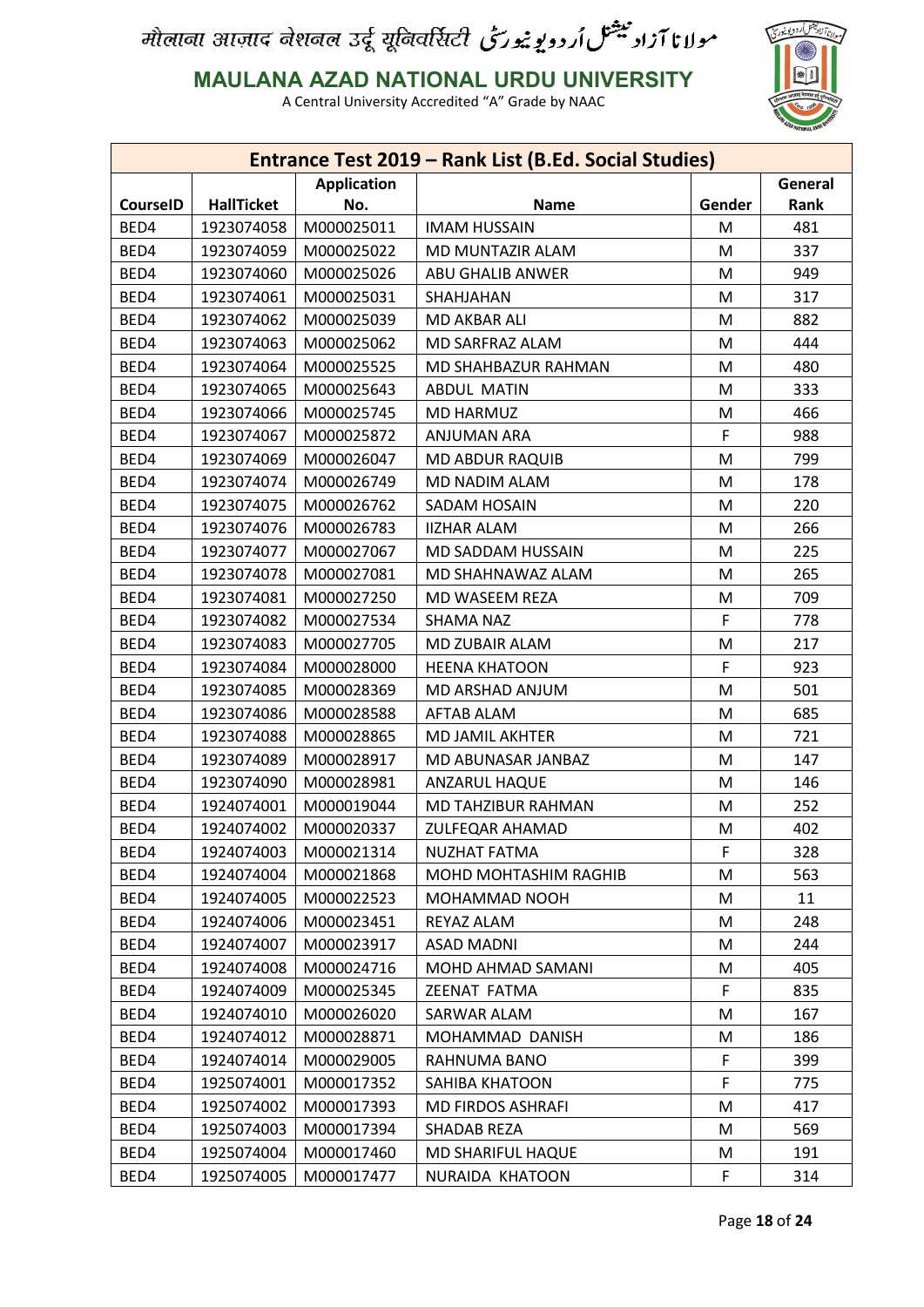

**MAULANA AZAD NATIONAL URDU UNIVERSITY**

|                 |                   |                    | Entrance Test 2019 - Rank List (B.Ed. Social Studies) |        |         |
|-----------------|-------------------|--------------------|-------------------------------------------------------|--------|---------|
|                 |                   | <b>Application</b> |                                                       |        | General |
| <b>CourseID</b> | <b>HallTicket</b> | No.                | <b>Name</b>                                           | Gender | Rank    |
| BED4            | 1925074007        | M000017614         | <b>MD INTIYAZ</b>                                     | M      | 269     |
| BED4            | 1925074008        | M000017639         | SHAHBAZ ANWAR                                         | M      | 356     |
| BED4            | 1925074009        | M000017876         | MD WAQUAR ALAM                                        | M      | 514     |
| BED4            | 1925074010        | M000017923         | <b>GULSHAN KHATOON</b>                                | F      | 474     |
| BED4            | 1925074011        | M000017951         | MD SADDAM HUSSAIN                                     | M      | 42      |
| BED4            | 1925074012        | M000017965         | AFTAB ALAM                                            | M      | 58      |
| BED4            | 1925074013        | M000017971         | MD ANWER ALAM                                         | M      | 34      |
| BED4            | 1925074014        | M000018068         | MD SHAHBAZ ALAM                                       | M      | 575     |
| BED4            | 1925074015        | M000018283         | <b>MD TUFAIL ANSARI</b>                               | M      | 23      |
| BED4            | 1925074016        | M000018318         | <b>MARUFA NAAZ</b>                                    | F      | 300     |
| BED4            | 1925074017        | M000018329         | ARMANA NAYEEM                                         | F      | 418     |
| BED4            | 1925074019        | M000018445         | MD ISHTIYAQUE ALAM                                    | M      | 670     |
| BED4            | 1925074021        | M000018479         | <b>NISAR ALAM</b>                                     | M      | 69      |
| BED4            | 1925074023        | M000018541         | SAMEENA FATMA                                         | F      | 22      |
| BED4            | 1925074024        | M000018601         | <b>TANWEER ALAM</b>                                   | M      | 158     |
| BED4            | 1925074025        | M000018607         | MD GHULAM GHAUS                                       | M      | 338     |
| BED4            | 1925074026        | M000018771         | <b>RUBY NISA</b>                                      | F      | 629     |
| BED4            | 1925074027        | M000018793         | SHAGUFA SULEM                                         | F      | 550     |
| BED4            | 1925074028        | M000018839         | SADDAM ANWAR                                          | M      | 596     |
| BED4            | 1925074029        | M000018841         | NEYAZ AHMAD                                           | M      | 653     |
| BED4            | 1925074030        | M000018853         | MD DANISH REZA                                        | M      | 16      |
| BED4            | 1925074031        | M000018939         | MD AZHAR HUSSAIN                                      | M      | 104     |
| BED4            | 1925074032        | M000018959         | MD SADDDAM HUSSAIN                                    | M      | 98      |
| BED4            | 1925074033        | M000018976         | MD MUSHTAQUE                                          | M      | 579     |
| BED4            | 1925074034        | M000019085         | MD SHOUKAT ALI QUADRI                                 | M      | 43      |
| BED4            | 1925074035        | M000019121         | AMIR IQBAL                                            | M      | 364     |
| BED4            | 1925074036        | M000019163         | MD ALTAF HUSAIN                                       | M      | 422     |
| BED4            | 1925074037        | M000019551         | MD NADIM AKRAM                                        | M      | 613     |
| BED4            | 1925074039        | M000019601         | <b>CHAUDHARY MD AFAQUE</b>                            | M      | 95      |
| BED4            | 1925074040        | M000019635         | MD JANISAR ALAM                                       | M      | 41      |
| BED4            | 1925074041        | M000019676         | KHUSHBU NISHA                                         | F      | 413     |
| BED4            | 1925074042        | M000019695         | <b>MD NAZRUL</b>                                      | M      | 938     |
| BED4            | 1925074043        | M000019744         | MD JASIM AKHTER                                       | M      | 88      |
| BED4            | 1925074044        | M000019788         | MD MOJASSAM ANSARI                                    | M      | 86      |
| BED4            | 1925074045        | M000019837         | RAMEEZ AHMAD                                          | M      | 20      |
| BED4            | 1925074046        | M000019838         | MD SHAHABUDDIN                                        | M      | 415     |
| BED4            | 1925074047        | M000020001         | SANA EKRAM                                            | F      | 164     |
| BED4            | 1925074048        | M000020060         | MD SULEMAN                                            | M      | 60      |
| BED4            | 1925074049        | M000020073         | SAFIA SULTANA                                         | F      | 510     |
| BED4            | 1925074050        |                    |                                                       |        |         |
|                 |                   | M000020114         | MD SAQUIB NISAR                                       | M      | 570     |
| BED4            | 1925074051        | M000020124         | NAHIDA AKHTAR                                         | F.     | 824     |
| BED4            | 1925074052        | M000020229         | MD ASJAD IQBAL                                        | M      | 267     |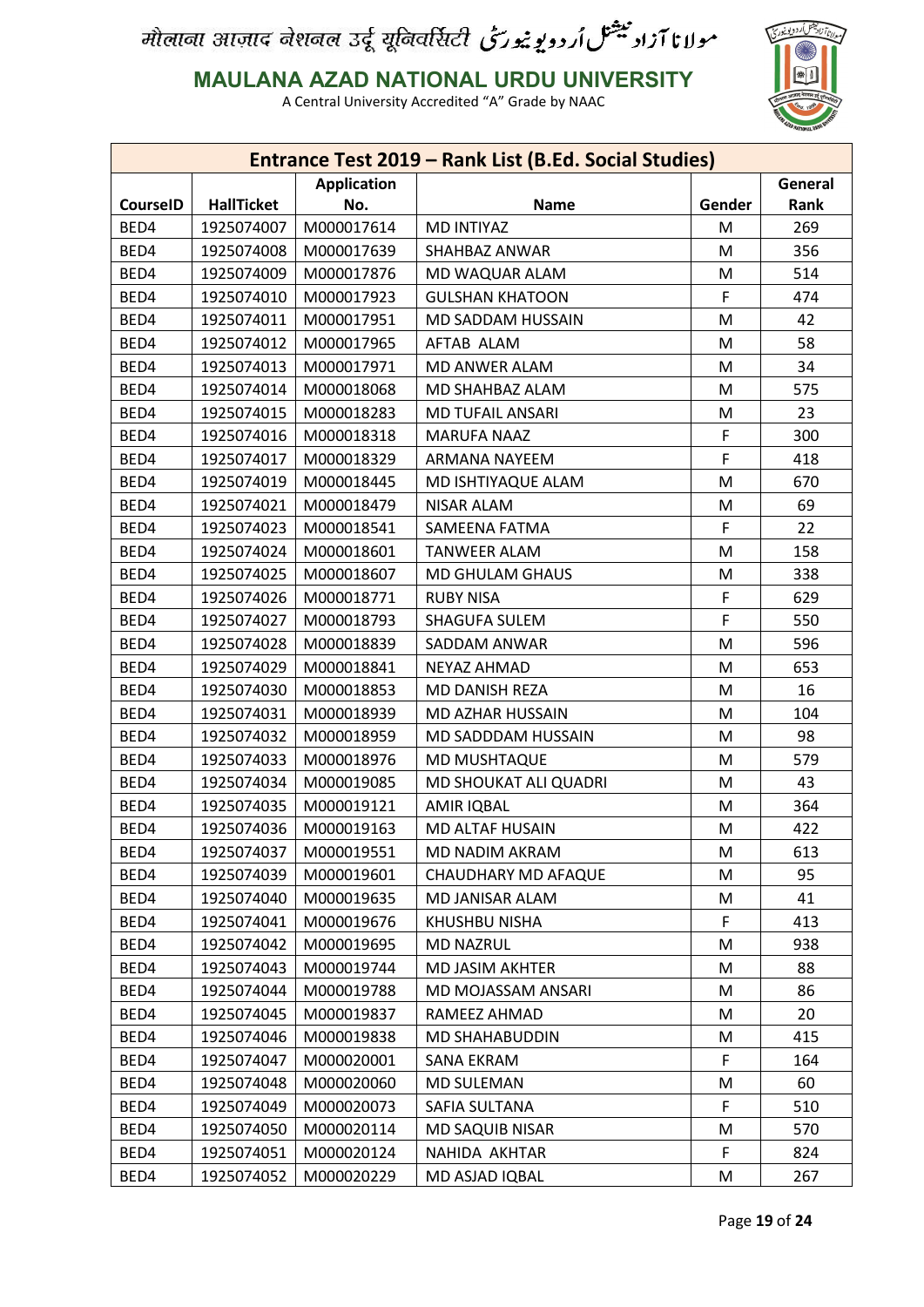

**MAULANA AZAD NATIONAL URDU UNIVERSITY**

|                 |                   |                    | Entrance Test 2019 - Rank List (B.Ed. Social Studies) |        |         |
|-----------------|-------------------|--------------------|-------------------------------------------------------|--------|---------|
|                 |                   | <b>Application</b> |                                                       |        | General |
| <b>CourseID</b> | <b>HallTicket</b> | No.                | <b>Name</b>                                           | Gender | Rank    |
| BED4            | 1925074053        | M000020238         | MD SENSAR ALAM                                        | M      | 517     |
| BED4            | 1925074055        | M000020303         | <b>MD MAJHER ANSARI</b>                               | M      | 542     |
| BED4            | 1925074056        | M000020315         | MD JAMSHED ALAM                                       | M      | 36      |
| BED4            | 1925074057        | M000020326         | <b>ISLAHUDEEN</b>                                     | M      | 700     |
| BED4            | 1925074058        | M000020469         | NAGHMA KHATOON                                        | F      | 128     |
| BED4            | 1925074061        | M000020728         | <b>JAWID ANWAR</b>                                    | M      | 103     |
| BED4            | 1925074062        | M000020743         | <b>SAFIA</b>                                          | F      | 600     |
| BED4            | 1925074063        | M000020825         | MD DANISH GAFFAR                                      | M      | 189     |
| BED4            | 1925074065        | M000020880         | MD IZHARUL HAQUE                                      | M      | 427     |
| BED4            | 1925074066        | M000020973         | <b>DANISH KAMAR</b>                                   | M      | 176     |
| BED4            | 1925074068        | M000021023         | MD MANIRUDDIN                                         | M      | 48      |
| BED4            | 1925074070        | M000021098         | MD JAWED AKHTER                                       | M      | 733     |
| BED4            | 1925074071        | M000021170         | <b>MD MUMTAZ ANSARI</b>                               | M      | 625     |
| BED4            | 1925074072        | M000021189         | <b>RESHMA KHATOON</b>                                 | F      | 738     |
| BED4            | 1925074073        | M000021219         | MD IQUEBAL ALAM                                       | M      | 641     |
| BED4            | 1925074074        | M000021260         | <b>CHANDNI PERWEEN</b>                                | F      | 614     |
| BED4            | 1925074075        | M000021262         | SHAHIN PERWEEN                                        | F      | 357     |
| BED4            | 1925074076        | M000021543         | MD RAZI ALAM                                          | M      | 676     |
| BED4            | 1925074077        | M000021562         | MD SHAMSHAD ALAM                                      | M      | 89      |
| BED4            | 1925074078        | M000021569         | MD SHAHID HUSSAIN                                     | M      | 77      |
| BED4            | 1925074079        | M000021614         | MD TARIQUE AZAM                                       | M      | 232     |
| BED4            | 1925074081        | M000021715         | ABDULLAH                                              | M      | 197     |
| BED4            | 1925074082        | M000021731         | PRAVEENA KHATOON                                      | F      | 350     |
| BED4            | 1925074084        | M000021735         | MD HASHIM ALAM                                        | M      | 668     |
| BED4            | 1925074086        | M000021803         | <b>KANEEZ FATMA</b>                                   | F      | 669     |
| BED4            | 1925074087        | M000021835         | MD SARFARAZ ALAM                                      | M      | 543     |
| BED4            | 1925074088        | M000021907         | <b>MD ZAKIR HUSAIN</b>                                | M      | 271     |
| BED4            | 1925074089        | M000021993         | MD JAHANGEER REZA                                     | M      | 617     |
| BED4            | 1925074090        | M000022007         | <b>GHULAM YAZDANI</b>                                 | M      | 277     |
| BED4            | 1925074091        | M000022012         | MD ALTAMASH                                           | M      | 353     |
| BED4            | 1925074092        | M000022110         | <b>MD VARISH</b>                                      | M      | 615     |
| BED4            | 1925074093        | M000022147         | MD HELAL                                              | M      | 688     |
| BED4            | 1925074096        | M000022217         | <b>SHANA KAUSHAR</b>                                  | F      | 768     |
| BED4            | 1925074097        | M000022236         | MD MUNTAZIR JALALI                                    | M      | 479     |
| BED4            | 1925074099        | M000022285         | <b>MD MOBASHSHIR</b>                                  | M      | 428     |
|                 |                   |                    |                                                       |        |         |
| BED4            | 1925074100        | M000022403         | <b>KHUSHBOO</b>                                       | F      | 584     |
| BED4            | 1925074101        | M000022438         | MINHAJ ALAM                                           | M      | 462     |
| BED4            | 1925074102        | M000022445         | SHAMS QUAMAR                                          | M      | 352     |
| BED4            | 1925074104        | M000022502         | <b>MD RAFIULLAH</b>                                   | M      | 159     |
| BED4            | 1925074105        | M000022505         | AFTAB ALAM                                            | M      | 254     |
| BED4            | 1925074106        | M000022507         | MD REHAN ALAM                                         | M      | 160     |
| BED4            | 1925074107        | M000022551         | MD SULTAN ANSARI                                      | M      | 443     |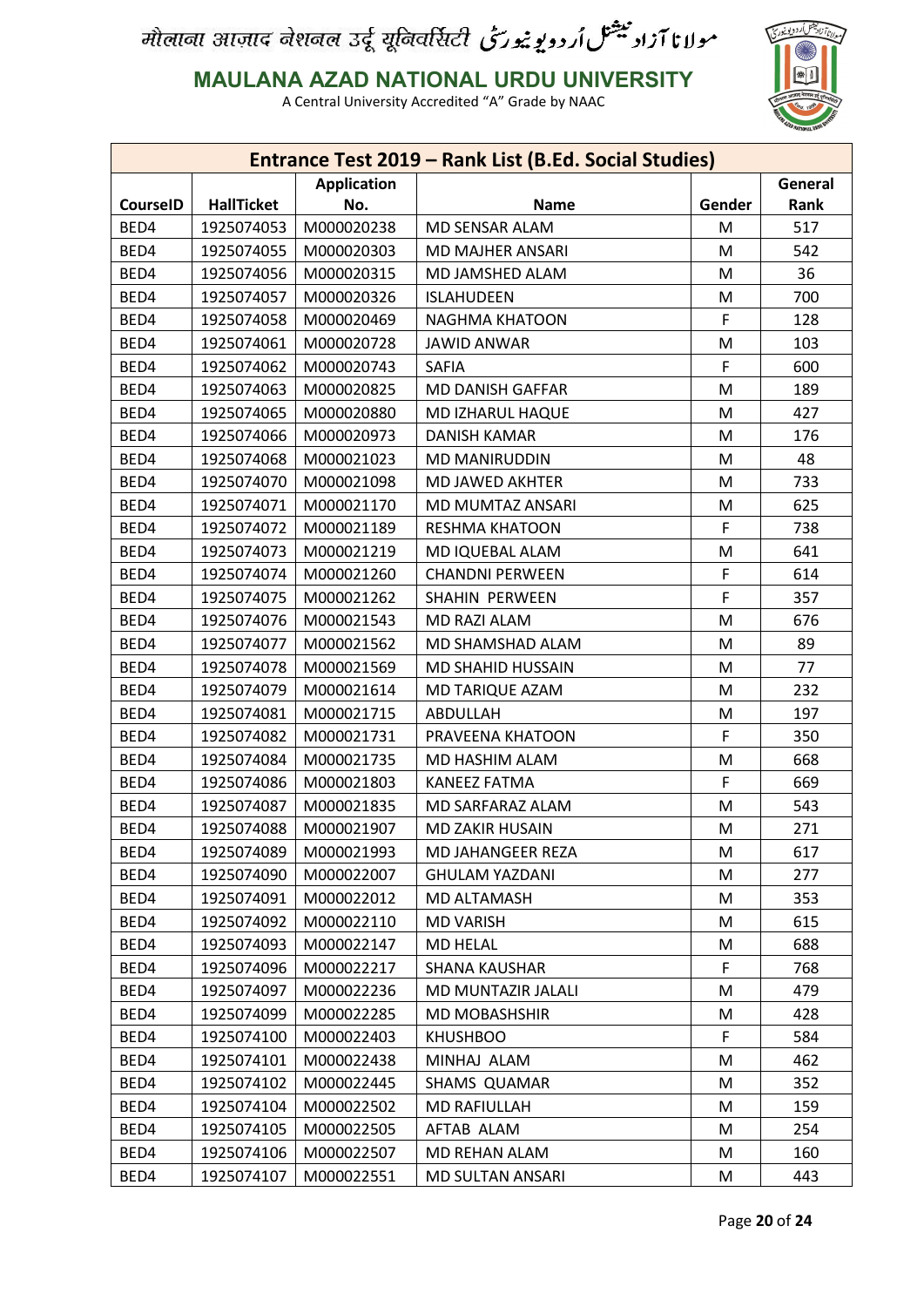

**MAULANA AZAD NATIONAL URDU UNIVERSITY**

| <b>Application</b><br>General<br><b>HallTicket</b><br><b>CourseID</b><br><b>Name</b><br>Rank<br>No.<br>Gender<br>F<br>BED4<br>M000022628<br>1925074108<br><b>BIBI KAYNAT PRAWIN</b><br>296<br>BED4<br>1925074109<br>M000022659<br>MD TANVEER ALAM<br>M<br>31<br>BED4<br>33<br>1925074110<br>M000022686<br>M<br>MD IMRAN RAZA<br>BED4<br>5<br>1925074111<br>M000022769<br><b>NURUL HASAN</b><br>M<br>BED4<br>1925074112<br>M000022857<br><b>ASHRAF YAZDANI</b><br>M<br>151<br>BED4<br>1925074113<br>M000022899<br>MD AKRAMUL HAQUE<br>$\overline{2}$<br>M<br>BED4<br>932<br>1925074114<br>M000023015<br>MD ANISUL RAHMAN<br>M<br>BED4<br>1925074115<br>M000023019<br><b>MD NEYAJUL</b><br>326<br>M<br>BED4<br>1925074116<br>M000023036<br><b>MD ISRAIL</b><br>M<br>229<br>BED4<br>1925074117<br>M000023123<br>MD AKIL ANSARI<br>529<br>M<br>BED4<br>1925074120<br>M000023215<br><b>MD MONIS SHUJA</b><br>M<br>145<br>BED4<br>1925074121<br>M000023231<br>MD SHAHWAZ ANSARI<br>576<br>M<br>BED4<br>1925074122<br>M000023361<br>MD MUNAZIR ALAM<br>M<br>547<br>BED4<br>F<br>1925074123<br>M000023376<br>SHABEENA<br>805<br>BED4<br>1925074125<br>M<br>504<br>M000023475<br>MD DANISH ANWER<br>F<br>BED4<br>1925074127<br>851<br>M000023614<br>NAJDA KHATOON<br>BED4<br>1925074128<br>M000023663<br>MD MERGHUB ANJUM<br>M<br>925<br>BED4<br>1925074129<br>M000023727<br>MD MOHTASHIM<br>M<br>734<br>15<br>BED4<br>1925074131<br>M000023775<br>RASHID ALAM<br>M<br>BED4<br>1925074132<br>221<br>M000023855<br><b>TABISH RAZA</b><br>M<br>BED4<br>1925074133<br>M000023941<br>MD MASOOM ALAM<br>951<br>M<br>F<br>BED4<br>1925074134<br>482<br>M000023946<br><b>RUKHSAR</b><br>BED4<br>1925074135<br>M000023957<br>M<br>538<br>MD SHAMSHAD ALAM<br>BED4<br>879<br>1925074136<br>M000023975<br>MD ZAWED ANSARI<br>M<br>BED4<br>M000023993<br>1925074137<br>MD QUMRUZZAMA ANSARI<br>M<br>268<br>BED4<br>1925074138<br>M000024031<br><b>AMRUL HAQUE</b><br>M<br>524<br>907<br>BED4<br>1925074139<br>M000024081<br>MD HASNAIN ALAM<br>M<br>BED4<br>1925074140<br>M000024139<br>MD NADIM AKHTAR<br>M<br>362<br>BED4<br>1925074141<br>M000024252<br><b>MD MOHBASIR</b><br>M<br>111<br>BED4<br>M<br>420<br>1925074142<br>M000024256<br>MD SADDAM<br>BED4<br>1925074143<br>M000024328<br>MD MOMINUL HAQUE<br>580<br>M<br>BED4<br>1925074144<br>469<br>M000024345<br>MD AKHTER HUSSAIN<br>M<br>BED4<br>1925074145<br>199<br>M000024352<br>NASEEM AKHTAR<br>M<br>BED4<br>459<br>1925074146<br>M000024424<br>MD MAHFOOZ ALAM<br>M<br>BED4<br>1925074147<br>M000024480<br>884<br>MD IKRAMUL HAQUE<br>M<br>BED4<br>1925074148<br>452<br>M000024514<br>MISHBAHUDDIN KHAN<br>M<br>BED4<br>1925074149<br>M000024528<br>202<br>MD RASHID ANSARI<br>M<br>BED4<br>1925074150<br>M000024635<br>72<br>MD PARWEZ ALAM<br>M<br>BED4<br>1925074151<br>M000024713<br>MD ARSHAD HUSSAIN<br>13<br>M<br>BED4<br>1925074153<br>M000024834<br>175<br>MD AFIQUR RAHMAN<br>M<br>BED4<br>1925074154<br>M000024857<br>ZEBA NAZ<br>F<br>985<br>F<br>BED4<br>1925074156<br>M000025051<br>MUSARRAT SHAHEEN<br>76 |  | Entrance Test 2019 - Rank List (B.Ed. Social Studies) |  |
|----------------------------------------------------------------------------------------------------------------------------------------------------------------------------------------------------------------------------------------------------------------------------------------------------------------------------------------------------------------------------------------------------------------------------------------------------------------------------------------------------------------------------------------------------------------------------------------------------------------------------------------------------------------------------------------------------------------------------------------------------------------------------------------------------------------------------------------------------------------------------------------------------------------------------------------------------------------------------------------------------------------------------------------------------------------------------------------------------------------------------------------------------------------------------------------------------------------------------------------------------------------------------------------------------------------------------------------------------------------------------------------------------------------------------------------------------------------------------------------------------------------------------------------------------------------------------------------------------------------------------------------------------------------------------------------------------------------------------------------------------------------------------------------------------------------------------------------------------------------------------------------------------------------------------------------------------------------------------------------------------------------------------------------------------------------------------------------------------------------------------------------------------------------------------------------------------------------------------------------------------------------------------------------------------------------------------------------------------------------------------------------------------------------------------------------------------------------------------------------------------------------------------------------------------------------------------------------------------------------------------------------------------------------------------------------------------------------------------------------------------------------------------------------------------------------------------------------------------------------------------------------------------------------------------------------------------------------------------------------------------------------------------------------------------------------------|--|-------------------------------------------------------|--|
|                                                                                                                                                                                                                                                                                                                                                                                                                                                                                                                                                                                                                                                                                                                                                                                                                                                                                                                                                                                                                                                                                                                                                                                                                                                                                                                                                                                                                                                                                                                                                                                                                                                                                                                                                                                                                                                                                                                                                                                                                                                                                                                                                                                                                                                                                                                                                                                                                                                                                                                                                                                                                                                                                                                                                                                                                                                                                                                                                                                                                                                                      |  |                                                       |  |
|                                                                                                                                                                                                                                                                                                                                                                                                                                                                                                                                                                                                                                                                                                                                                                                                                                                                                                                                                                                                                                                                                                                                                                                                                                                                                                                                                                                                                                                                                                                                                                                                                                                                                                                                                                                                                                                                                                                                                                                                                                                                                                                                                                                                                                                                                                                                                                                                                                                                                                                                                                                                                                                                                                                                                                                                                                                                                                                                                                                                                                                                      |  |                                                       |  |
|                                                                                                                                                                                                                                                                                                                                                                                                                                                                                                                                                                                                                                                                                                                                                                                                                                                                                                                                                                                                                                                                                                                                                                                                                                                                                                                                                                                                                                                                                                                                                                                                                                                                                                                                                                                                                                                                                                                                                                                                                                                                                                                                                                                                                                                                                                                                                                                                                                                                                                                                                                                                                                                                                                                                                                                                                                                                                                                                                                                                                                                                      |  |                                                       |  |
|                                                                                                                                                                                                                                                                                                                                                                                                                                                                                                                                                                                                                                                                                                                                                                                                                                                                                                                                                                                                                                                                                                                                                                                                                                                                                                                                                                                                                                                                                                                                                                                                                                                                                                                                                                                                                                                                                                                                                                                                                                                                                                                                                                                                                                                                                                                                                                                                                                                                                                                                                                                                                                                                                                                                                                                                                                                                                                                                                                                                                                                                      |  |                                                       |  |
|                                                                                                                                                                                                                                                                                                                                                                                                                                                                                                                                                                                                                                                                                                                                                                                                                                                                                                                                                                                                                                                                                                                                                                                                                                                                                                                                                                                                                                                                                                                                                                                                                                                                                                                                                                                                                                                                                                                                                                                                                                                                                                                                                                                                                                                                                                                                                                                                                                                                                                                                                                                                                                                                                                                                                                                                                                                                                                                                                                                                                                                                      |  |                                                       |  |
|                                                                                                                                                                                                                                                                                                                                                                                                                                                                                                                                                                                                                                                                                                                                                                                                                                                                                                                                                                                                                                                                                                                                                                                                                                                                                                                                                                                                                                                                                                                                                                                                                                                                                                                                                                                                                                                                                                                                                                                                                                                                                                                                                                                                                                                                                                                                                                                                                                                                                                                                                                                                                                                                                                                                                                                                                                                                                                                                                                                                                                                                      |  |                                                       |  |
|                                                                                                                                                                                                                                                                                                                                                                                                                                                                                                                                                                                                                                                                                                                                                                                                                                                                                                                                                                                                                                                                                                                                                                                                                                                                                                                                                                                                                                                                                                                                                                                                                                                                                                                                                                                                                                                                                                                                                                                                                                                                                                                                                                                                                                                                                                                                                                                                                                                                                                                                                                                                                                                                                                                                                                                                                                                                                                                                                                                                                                                                      |  |                                                       |  |
|                                                                                                                                                                                                                                                                                                                                                                                                                                                                                                                                                                                                                                                                                                                                                                                                                                                                                                                                                                                                                                                                                                                                                                                                                                                                                                                                                                                                                                                                                                                                                                                                                                                                                                                                                                                                                                                                                                                                                                                                                                                                                                                                                                                                                                                                                                                                                                                                                                                                                                                                                                                                                                                                                                                                                                                                                                                                                                                                                                                                                                                                      |  |                                                       |  |
|                                                                                                                                                                                                                                                                                                                                                                                                                                                                                                                                                                                                                                                                                                                                                                                                                                                                                                                                                                                                                                                                                                                                                                                                                                                                                                                                                                                                                                                                                                                                                                                                                                                                                                                                                                                                                                                                                                                                                                                                                                                                                                                                                                                                                                                                                                                                                                                                                                                                                                                                                                                                                                                                                                                                                                                                                                                                                                                                                                                                                                                                      |  |                                                       |  |
|                                                                                                                                                                                                                                                                                                                                                                                                                                                                                                                                                                                                                                                                                                                                                                                                                                                                                                                                                                                                                                                                                                                                                                                                                                                                                                                                                                                                                                                                                                                                                                                                                                                                                                                                                                                                                                                                                                                                                                                                                                                                                                                                                                                                                                                                                                                                                                                                                                                                                                                                                                                                                                                                                                                                                                                                                                                                                                                                                                                                                                                                      |  |                                                       |  |
|                                                                                                                                                                                                                                                                                                                                                                                                                                                                                                                                                                                                                                                                                                                                                                                                                                                                                                                                                                                                                                                                                                                                                                                                                                                                                                                                                                                                                                                                                                                                                                                                                                                                                                                                                                                                                                                                                                                                                                                                                                                                                                                                                                                                                                                                                                                                                                                                                                                                                                                                                                                                                                                                                                                                                                                                                                                                                                                                                                                                                                                                      |  |                                                       |  |
|                                                                                                                                                                                                                                                                                                                                                                                                                                                                                                                                                                                                                                                                                                                                                                                                                                                                                                                                                                                                                                                                                                                                                                                                                                                                                                                                                                                                                                                                                                                                                                                                                                                                                                                                                                                                                                                                                                                                                                                                                                                                                                                                                                                                                                                                                                                                                                                                                                                                                                                                                                                                                                                                                                                                                                                                                                                                                                                                                                                                                                                                      |  |                                                       |  |
|                                                                                                                                                                                                                                                                                                                                                                                                                                                                                                                                                                                                                                                                                                                                                                                                                                                                                                                                                                                                                                                                                                                                                                                                                                                                                                                                                                                                                                                                                                                                                                                                                                                                                                                                                                                                                                                                                                                                                                                                                                                                                                                                                                                                                                                                                                                                                                                                                                                                                                                                                                                                                                                                                                                                                                                                                                                                                                                                                                                                                                                                      |  |                                                       |  |
|                                                                                                                                                                                                                                                                                                                                                                                                                                                                                                                                                                                                                                                                                                                                                                                                                                                                                                                                                                                                                                                                                                                                                                                                                                                                                                                                                                                                                                                                                                                                                                                                                                                                                                                                                                                                                                                                                                                                                                                                                                                                                                                                                                                                                                                                                                                                                                                                                                                                                                                                                                                                                                                                                                                                                                                                                                                                                                                                                                                                                                                                      |  |                                                       |  |
|                                                                                                                                                                                                                                                                                                                                                                                                                                                                                                                                                                                                                                                                                                                                                                                                                                                                                                                                                                                                                                                                                                                                                                                                                                                                                                                                                                                                                                                                                                                                                                                                                                                                                                                                                                                                                                                                                                                                                                                                                                                                                                                                                                                                                                                                                                                                                                                                                                                                                                                                                                                                                                                                                                                                                                                                                                                                                                                                                                                                                                                                      |  |                                                       |  |
|                                                                                                                                                                                                                                                                                                                                                                                                                                                                                                                                                                                                                                                                                                                                                                                                                                                                                                                                                                                                                                                                                                                                                                                                                                                                                                                                                                                                                                                                                                                                                                                                                                                                                                                                                                                                                                                                                                                                                                                                                                                                                                                                                                                                                                                                                                                                                                                                                                                                                                                                                                                                                                                                                                                                                                                                                                                                                                                                                                                                                                                                      |  |                                                       |  |
|                                                                                                                                                                                                                                                                                                                                                                                                                                                                                                                                                                                                                                                                                                                                                                                                                                                                                                                                                                                                                                                                                                                                                                                                                                                                                                                                                                                                                                                                                                                                                                                                                                                                                                                                                                                                                                                                                                                                                                                                                                                                                                                                                                                                                                                                                                                                                                                                                                                                                                                                                                                                                                                                                                                                                                                                                                                                                                                                                                                                                                                                      |  |                                                       |  |
|                                                                                                                                                                                                                                                                                                                                                                                                                                                                                                                                                                                                                                                                                                                                                                                                                                                                                                                                                                                                                                                                                                                                                                                                                                                                                                                                                                                                                                                                                                                                                                                                                                                                                                                                                                                                                                                                                                                                                                                                                                                                                                                                                                                                                                                                                                                                                                                                                                                                                                                                                                                                                                                                                                                                                                                                                                                                                                                                                                                                                                                                      |  |                                                       |  |
|                                                                                                                                                                                                                                                                                                                                                                                                                                                                                                                                                                                                                                                                                                                                                                                                                                                                                                                                                                                                                                                                                                                                                                                                                                                                                                                                                                                                                                                                                                                                                                                                                                                                                                                                                                                                                                                                                                                                                                                                                                                                                                                                                                                                                                                                                                                                                                                                                                                                                                                                                                                                                                                                                                                                                                                                                                                                                                                                                                                                                                                                      |  |                                                       |  |
|                                                                                                                                                                                                                                                                                                                                                                                                                                                                                                                                                                                                                                                                                                                                                                                                                                                                                                                                                                                                                                                                                                                                                                                                                                                                                                                                                                                                                                                                                                                                                                                                                                                                                                                                                                                                                                                                                                                                                                                                                                                                                                                                                                                                                                                                                                                                                                                                                                                                                                                                                                                                                                                                                                                                                                                                                                                                                                                                                                                                                                                                      |  |                                                       |  |
|                                                                                                                                                                                                                                                                                                                                                                                                                                                                                                                                                                                                                                                                                                                                                                                                                                                                                                                                                                                                                                                                                                                                                                                                                                                                                                                                                                                                                                                                                                                                                                                                                                                                                                                                                                                                                                                                                                                                                                                                                                                                                                                                                                                                                                                                                                                                                                                                                                                                                                                                                                                                                                                                                                                                                                                                                                                                                                                                                                                                                                                                      |  |                                                       |  |
|                                                                                                                                                                                                                                                                                                                                                                                                                                                                                                                                                                                                                                                                                                                                                                                                                                                                                                                                                                                                                                                                                                                                                                                                                                                                                                                                                                                                                                                                                                                                                                                                                                                                                                                                                                                                                                                                                                                                                                                                                                                                                                                                                                                                                                                                                                                                                                                                                                                                                                                                                                                                                                                                                                                                                                                                                                                                                                                                                                                                                                                                      |  |                                                       |  |
|                                                                                                                                                                                                                                                                                                                                                                                                                                                                                                                                                                                                                                                                                                                                                                                                                                                                                                                                                                                                                                                                                                                                                                                                                                                                                                                                                                                                                                                                                                                                                                                                                                                                                                                                                                                                                                                                                                                                                                                                                                                                                                                                                                                                                                                                                                                                                                                                                                                                                                                                                                                                                                                                                                                                                                                                                                                                                                                                                                                                                                                                      |  |                                                       |  |
|                                                                                                                                                                                                                                                                                                                                                                                                                                                                                                                                                                                                                                                                                                                                                                                                                                                                                                                                                                                                                                                                                                                                                                                                                                                                                                                                                                                                                                                                                                                                                                                                                                                                                                                                                                                                                                                                                                                                                                                                                                                                                                                                                                                                                                                                                                                                                                                                                                                                                                                                                                                                                                                                                                                                                                                                                                                                                                                                                                                                                                                                      |  |                                                       |  |
|                                                                                                                                                                                                                                                                                                                                                                                                                                                                                                                                                                                                                                                                                                                                                                                                                                                                                                                                                                                                                                                                                                                                                                                                                                                                                                                                                                                                                                                                                                                                                                                                                                                                                                                                                                                                                                                                                                                                                                                                                                                                                                                                                                                                                                                                                                                                                                                                                                                                                                                                                                                                                                                                                                                                                                                                                                                                                                                                                                                                                                                                      |  |                                                       |  |
|                                                                                                                                                                                                                                                                                                                                                                                                                                                                                                                                                                                                                                                                                                                                                                                                                                                                                                                                                                                                                                                                                                                                                                                                                                                                                                                                                                                                                                                                                                                                                                                                                                                                                                                                                                                                                                                                                                                                                                                                                                                                                                                                                                                                                                                                                                                                                                                                                                                                                                                                                                                                                                                                                                                                                                                                                                                                                                                                                                                                                                                                      |  |                                                       |  |
|                                                                                                                                                                                                                                                                                                                                                                                                                                                                                                                                                                                                                                                                                                                                                                                                                                                                                                                                                                                                                                                                                                                                                                                                                                                                                                                                                                                                                                                                                                                                                                                                                                                                                                                                                                                                                                                                                                                                                                                                                                                                                                                                                                                                                                                                                                                                                                                                                                                                                                                                                                                                                                                                                                                                                                                                                                                                                                                                                                                                                                                                      |  |                                                       |  |
|                                                                                                                                                                                                                                                                                                                                                                                                                                                                                                                                                                                                                                                                                                                                                                                                                                                                                                                                                                                                                                                                                                                                                                                                                                                                                                                                                                                                                                                                                                                                                                                                                                                                                                                                                                                                                                                                                                                                                                                                                                                                                                                                                                                                                                                                                                                                                                                                                                                                                                                                                                                                                                                                                                                                                                                                                                                                                                                                                                                                                                                                      |  |                                                       |  |
|                                                                                                                                                                                                                                                                                                                                                                                                                                                                                                                                                                                                                                                                                                                                                                                                                                                                                                                                                                                                                                                                                                                                                                                                                                                                                                                                                                                                                                                                                                                                                                                                                                                                                                                                                                                                                                                                                                                                                                                                                                                                                                                                                                                                                                                                                                                                                                                                                                                                                                                                                                                                                                                                                                                                                                                                                                                                                                                                                                                                                                                                      |  |                                                       |  |
|                                                                                                                                                                                                                                                                                                                                                                                                                                                                                                                                                                                                                                                                                                                                                                                                                                                                                                                                                                                                                                                                                                                                                                                                                                                                                                                                                                                                                                                                                                                                                                                                                                                                                                                                                                                                                                                                                                                                                                                                                                                                                                                                                                                                                                                                                                                                                                                                                                                                                                                                                                                                                                                                                                                                                                                                                                                                                                                                                                                                                                                                      |  |                                                       |  |
|                                                                                                                                                                                                                                                                                                                                                                                                                                                                                                                                                                                                                                                                                                                                                                                                                                                                                                                                                                                                                                                                                                                                                                                                                                                                                                                                                                                                                                                                                                                                                                                                                                                                                                                                                                                                                                                                                                                                                                                                                                                                                                                                                                                                                                                                                                                                                                                                                                                                                                                                                                                                                                                                                                                                                                                                                                                                                                                                                                                                                                                                      |  |                                                       |  |
|                                                                                                                                                                                                                                                                                                                                                                                                                                                                                                                                                                                                                                                                                                                                                                                                                                                                                                                                                                                                                                                                                                                                                                                                                                                                                                                                                                                                                                                                                                                                                                                                                                                                                                                                                                                                                                                                                                                                                                                                                                                                                                                                                                                                                                                                                                                                                                                                                                                                                                                                                                                                                                                                                                                                                                                                                                                                                                                                                                                                                                                                      |  |                                                       |  |
|                                                                                                                                                                                                                                                                                                                                                                                                                                                                                                                                                                                                                                                                                                                                                                                                                                                                                                                                                                                                                                                                                                                                                                                                                                                                                                                                                                                                                                                                                                                                                                                                                                                                                                                                                                                                                                                                                                                                                                                                                                                                                                                                                                                                                                                                                                                                                                                                                                                                                                                                                                                                                                                                                                                                                                                                                                                                                                                                                                                                                                                                      |  |                                                       |  |
|                                                                                                                                                                                                                                                                                                                                                                                                                                                                                                                                                                                                                                                                                                                                                                                                                                                                                                                                                                                                                                                                                                                                                                                                                                                                                                                                                                                                                                                                                                                                                                                                                                                                                                                                                                                                                                                                                                                                                                                                                                                                                                                                                                                                                                                                                                                                                                                                                                                                                                                                                                                                                                                                                                                                                                                                                                                                                                                                                                                                                                                                      |  |                                                       |  |
|                                                                                                                                                                                                                                                                                                                                                                                                                                                                                                                                                                                                                                                                                                                                                                                                                                                                                                                                                                                                                                                                                                                                                                                                                                                                                                                                                                                                                                                                                                                                                                                                                                                                                                                                                                                                                                                                                                                                                                                                                                                                                                                                                                                                                                                                                                                                                                                                                                                                                                                                                                                                                                                                                                                                                                                                                                                                                                                                                                                                                                                                      |  |                                                       |  |
|                                                                                                                                                                                                                                                                                                                                                                                                                                                                                                                                                                                                                                                                                                                                                                                                                                                                                                                                                                                                                                                                                                                                                                                                                                                                                                                                                                                                                                                                                                                                                                                                                                                                                                                                                                                                                                                                                                                                                                                                                                                                                                                                                                                                                                                                                                                                                                                                                                                                                                                                                                                                                                                                                                                                                                                                                                                                                                                                                                                                                                                                      |  |                                                       |  |
|                                                                                                                                                                                                                                                                                                                                                                                                                                                                                                                                                                                                                                                                                                                                                                                                                                                                                                                                                                                                                                                                                                                                                                                                                                                                                                                                                                                                                                                                                                                                                                                                                                                                                                                                                                                                                                                                                                                                                                                                                                                                                                                                                                                                                                                                                                                                                                                                                                                                                                                                                                                                                                                                                                                                                                                                                                                                                                                                                                                                                                                                      |  |                                                       |  |
|                                                                                                                                                                                                                                                                                                                                                                                                                                                                                                                                                                                                                                                                                                                                                                                                                                                                                                                                                                                                                                                                                                                                                                                                                                                                                                                                                                                                                                                                                                                                                                                                                                                                                                                                                                                                                                                                                                                                                                                                                                                                                                                                                                                                                                                                                                                                                                                                                                                                                                                                                                                                                                                                                                                                                                                                                                                                                                                                                                                                                                                                      |  |                                                       |  |
|                                                                                                                                                                                                                                                                                                                                                                                                                                                                                                                                                                                                                                                                                                                                                                                                                                                                                                                                                                                                                                                                                                                                                                                                                                                                                                                                                                                                                                                                                                                                                                                                                                                                                                                                                                                                                                                                                                                                                                                                                                                                                                                                                                                                                                                                                                                                                                                                                                                                                                                                                                                                                                                                                                                                                                                                                                                                                                                                                                                                                                                                      |  |                                                       |  |
|                                                                                                                                                                                                                                                                                                                                                                                                                                                                                                                                                                                                                                                                                                                                                                                                                                                                                                                                                                                                                                                                                                                                                                                                                                                                                                                                                                                                                                                                                                                                                                                                                                                                                                                                                                                                                                                                                                                                                                                                                                                                                                                                                                                                                                                                                                                                                                                                                                                                                                                                                                                                                                                                                                                                                                                                                                                                                                                                                                                                                                                                      |  |                                                       |  |
|                                                                                                                                                                                                                                                                                                                                                                                                                                                                                                                                                                                                                                                                                                                                                                                                                                                                                                                                                                                                                                                                                                                                                                                                                                                                                                                                                                                                                                                                                                                                                                                                                                                                                                                                                                                                                                                                                                                                                                                                                                                                                                                                                                                                                                                                                                                                                                                                                                                                                                                                                                                                                                                                                                                                                                                                                                                                                                                                                                                                                                                                      |  |                                                       |  |
|                                                                                                                                                                                                                                                                                                                                                                                                                                                                                                                                                                                                                                                                                                                                                                                                                                                                                                                                                                                                                                                                                                                                                                                                                                                                                                                                                                                                                                                                                                                                                                                                                                                                                                                                                                                                                                                                                                                                                                                                                                                                                                                                                                                                                                                                                                                                                                                                                                                                                                                                                                                                                                                                                                                                                                                                                                                                                                                                                                                                                                                                      |  |                                                       |  |
|                                                                                                                                                                                                                                                                                                                                                                                                                                                                                                                                                                                                                                                                                                                                                                                                                                                                                                                                                                                                                                                                                                                                                                                                                                                                                                                                                                                                                                                                                                                                                                                                                                                                                                                                                                                                                                                                                                                                                                                                                                                                                                                                                                                                                                                                                                                                                                                                                                                                                                                                                                                                                                                                                                                                                                                                                                                                                                                                                                                                                                                                      |  |                                                       |  |
|                                                                                                                                                                                                                                                                                                                                                                                                                                                                                                                                                                                                                                                                                                                                                                                                                                                                                                                                                                                                                                                                                                                                                                                                                                                                                                                                                                                                                                                                                                                                                                                                                                                                                                                                                                                                                                                                                                                                                                                                                                                                                                                                                                                                                                                                                                                                                                                                                                                                                                                                                                                                                                                                                                                                                                                                                                                                                                                                                                                                                                                                      |  |                                                       |  |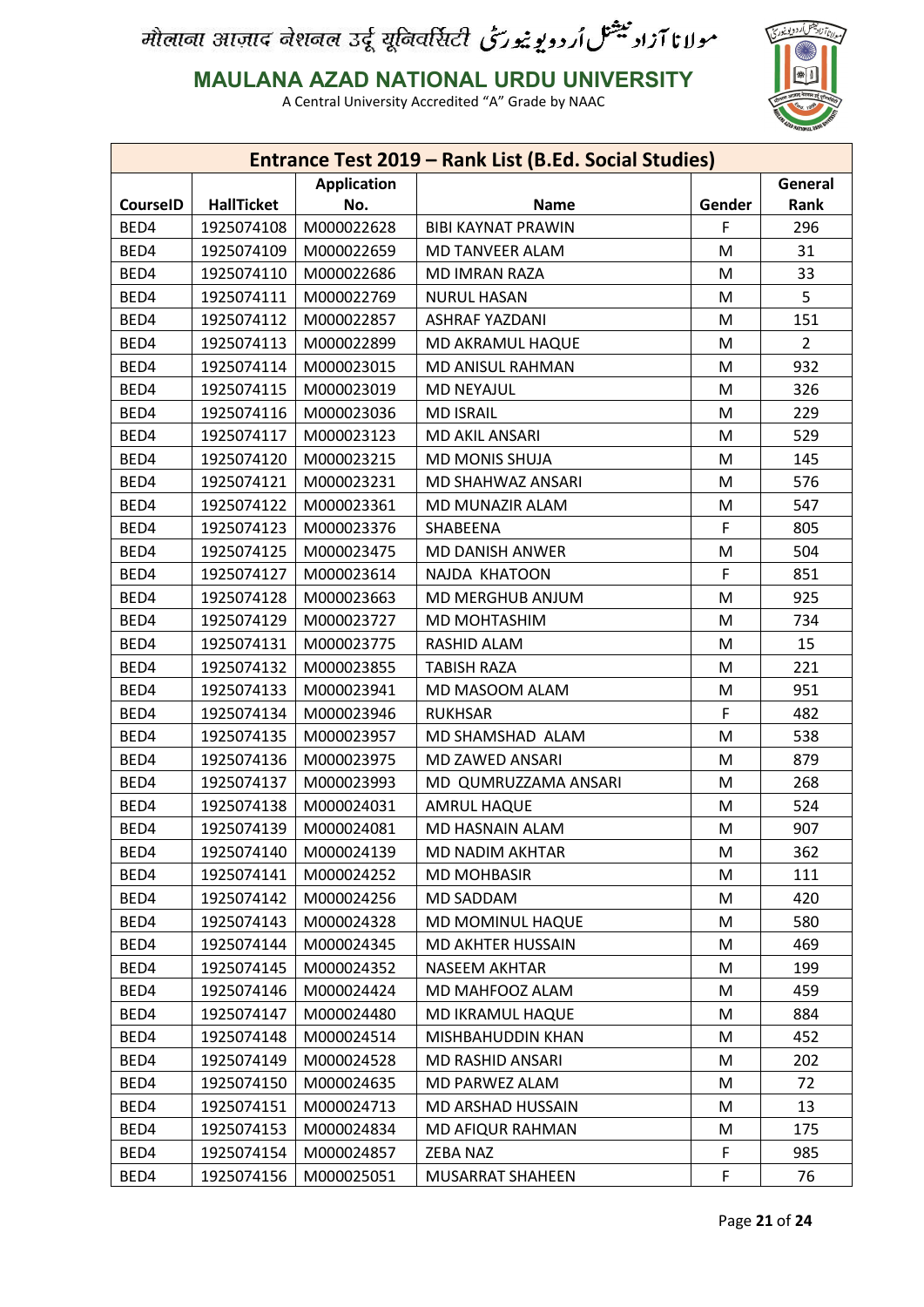

**MAULANA AZAD NATIONAL URDU UNIVERSITY**

| <b>Application</b><br>General<br><b>HallTicket</b><br><b>CourseID</b><br>No.<br><b>Name</b><br>Gender<br>Rank<br>BED4<br>ANATULLAH<br>1925074157<br>M000025082<br>M<br>758<br>F<br>BED4<br>1925074158<br>M000025090<br><b>NOORE ROSHAN</b><br>904<br>M<br>BED4<br>1925074159<br>M000025100<br><b>KASHIF KAMRAN</b><br>216<br>BED4<br>1925074161<br>M000025212<br>107<br>MD SAWOOD AKRAM JAFRI<br>M<br>F<br>BED4<br>1925074162<br>M000025239<br><b>KASHISH ABER</b><br>384<br>BED4<br>45<br>1925074163<br>M000025387<br><b>MD TAZIM</b><br>M<br>BED4<br>1925074165<br>M000025399<br><b>ARMAN ALI</b><br>M<br>223<br>BED4<br>1925074166<br>M000025444<br><b>ASLAM ALI</b><br>M<br>64<br>BED4<br>66<br>1925074167<br>M000025528<br>MD SHAHNAWAZ ALAM<br>M<br>BED4<br>648<br>1925074168<br>M000025653<br>MD SADDAM HUSSAIN<br>M<br>BED4<br>926<br>1925074171<br>M000025786<br>M<br>MD MAHBOOB ALI KAISAR<br>BED4<br>1925074172<br>84<br>M000025824<br><b>MD SAQUIB ANSARI</b><br>М<br>BED4<br>1925074173<br>M000025825<br>M<br>224<br>MD GULAM RABBANI<br>BED4<br>796<br>1925074174<br>M000025841<br>TARIQUE ANWER<br>M<br>BED4<br>1925074175<br>M000025907<br><b>MD IZHAR</b><br>M<br>143<br>BED4<br>1925074176<br>M000025919<br><b>MD ASHIQUE</b><br>105<br>M<br>F<br>BED4<br>1925074177<br>M000026064<br><b>BUSHRA KHATOON</b><br>747<br>BED4<br>1925074178<br>M000026201<br>MD DANISH IQUEBAL<br>549<br>M<br>BED4<br>1925074179<br>954<br>M000026393<br><b>QAISAR AZAM</b><br>M<br>BED4<br>1925074180<br>M000026482<br>369<br>MD AAQIB IQBAL<br>M<br>BED4<br>1925074182<br>M000026593<br>MD MANAWWER HUSSAIN<br>M<br>620<br>BED4<br>1925074183<br>M000026772<br>SHAHFAIZ ALAM<br>464<br>M<br>BED4<br>1925074184<br>714<br>M000026784<br>ALI MURTAZA<br>M<br>BED4<br>1925074185<br>M000026844<br>MD HASNAIN ALAM<br>144<br>M<br>BED4<br>1925074186<br>M000026868<br><b>AKRAM HUSSAIN</b><br>319<br>M<br>BED4<br>423<br>1925074187<br>M000026886<br><b>GULAFSHAN</b><br>M<br>BED4<br>1925074188<br>M000026941<br>771<br>MD HUMAYUN ANSARI<br>M<br>BED4<br>1925074189<br>M000026980<br><b>TAUHID ALI</b><br>385<br>M<br>BED4<br>1925074191<br>M000027085<br>MD ALI ASGHAR<br>M<br>118<br>BED4<br>1925074192<br>M000027209<br>68<br>MD TANZEEM ANSARI<br>M<br>1925074193<br>F<br>BED4<br>M000027213<br><b>KULSUM ARA</b><br>564<br>BED4<br>1925074195<br>M000027466<br>MD SAFDER IMAM<br>M<br>114<br>1925074196<br>BED4<br>M000027488<br>MD NAZRUL ISLAM<br>M<br>169<br>BED4<br>1925074197<br>M000027539<br><b>MD SALMAN</b><br>M<br>386<br>BED4<br>1925074198<br>M000027578<br>MD SAIF ALI ANSARI<br>812<br>M<br>F<br>BED4<br>1925074199<br>821<br>M000027636<br>MUSARRAT PARWEEN<br>BED4<br>1925074200<br>M000027681<br>MD SHAHANSHAH ALAM<br>73<br>M<br>BED4<br>1925074202<br>M000027747<br>AKHLAQUEUR RAHMAN<br>M<br>172<br>BED4<br>1925074203<br>M000027796<br>205<br>MD MUSTAQUE ALAM<br>M<br>BED4<br>1925074204<br>407<br>M000027970<br>MD SHAHBAZ ALAM<br>M<br>BED4<br>1925074205<br>M000028025<br>187<br>MD TOUHID ALAM<br>M<br>F<br>BED4<br>424<br>1925074206<br>M000028380<br><b>BIBI GULNAZ</b> |  |  | Entrance Test 2019 - Rank List (B.Ed. Social Studies) |  |  |  |  |
|---------------------------------------------------------------------------------------------------------------------------------------------------------------------------------------------------------------------------------------------------------------------------------------------------------------------------------------------------------------------------------------------------------------------------------------------------------------------------------------------------------------------------------------------------------------------------------------------------------------------------------------------------------------------------------------------------------------------------------------------------------------------------------------------------------------------------------------------------------------------------------------------------------------------------------------------------------------------------------------------------------------------------------------------------------------------------------------------------------------------------------------------------------------------------------------------------------------------------------------------------------------------------------------------------------------------------------------------------------------------------------------------------------------------------------------------------------------------------------------------------------------------------------------------------------------------------------------------------------------------------------------------------------------------------------------------------------------------------------------------------------------------------------------------------------------------------------------------------------------------------------------------------------------------------------------------------------------------------------------------------------------------------------------------------------------------------------------------------------------------------------------------------------------------------------------------------------------------------------------------------------------------------------------------------------------------------------------------------------------------------------------------------------------------------------------------------------------------------------------------------------------------------------------------------------------------------------------------------------------------------------------------------------------------------------------------------------------------------------------------------------------------------------------------------------------------------------------------------------------------------------------------------------------------------------------------------------------------------------------------------------------------------------------------------------------------------------------------------------|--|--|-------------------------------------------------------|--|--|--|--|
|                                                                                                                                                                                                                                                                                                                                                                                                                                                                                                                                                                                                                                                                                                                                                                                                                                                                                                                                                                                                                                                                                                                                                                                                                                                                                                                                                                                                                                                                                                                                                                                                                                                                                                                                                                                                                                                                                                                                                                                                                                                                                                                                                                                                                                                                                                                                                                                                                                                                                                                                                                                                                                                                                                                                                                                                                                                                                                                                                                                                                                                                                                         |  |  |                                                       |  |  |  |  |
|                                                                                                                                                                                                                                                                                                                                                                                                                                                                                                                                                                                                                                                                                                                                                                                                                                                                                                                                                                                                                                                                                                                                                                                                                                                                                                                                                                                                                                                                                                                                                                                                                                                                                                                                                                                                                                                                                                                                                                                                                                                                                                                                                                                                                                                                                                                                                                                                                                                                                                                                                                                                                                                                                                                                                                                                                                                                                                                                                                                                                                                                                                         |  |  |                                                       |  |  |  |  |
|                                                                                                                                                                                                                                                                                                                                                                                                                                                                                                                                                                                                                                                                                                                                                                                                                                                                                                                                                                                                                                                                                                                                                                                                                                                                                                                                                                                                                                                                                                                                                                                                                                                                                                                                                                                                                                                                                                                                                                                                                                                                                                                                                                                                                                                                                                                                                                                                                                                                                                                                                                                                                                                                                                                                                                                                                                                                                                                                                                                                                                                                                                         |  |  |                                                       |  |  |  |  |
|                                                                                                                                                                                                                                                                                                                                                                                                                                                                                                                                                                                                                                                                                                                                                                                                                                                                                                                                                                                                                                                                                                                                                                                                                                                                                                                                                                                                                                                                                                                                                                                                                                                                                                                                                                                                                                                                                                                                                                                                                                                                                                                                                                                                                                                                                                                                                                                                                                                                                                                                                                                                                                                                                                                                                                                                                                                                                                                                                                                                                                                                                                         |  |  |                                                       |  |  |  |  |
|                                                                                                                                                                                                                                                                                                                                                                                                                                                                                                                                                                                                                                                                                                                                                                                                                                                                                                                                                                                                                                                                                                                                                                                                                                                                                                                                                                                                                                                                                                                                                                                                                                                                                                                                                                                                                                                                                                                                                                                                                                                                                                                                                                                                                                                                                                                                                                                                                                                                                                                                                                                                                                                                                                                                                                                                                                                                                                                                                                                                                                                                                                         |  |  |                                                       |  |  |  |  |
|                                                                                                                                                                                                                                                                                                                                                                                                                                                                                                                                                                                                                                                                                                                                                                                                                                                                                                                                                                                                                                                                                                                                                                                                                                                                                                                                                                                                                                                                                                                                                                                                                                                                                                                                                                                                                                                                                                                                                                                                                                                                                                                                                                                                                                                                                                                                                                                                                                                                                                                                                                                                                                                                                                                                                                                                                                                                                                                                                                                                                                                                                                         |  |  |                                                       |  |  |  |  |
|                                                                                                                                                                                                                                                                                                                                                                                                                                                                                                                                                                                                                                                                                                                                                                                                                                                                                                                                                                                                                                                                                                                                                                                                                                                                                                                                                                                                                                                                                                                                                                                                                                                                                                                                                                                                                                                                                                                                                                                                                                                                                                                                                                                                                                                                                                                                                                                                                                                                                                                                                                                                                                                                                                                                                                                                                                                                                                                                                                                                                                                                                                         |  |  |                                                       |  |  |  |  |
|                                                                                                                                                                                                                                                                                                                                                                                                                                                                                                                                                                                                                                                                                                                                                                                                                                                                                                                                                                                                                                                                                                                                                                                                                                                                                                                                                                                                                                                                                                                                                                                                                                                                                                                                                                                                                                                                                                                                                                                                                                                                                                                                                                                                                                                                                                                                                                                                                                                                                                                                                                                                                                                                                                                                                                                                                                                                                                                                                                                                                                                                                                         |  |  |                                                       |  |  |  |  |
|                                                                                                                                                                                                                                                                                                                                                                                                                                                                                                                                                                                                                                                                                                                                                                                                                                                                                                                                                                                                                                                                                                                                                                                                                                                                                                                                                                                                                                                                                                                                                                                                                                                                                                                                                                                                                                                                                                                                                                                                                                                                                                                                                                                                                                                                                                                                                                                                                                                                                                                                                                                                                                                                                                                                                                                                                                                                                                                                                                                                                                                                                                         |  |  |                                                       |  |  |  |  |
|                                                                                                                                                                                                                                                                                                                                                                                                                                                                                                                                                                                                                                                                                                                                                                                                                                                                                                                                                                                                                                                                                                                                                                                                                                                                                                                                                                                                                                                                                                                                                                                                                                                                                                                                                                                                                                                                                                                                                                                                                                                                                                                                                                                                                                                                                                                                                                                                                                                                                                                                                                                                                                                                                                                                                                                                                                                                                                                                                                                                                                                                                                         |  |  |                                                       |  |  |  |  |
|                                                                                                                                                                                                                                                                                                                                                                                                                                                                                                                                                                                                                                                                                                                                                                                                                                                                                                                                                                                                                                                                                                                                                                                                                                                                                                                                                                                                                                                                                                                                                                                                                                                                                                                                                                                                                                                                                                                                                                                                                                                                                                                                                                                                                                                                                                                                                                                                                                                                                                                                                                                                                                                                                                                                                                                                                                                                                                                                                                                                                                                                                                         |  |  |                                                       |  |  |  |  |
|                                                                                                                                                                                                                                                                                                                                                                                                                                                                                                                                                                                                                                                                                                                                                                                                                                                                                                                                                                                                                                                                                                                                                                                                                                                                                                                                                                                                                                                                                                                                                                                                                                                                                                                                                                                                                                                                                                                                                                                                                                                                                                                                                                                                                                                                                                                                                                                                                                                                                                                                                                                                                                                                                                                                                                                                                                                                                                                                                                                                                                                                                                         |  |  |                                                       |  |  |  |  |
|                                                                                                                                                                                                                                                                                                                                                                                                                                                                                                                                                                                                                                                                                                                                                                                                                                                                                                                                                                                                                                                                                                                                                                                                                                                                                                                                                                                                                                                                                                                                                                                                                                                                                                                                                                                                                                                                                                                                                                                                                                                                                                                                                                                                                                                                                                                                                                                                                                                                                                                                                                                                                                                                                                                                                                                                                                                                                                                                                                                                                                                                                                         |  |  |                                                       |  |  |  |  |
|                                                                                                                                                                                                                                                                                                                                                                                                                                                                                                                                                                                                                                                                                                                                                                                                                                                                                                                                                                                                                                                                                                                                                                                                                                                                                                                                                                                                                                                                                                                                                                                                                                                                                                                                                                                                                                                                                                                                                                                                                                                                                                                                                                                                                                                                                                                                                                                                                                                                                                                                                                                                                                                                                                                                                                                                                                                                                                                                                                                                                                                                                                         |  |  |                                                       |  |  |  |  |
|                                                                                                                                                                                                                                                                                                                                                                                                                                                                                                                                                                                                                                                                                                                                                                                                                                                                                                                                                                                                                                                                                                                                                                                                                                                                                                                                                                                                                                                                                                                                                                                                                                                                                                                                                                                                                                                                                                                                                                                                                                                                                                                                                                                                                                                                                                                                                                                                                                                                                                                                                                                                                                                                                                                                                                                                                                                                                                                                                                                                                                                                                                         |  |  |                                                       |  |  |  |  |
|                                                                                                                                                                                                                                                                                                                                                                                                                                                                                                                                                                                                                                                                                                                                                                                                                                                                                                                                                                                                                                                                                                                                                                                                                                                                                                                                                                                                                                                                                                                                                                                                                                                                                                                                                                                                                                                                                                                                                                                                                                                                                                                                                                                                                                                                                                                                                                                                                                                                                                                                                                                                                                                                                                                                                                                                                                                                                                                                                                                                                                                                                                         |  |  |                                                       |  |  |  |  |
|                                                                                                                                                                                                                                                                                                                                                                                                                                                                                                                                                                                                                                                                                                                                                                                                                                                                                                                                                                                                                                                                                                                                                                                                                                                                                                                                                                                                                                                                                                                                                                                                                                                                                                                                                                                                                                                                                                                                                                                                                                                                                                                                                                                                                                                                                                                                                                                                                                                                                                                                                                                                                                                                                                                                                                                                                                                                                                                                                                                                                                                                                                         |  |  |                                                       |  |  |  |  |
|                                                                                                                                                                                                                                                                                                                                                                                                                                                                                                                                                                                                                                                                                                                                                                                                                                                                                                                                                                                                                                                                                                                                                                                                                                                                                                                                                                                                                                                                                                                                                                                                                                                                                                                                                                                                                                                                                                                                                                                                                                                                                                                                                                                                                                                                                                                                                                                                                                                                                                                                                                                                                                                                                                                                                                                                                                                                                                                                                                                                                                                                                                         |  |  |                                                       |  |  |  |  |
|                                                                                                                                                                                                                                                                                                                                                                                                                                                                                                                                                                                                                                                                                                                                                                                                                                                                                                                                                                                                                                                                                                                                                                                                                                                                                                                                                                                                                                                                                                                                                                                                                                                                                                                                                                                                                                                                                                                                                                                                                                                                                                                                                                                                                                                                                                                                                                                                                                                                                                                                                                                                                                                                                                                                                                                                                                                                                                                                                                                                                                                                                                         |  |  |                                                       |  |  |  |  |
|                                                                                                                                                                                                                                                                                                                                                                                                                                                                                                                                                                                                                                                                                                                                                                                                                                                                                                                                                                                                                                                                                                                                                                                                                                                                                                                                                                                                                                                                                                                                                                                                                                                                                                                                                                                                                                                                                                                                                                                                                                                                                                                                                                                                                                                                                                                                                                                                                                                                                                                                                                                                                                                                                                                                                                                                                                                                                                                                                                                                                                                                                                         |  |  |                                                       |  |  |  |  |
|                                                                                                                                                                                                                                                                                                                                                                                                                                                                                                                                                                                                                                                                                                                                                                                                                                                                                                                                                                                                                                                                                                                                                                                                                                                                                                                                                                                                                                                                                                                                                                                                                                                                                                                                                                                                                                                                                                                                                                                                                                                                                                                                                                                                                                                                                                                                                                                                                                                                                                                                                                                                                                                                                                                                                                                                                                                                                                                                                                                                                                                                                                         |  |  |                                                       |  |  |  |  |
|                                                                                                                                                                                                                                                                                                                                                                                                                                                                                                                                                                                                                                                                                                                                                                                                                                                                                                                                                                                                                                                                                                                                                                                                                                                                                                                                                                                                                                                                                                                                                                                                                                                                                                                                                                                                                                                                                                                                                                                                                                                                                                                                                                                                                                                                                                                                                                                                                                                                                                                                                                                                                                                                                                                                                                                                                                                                                                                                                                                                                                                                                                         |  |  |                                                       |  |  |  |  |
|                                                                                                                                                                                                                                                                                                                                                                                                                                                                                                                                                                                                                                                                                                                                                                                                                                                                                                                                                                                                                                                                                                                                                                                                                                                                                                                                                                                                                                                                                                                                                                                                                                                                                                                                                                                                                                                                                                                                                                                                                                                                                                                                                                                                                                                                                                                                                                                                                                                                                                                                                                                                                                                                                                                                                                                                                                                                                                                                                                                                                                                                                                         |  |  |                                                       |  |  |  |  |
|                                                                                                                                                                                                                                                                                                                                                                                                                                                                                                                                                                                                                                                                                                                                                                                                                                                                                                                                                                                                                                                                                                                                                                                                                                                                                                                                                                                                                                                                                                                                                                                                                                                                                                                                                                                                                                                                                                                                                                                                                                                                                                                                                                                                                                                                                                                                                                                                                                                                                                                                                                                                                                                                                                                                                                                                                                                                                                                                                                                                                                                                                                         |  |  |                                                       |  |  |  |  |
|                                                                                                                                                                                                                                                                                                                                                                                                                                                                                                                                                                                                                                                                                                                                                                                                                                                                                                                                                                                                                                                                                                                                                                                                                                                                                                                                                                                                                                                                                                                                                                                                                                                                                                                                                                                                                                                                                                                                                                                                                                                                                                                                                                                                                                                                                                                                                                                                                                                                                                                                                                                                                                                                                                                                                                                                                                                                                                                                                                                                                                                                                                         |  |  |                                                       |  |  |  |  |
|                                                                                                                                                                                                                                                                                                                                                                                                                                                                                                                                                                                                                                                                                                                                                                                                                                                                                                                                                                                                                                                                                                                                                                                                                                                                                                                                                                                                                                                                                                                                                                                                                                                                                                                                                                                                                                                                                                                                                                                                                                                                                                                                                                                                                                                                                                                                                                                                                                                                                                                                                                                                                                                                                                                                                                                                                                                                                                                                                                                                                                                                                                         |  |  |                                                       |  |  |  |  |
|                                                                                                                                                                                                                                                                                                                                                                                                                                                                                                                                                                                                                                                                                                                                                                                                                                                                                                                                                                                                                                                                                                                                                                                                                                                                                                                                                                                                                                                                                                                                                                                                                                                                                                                                                                                                                                                                                                                                                                                                                                                                                                                                                                                                                                                                                                                                                                                                                                                                                                                                                                                                                                                                                                                                                                                                                                                                                                                                                                                                                                                                                                         |  |  |                                                       |  |  |  |  |
|                                                                                                                                                                                                                                                                                                                                                                                                                                                                                                                                                                                                                                                                                                                                                                                                                                                                                                                                                                                                                                                                                                                                                                                                                                                                                                                                                                                                                                                                                                                                                                                                                                                                                                                                                                                                                                                                                                                                                                                                                                                                                                                                                                                                                                                                                                                                                                                                                                                                                                                                                                                                                                                                                                                                                                                                                                                                                                                                                                                                                                                                                                         |  |  |                                                       |  |  |  |  |
|                                                                                                                                                                                                                                                                                                                                                                                                                                                                                                                                                                                                                                                                                                                                                                                                                                                                                                                                                                                                                                                                                                                                                                                                                                                                                                                                                                                                                                                                                                                                                                                                                                                                                                                                                                                                                                                                                                                                                                                                                                                                                                                                                                                                                                                                                                                                                                                                                                                                                                                                                                                                                                                                                                                                                                                                                                                                                                                                                                                                                                                                                                         |  |  |                                                       |  |  |  |  |
|                                                                                                                                                                                                                                                                                                                                                                                                                                                                                                                                                                                                                                                                                                                                                                                                                                                                                                                                                                                                                                                                                                                                                                                                                                                                                                                                                                                                                                                                                                                                                                                                                                                                                                                                                                                                                                                                                                                                                                                                                                                                                                                                                                                                                                                                                                                                                                                                                                                                                                                                                                                                                                                                                                                                                                                                                                                                                                                                                                                                                                                                                                         |  |  |                                                       |  |  |  |  |
|                                                                                                                                                                                                                                                                                                                                                                                                                                                                                                                                                                                                                                                                                                                                                                                                                                                                                                                                                                                                                                                                                                                                                                                                                                                                                                                                                                                                                                                                                                                                                                                                                                                                                                                                                                                                                                                                                                                                                                                                                                                                                                                                                                                                                                                                                                                                                                                                                                                                                                                                                                                                                                                                                                                                                                                                                                                                                                                                                                                                                                                                                                         |  |  |                                                       |  |  |  |  |
|                                                                                                                                                                                                                                                                                                                                                                                                                                                                                                                                                                                                                                                                                                                                                                                                                                                                                                                                                                                                                                                                                                                                                                                                                                                                                                                                                                                                                                                                                                                                                                                                                                                                                                                                                                                                                                                                                                                                                                                                                                                                                                                                                                                                                                                                                                                                                                                                                                                                                                                                                                                                                                                                                                                                                                                                                                                                                                                                                                                                                                                                                                         |  |  |                                                       |  |  |  |  |
|                                                                                                                                                                                                                                                                                                                                                                                                                                                                                                                                                                                                                                                                                                                                                                                                                                                                                                                                                                                                                                                                                                                                                                                                                                                                                                                                                                                                                                                                                                                                                                                                                                                                                                                                                                                                                                                                                                                                                                                                                                                                                                                                                                                                                                                                                                                                                                                                                                                                                                                                                                                                                                                                                                                                                                                                                                                                                                                                                                                                                                                                                                         |  |  |                                                       |  |  |  |  |
|                                                                                                                                                                                                                                                                                                                                                                                                                                                                                                                                                                                                                                                                                                                                                                                                                                                                                                                                                                                                                                                                                                                                                                                                                                                                                                                                                                                                                                                                                                                                                                                                                                                                                                                                                                                                                                                                                                                                                                                                                                                                                                                                                                                                                                                                                                                                                                                                                                                                                                                                                                                                                                                                                                                                                                                                                                                                                                                                                                                                                                                                                                         |  |  |                                                       |  |  |  |  |
|                                                                                                                                                                                                                                                                                                                                                                                                                                                                                                                                                                                                                                                                                                                                                                                                                                                                                                                                                                                                                                                                                                                                                                                                                                                                                                                                                                                                                                                                                                                                                                                                                                                                                                                                                                                                                                                                                                                                                                                                                                                                                                                                                                                                                                                                                                                                                                                                                                                                                                                                                                                                                                                                                                                                                                                                                                                                                                                                                                                                                                                                                                         |  |  |                                                       |  |  |  |  |
|                                                                                                                                                                                                                                                                                                                                                                                                                                                                                                                                                                                                                                                                                                                                                                                                                                                                                                                                                                                                                                                                                                                                                                                                                                                                                                                                                                                                                                                                                                                                                                                                                                                                                                                                                                                                                                                                                                                                                                                                                                                                                                                                                                                                                                                                                                                                                                                                                                                                                                                                                                                                                                                                                                                                                                                                                                                                                                                                                                                                                                                                                                         |  |  |                                                       |  |  |  |  |
|                                                                                                                                                                                                                                                                                                                                                                                                                                                                                                                                                                                                                                                                                                                                                                                                                                                                                                                                                                                                                                                                                                                                                                                                                                                                                                                                                                                                                                                                                                                                                                                                                                                                                                                                                                                                                                                                                                                                                                                                                                                                                                                                                                                                                                                                                                                                                                                                                                                                                                                                                                                                                                                                                                                                                                                                                                                                                                                                                                                                                                                                                                         |  |  |                                                       |  |  |  |  |
|                                                                                                                                                                                                                                                                                                                                                                                                                                                                                                                                                                                                                                                                                                                                                                                                                                                                                                                                                                                                                                                                                                                                                                                                                                                                                                                                                                                                                                                                                                                                                                                                                                                                                                                                                                                                                                                                                                                                                                                                                                                                                                                                                                                                                                                                                                                                                                                                                                                                                                                                                                                                                                                                                                                                                                                                                                                                                                                                                                                                                                                                                                         |  |  |                                                       |  |  |  |  |
|                                                                                                                                                                                                                                                                                                                                                                                                                                                                                                                                                                                                                                                                                                                                                                                                                                                                                                                                                                                                                                                                                                                                                                                                                                                                                                                                                                                                                                                                                                                                                                                                                                                                                                                                                                                                                                                                                                                                                                                                                                                                                                                                                                                                                                                                                                                                                                                                                                                                                                                                                                                                                                                                                                                                                                                                                                                                                                                                                                                                                                                                                                         |  |  |                                                       |  |  |  |  |
|                                                                                                                                                                                                                                                                                                                                                                                                                                                                                                                                                                                                                                                                                                                                                                                                                                                                                                                                                                                                                                                                                                                                                                                                                                                                                                                                                                                                                                                                                                                                                                                                                                                                                                                                                                                                                                                                                                                                                                                                                                                                                                                                                                                                                                                                                                                                                                                                                                                                                                                                                                                                                                                                                                                                                                                                                                                                                                                                                                                                                                                                                                         |  |  |                                                       |  |  |  |  |
|                                                                                                                                                                                                                                                                                                                                                                                                                                                                                                                                                                                                                                                                                                                                                                                                                                                                                                                                                                                                                                                                                                                                                                                                                                                                                                                                                                                                                                                                                                                                                                                                                                                                                                                                                                                                                                                                                                                                                                                                                                                                                                                                                                                                                                                                                                                                                                                                                                                                                                                                                                                                                                                                                                                                                                                                                                                                                                                                                                                                                                                                                                         |  |  |                                                       |  |  |  |  |
|                                                                                                                                                                                                                                                                                                                                                                                                                                                                                                                                                                                                                                                                                                                                                                                                                                                                                                                                                                                                                                                                                                                                                                                                                                                                                                                                                                                                                                                                                                                                                                                                                                                                                                                                                                                                                                                                                                                                                                                                                                                                                                                                                                                                                                                                                                                                                                                                                                                                                                                                                                                                                                                                                                                                                                                                                                                                                                                                                                                                                                                                                                         |  |  |                                                       |  |  |  |  |
|                                                                                                                                                                                                                                                                                                                                                                                                                                                                                                                                                                                                                                                                                                                                                                                                                                                                                                                                                                                                                                                                                                                                                                                                                                                                                                                                                                                                                                                                                                                                                                                                                                                                                                                                                                                                                                                                                                                                                                                                                                                                                                                                                                                                                                                                                                                                                                                                                                                                                                                                                                                                                                                                                                                                                                                                                                                                                                                                                                                                                                                                                                         |  |  |                                                       |  |  |  |  |
|                                                                                                                                                                                                                                                                                                                                                                                                                                                                                                                                                                                                                                                                                                                                                                                                                                                                                                                                                                                                                                                                                                                                                                                                                                                                                                                                                                                                                                                                                                                                                                                                                                                                                                                                                                                                                                                                                                                                                                                                                                                                                                                                                                                                                                                                                                                                                                                                                                                                                                                                                                                                                                                                                                                                                                                                                                                                                                                                                                                                                                                                                                         |  |  |                                                       |  |  |  |  |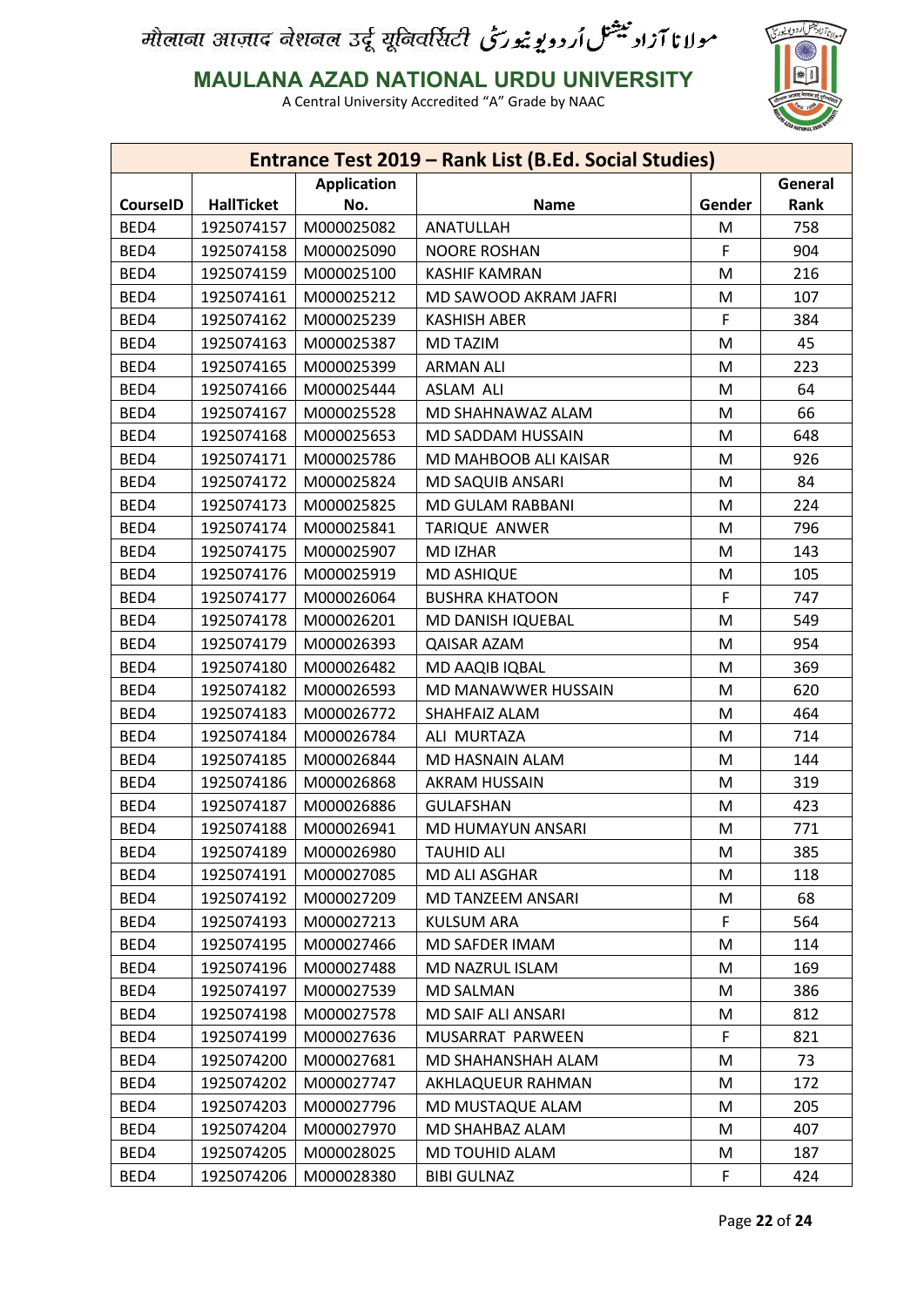

**MAULANA AZAD NATIONAL URDU UNIVERSITY**

|                 |                   |                    | Entrance Test 2019 - Rank List (B.Ed. Social Studies) |        |         |
|-----------------|-------------------|--------------------|-------------------------------------------------------|--------|---------|
|                 |                   | <b>Application</b> |                                                       |        | General |
| <b>CourseID</b> | <b>HallTicket</b> | No.                | <b>Name</b>                                           | Gender | Rank    |
| BED4            | 1925074207        | M000028405         | <b>NAHID AKHTAR</b>                                   | M      | 174     |
| BED4            | 1925074208        | M000028427         | MD IRSHADULLAH ANSARI                                 | M      | 106     |
| BED4            | 1925074209        | M000028439         | MD TAIYAB HUSAIN ANSARI                               | M      | 126     |
| BED4            | 1925074211        | M000028584         | MD IMROZ ALAM                                         | М      | 262     |
| BED4            | 1925074212        | M000028599         | SHABBIR ALAM                                          | M      | 478     |
| BED4            | 1925074215        | M000029030         | MASUD ALAM                                            | M      | 140     |
| BED4            | 1926074001        | M000017656         | SARFRAZ AHMAD                                         | M      | 238     |
| BED4            | 1926074002        | M000018086         | SARFARAZ ALAM                                         | M      | 294     |
| BED4            | 1926074003        | M000018091         | MD ALTAMASH                                           | M      | 87      |
| BED4            | 1926074004        | M000019050         | <b>MOHD ASAD</b>                                      | M      | 75      |
| BED4            | 1926074006        | M000019438         | <b>HAMID KAMAL</b>                                    | M      | 81      |
| BED4            | 1926074007        | M000019440         | MD SADDAM HUSSAIN                                     | M      | 19      |
| BED4            | 1926074009        | M000019778         | MD NADIR ALAM                                         | M      | 9       |
| BED4            | 1926074011        | M000020460         | <b>FARHEEN FATIMA</b>                                 | F      | 28      |
| BED4            | 1926074012        | M000020611         | MD MUZAFFAR ALAM                                      | M      | 30      |
| BED4            | 1926074013        | M000020788         | SHARUK KHAN                                           | M      | 46      |
| BED4            | 1926074014        | M000020886         | <b>MD ABRAR ADIL</b>                                  | M      | 119     |
| BED4            | 1926074016        | M000021250         | <b>NEYAZ AHMAD</b>                                    | M      | 253     |
| BED4            | 1926074017        | M000021288         | FAIZAN AHMAD ABIDI                                    | M      | 93      |
| BED4            | 1926074018        | M000021306         | MAQSOOD AHMED                                         | M      | 590     |
| BED4            | 1926074019        | M000021613         | YUSRA BI                                              | F      | 102     |
| BED4            | 1926074020        | M000021724         | NADIA AL SABA                                         | F      | 497     |
| BED4            | 1926074021        | M000021729         | SAMAN NASEEM                                          | F      | 370     |
| BED4            | 1926074023        | M000021804         | URUBA KARAM ILAHI                                     | F      | 612     |
| BED4            | 1926074024        | M000022279         | <b>ROHINA PARVEEN</b>                                 | F      | 720     |
| BED4            | 1926074026        | M000022635         | <b>MARYAM SHEHNAZ</b>                                 | F      | 371     |
| BED4            | 1926074027        | M000023343         | SANA RANI                                             | F      | 438     |
| BED4            | 1926074028        | M000023404         | SHEHLA                                                | F      | 219     |
| BED4            | 1926074029        | M000023881         | <b>NAZIA PARVEEN</b>                                  | F      | 465     |
| BED4            | 1926074030        | M000024024         | <b>FAIZA PARVEEN</b>                                  | F      | 557     |
| BED4            | 1926074031        | M000024765         | RAHEMEEN                                              | F      | 765     |
| BED4            | 1926074032        | M000025262         | <b>UZMA</b>                                           | F      | 786     |
| BED4            | 1926074033        | M000025317         | SABIHA SALAH                                          | F      | 772     |
| BED4            | 1926074034        | M000025336         | SHUMAILA ALEEM                                        | F      | 148     |
| BED4            | 1926074035        | M000025364         | NIDA ALIM                                             | F      | 80      |
| BED4            | 1926074036        | M000025392         | <b>NAVA PARVEEN</b>                                   | F      | 534     |
| BED4            | 1926074037        | M000025742         | SUBHANA                                               | F      | 291     |
| BED4            | 1926074038        | M000025754         | <b>KULSUM</b>                                         | F      | 316     |
| BED4            | 1926074039        | M000025801         | <b>FOZIA</b>                                          | F      | 793     |
| BED4            | 1926074040        | M000025855         | ADEEBA ZAIRAQ                                         | F      | 741     |
|                 | 1926074041        | M000026239         |                                                       |        | 631     |
| BED4            |                   |                    | ARSHI JAMAL                                           | M      |         |
| BED4            | 1926074042        | M000026721         | <b>FAIZAN ANSARI</b>                                  | М      | 283     |